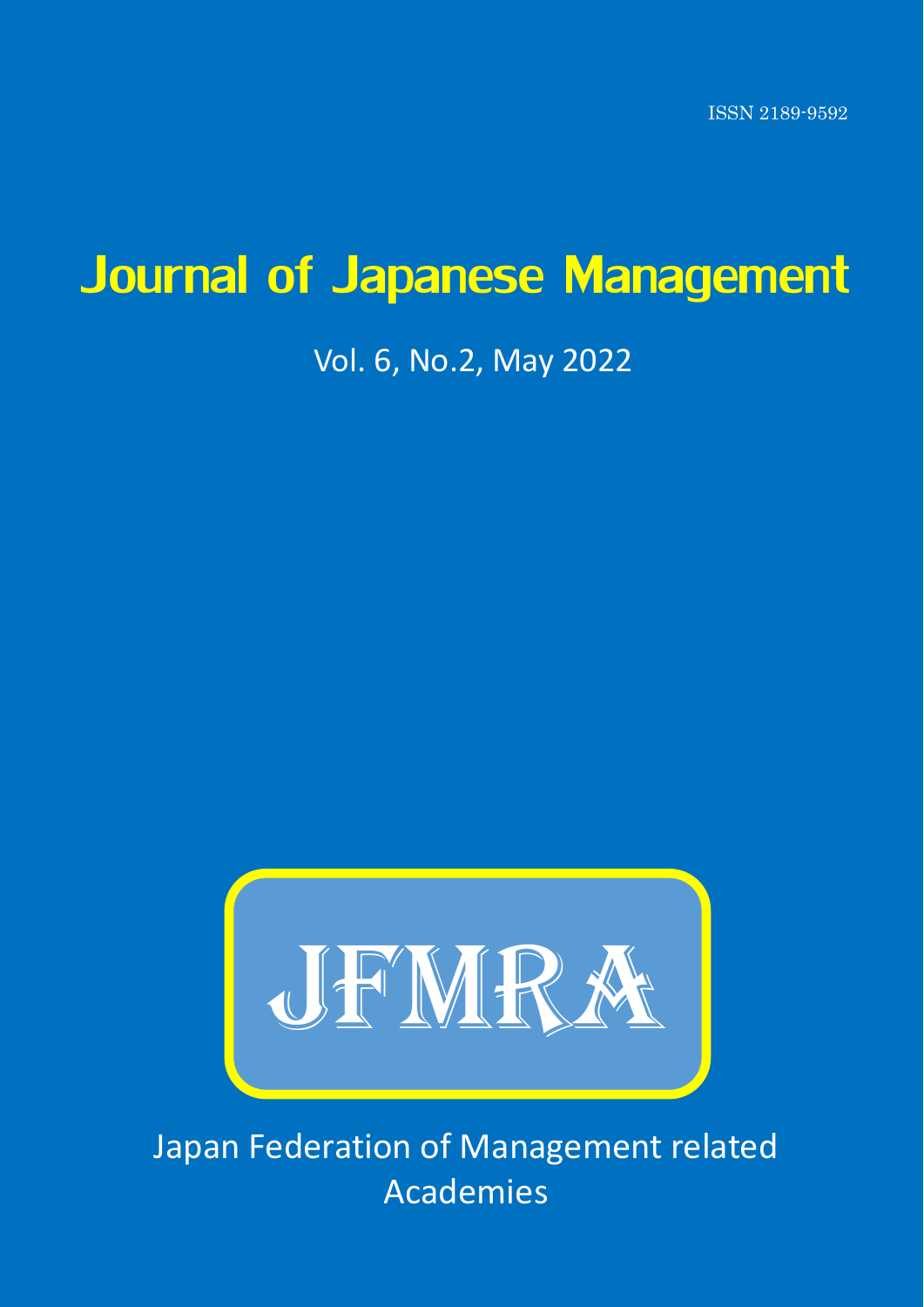# Editor-in-Chief (Vice President)

Yutaka Ueda (Japan Society for Information and Management, Seikei University)

## Founding Editor-in-Chief

Fangqi Xu (Japan Creativity Society, Kindai University)

# Editorial Board Seinior Editors

Hisamitsu Ihara (Japan Society for Applied Management, Yutaka College) Kiyoshi Murata (Japan Society for Information and Management, Meiji University) Hiroshi Obata (Japan Accounting Association, Meiji Gakuin University) Tomokazu Seki (Japan Scholarly Association for Asian Management, Rikkyo University)

## Associate Editors (International Advisory Board)

Andrew A. Adams (Meiji University) Katsuki Aoki (Meiji University) Mario Arias-Oliva (Complutense University of Madrid) Ana María Lara Palma (University of Burgos) Thomas Taro Lennerfors (Uppsala University) Bernd Carsten Stahl (De Montfort University)

## Advisory Board

Norio Kanbayashi (Japan Academy of Business Administration, Kobe University) Nobutaka Kazama (Association for the Study of Industrial Management, Meiji University) Akira Uchino (Japan Society of Business Mathematics, Senshu University)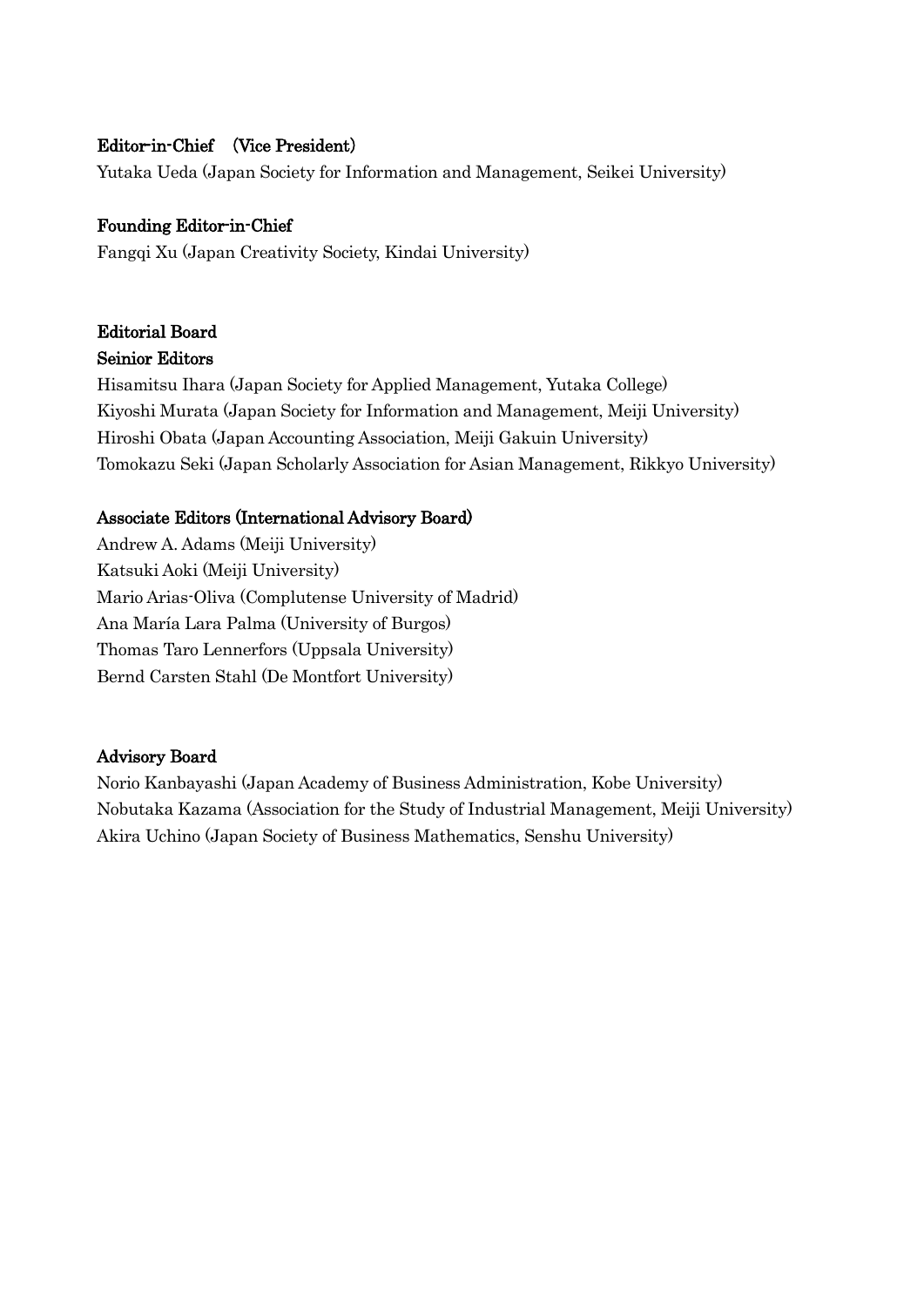# Journal of Japanese Management

Vol.6, No.2, May 2022



Japan Federation of Management related Academies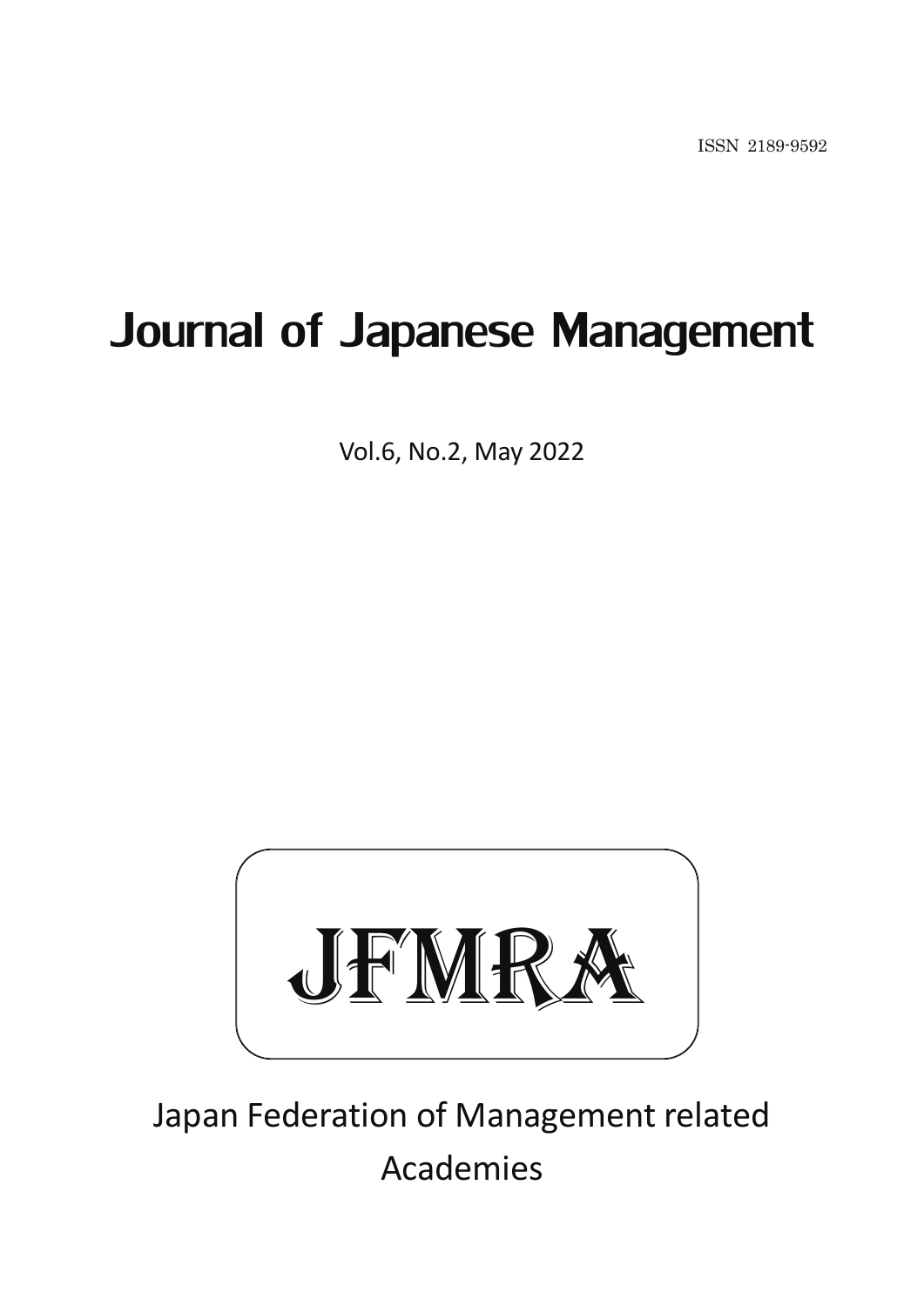# Journal of Japanese Management Vol.6, No.2, November 2022

# ©2022 Japan Federation of Management related Academies

All rights reserved. This journal may not be translated or copied in whole or in part without the written permission except for brief excerpts in connection with reviews or scholarly analysis. Use in connection with any form of information storage and retrieval, electronic adaptation, computer software, or by similar or dissimilar methodology now known or hereafter developed is forbidden.

The original English language edition published by JFMRA.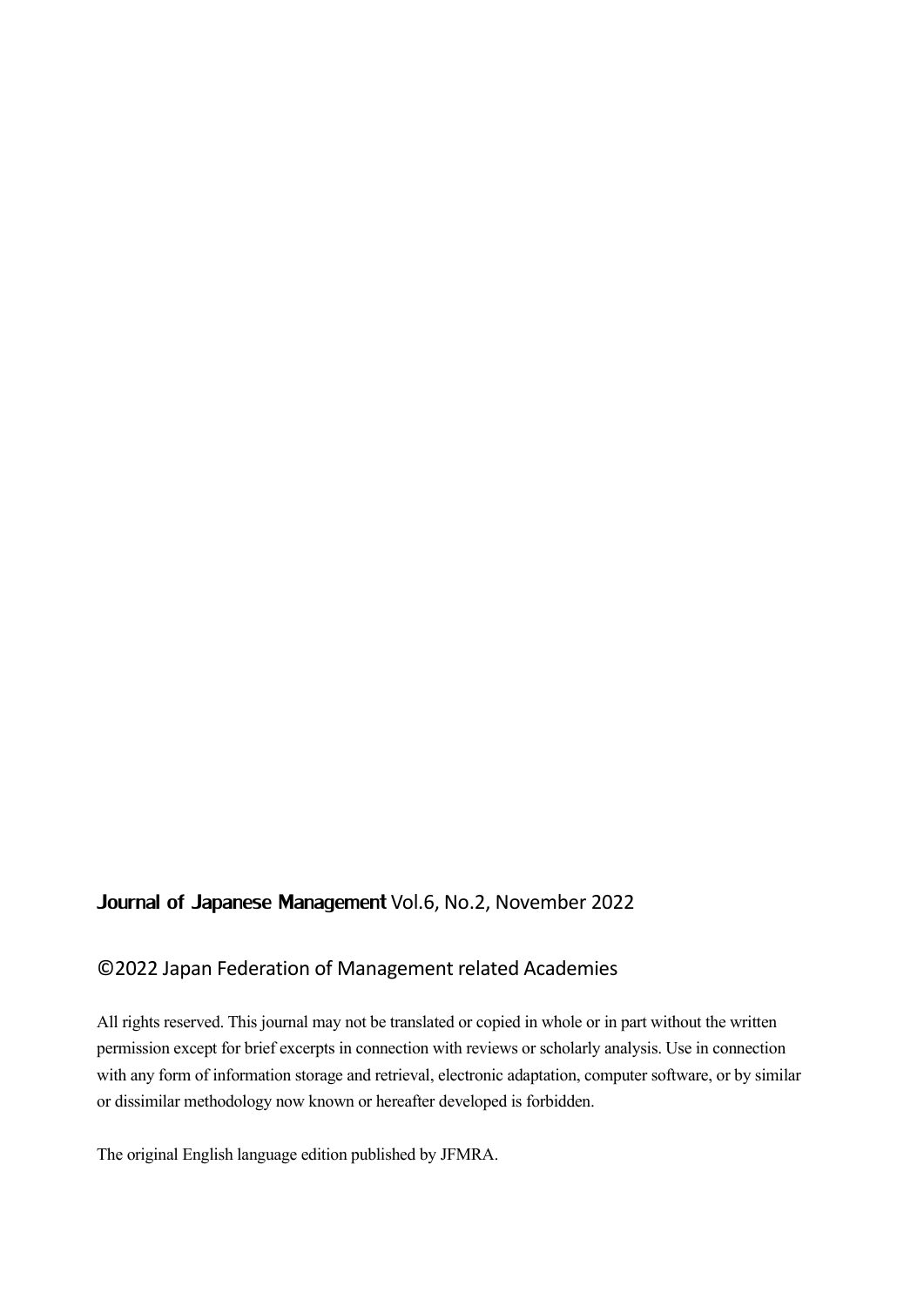From the Editorial Board:

The Journal of Japanese Management (JJM) was first published in 2000 as an international journal in the field of management, publishing only English papers. In order to start this journal, significant contributions were made by Dr. Fangqi Xu, the first Editorin-Chief, former professor of Kindai University, as well as directors of the Japan Federation of Management related Academies (JFMA); their contributions have been well-recognized and deeply appreciated.

We acknowledge that the publication of English journals is crucial and almost unavoidable to communicate with the academic community across the world. Over the long history of management studies in Japan, many papers would have made more extensive contributions toward developing management theories worldwide if they had been published in English. However, no matter how exceptional the papers are, the academic community outside Japan would have very few opportunities to access them if they are available only in Japanese.

Although some academic societies affiliated to the JFMA periodically allow their members to submit English papers, others have continued to publish papers only in Japanese, since they face certain challenges in establishing an appropriate review system. Therefore, this international journal is crucial for such academic societies, and accordingly, it has been positioned as one of the essential activities of JFMA.

This journal includes papers submitted by members of academic societies participating in JFMA or papers recommended by these societies. Although the submission process is somewhat different, both types of papers are accepted through a rigorous review process, and their quality is ensured.

The contributions of authors and reviewers of papers are indispensable for any academic journal. Specifically, a steady review process is made possible only with the dedicated support of anonymous reviewers. The outstanding contribution of these reviewers is greatly appreciated.

Finally, we hope that all the papers in this journal offer intellectual stimuli to our readers and contribute to developing various fields of management theory.

> Editor-in-Chief, Journal of Japanese Management Yutaka Ueda, Ph. D. Professor of Management, Seikei University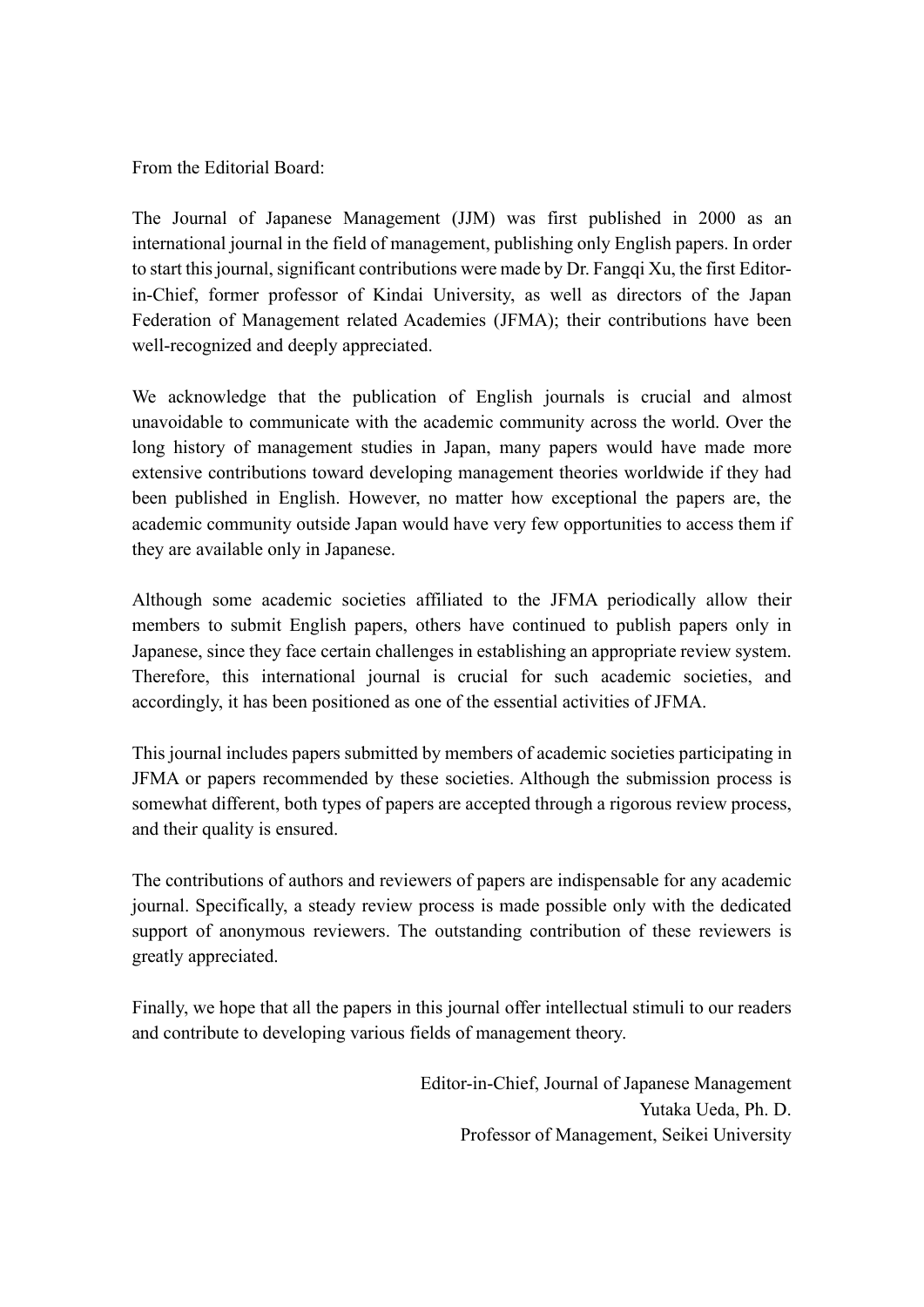# Contents

## Improvement and Validation of a Model for Tourism Destination Brand Equity in Japan

|               | $\cdots$ p. ] |  |  |  |  |  |  |  |
|---------------|---------------|--|--|--|--|--|--|--|
| Masaki Toyama |               |  |  |  |  |  |  |  |

Recommended Paper by the Nippon Urban Management and Local Government Research Association(NUMLGRA)

The Effectiveness and Limitations of the PFI for a Water Utility: Case Study of the Kawai Purification Plant Reconstruction Project in Japan・・・・・・・・・・・・・・・・・・p.17 Ooshima Makoto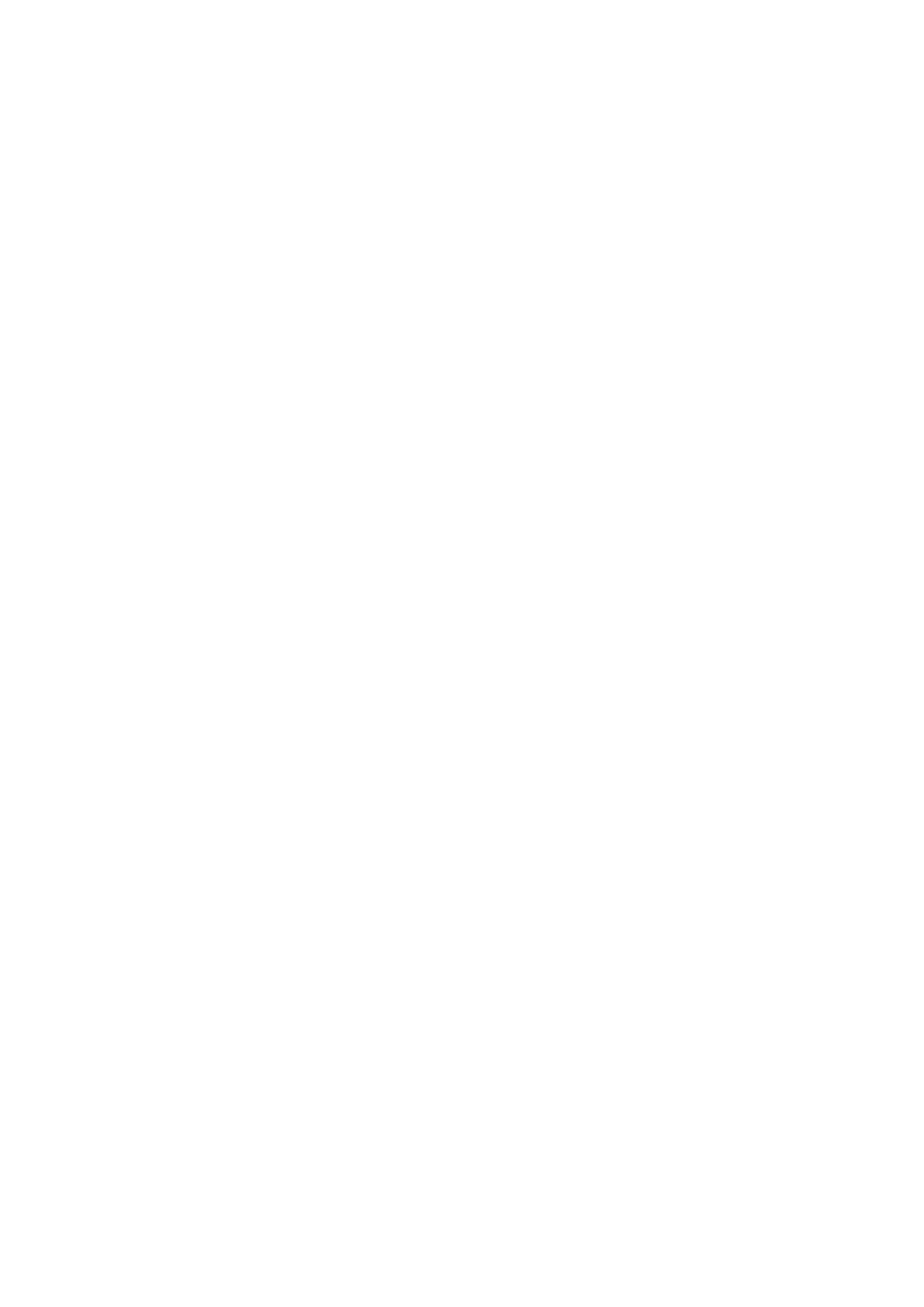# Improvement and Validation of a Model for Tourism Destination Brand Equity in Japan

## Masaki Toyama

Shukutoku University Japan Foundation for International Tourism E-mail: toyama.masaki.sy@alumni.tsukuba.ac.jp

### Abstract

As tourism is expected to be a driving force for the revitalization of local economies, tourism destinations are facing a severely competitive environment in attracting tourists. In this situation, increasing the brand equity of a destination is an effective strategy. To achieve this, it is important to compare the brand equity of a tourism destination with that of its own region. However, few brand equity models can be applied to different types of tourism destinations. Therefore, this study aimed to develop and validate an improved model for measuring tourism destination brand equity, which is intended to be applicable to different types of tourism destinations. We developed a destination brand equity model consisting of four factors: brand awareness, brand image, brand quality, and brand loyalty. The major improvement was in measuring the image of novelty so that brand image could be discriminated from brand quality. The results of the confirmatory factor analysis of data from a web-based questionnaire survey confirmed that the model fit the data well. We conducted a measurement invariance test using data on three types of destinations: beach destinations (Ishigaki Island), city destinations (Osaka), and hot spring destinations (Hakone). The results of the measurement invariance test for the three types of destinations confirmed that the model developed in this study showed partial metric invariance. In other words, the model developed in this study was found to have a factor structure applicable to multiple types of destinations.

Keywords: brand equity; destination marketing; novelty; measurement invariance; confirmatory factor analysis

## (1) Introduction

Tourism is an activity related to a wide range of industries such as agriculture and fishery, as well as service industries such as transportation, accommodation, and food and beverage; therefore, consumption activities through tourism have a large economic impact. In 2019, tourism consumption in Japan was estimated to be 29.2 trillion yen, and the value-added effect generated by this was estimated to be 28.4 trillion yen, a figure equivalent to 5.3% of Japan's gross domestic product (GDP) of 561.3 trillion yen in 2019 (Japan Tourism Agency, 2021a).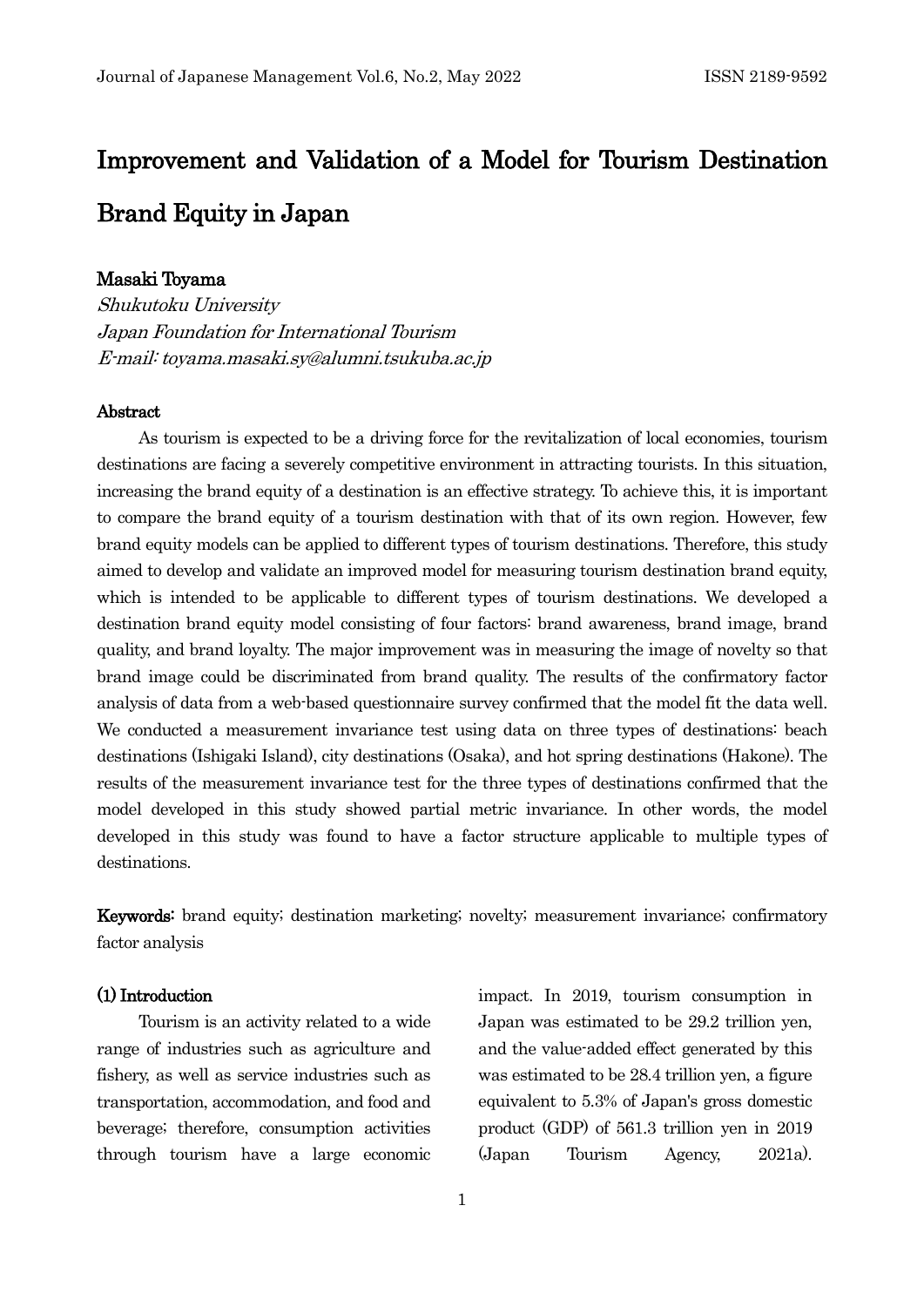Consumption activities through tourism also create new jobs. The estimates using the input-output table show that the data for 2019 indicated that tourism consumption would induce 4.56 million jobs on a nationwide scale (Japan Tourism Agency, 2021a). Against this background, tourism has been seen as a driving force for revitalizing local economies. In fact, many tourism destinations in Japan have been promoting initiatives to attract tourists. This indicates that the tourism business environment is highly competitive.

However, the tourism business was seriously damaged by the COVID-19 pandemic that occurred in 2020. According to the Japan Tourism Agency (2021b), Japan's tourism consumption in 2020 decreased by more than 60% compared to the previous year. Nevertheless, after the end of the pandemic, the tourism industry is expected to recover. Many experts at the United Nations World Tourism Organization (UNWTO) see international tourist numbers recovering to 2019 levels in 2024 or later (UNWTO, 2021). The tourism business in Japan is expected to recover to 2019 levels after 2023 under the most optimistic scenario (Phocuswright Research, 2021). In light of this, it can be seen that Japan's tourism destinations will continue to face a highly competitive environment in terms of attracting tourists.

In a competitive environment, increasing tourism destination brand equity is an effective strategy because strong brands with positive brand equity have the advantage of forming consumer preferences and the purchase intentions of consumers (Buil, de Chernatony and Martinez, 2008). Brands are also powerful differentiation tools (Boo, Busser and Baloglu, 2009). Based on Kotler and Keller (2006), whereby differentiation is a strategy for maintaining competitive advantage, it can be expected that increasing brand equity will increase the probability of triumphing in the competition to attract tourists.

It is important to measure the current performance of a tourism destination to increase destination brand equity. Measuring destination brand equity using consumers' subjective evaluations has become mainstream (Hyun and Kim, 2020). Research up to now has viewed brand equity as a concept divided into multiple components, such as "awareness," "image," or "quality" (Boo et al., 2009; Hyun and Kim, 2020; Konecnik and Gartner, 2007; Tasci, 2021). In other words, the brand equity of a certain tourism destination can be understood as an aggregate of consumers' evaluations of each component. Previous studies have attempted to identify the components of destination brand equity and elucidate the structural relationships among the components (Tasci, 2021). However, as discussed below, there are no established components of the destination brand equity.

Considering the nature of tourism destinations, they can be divided into several types based on their core tourism resources, such as nature and culture (Lin et al., 2007). A model for measuring destination brand equity that is applicable across different types of tourism destinations would allow the organization responsible for marketing tourism destinations (hereinafter referred to as DMO, which stands for Destination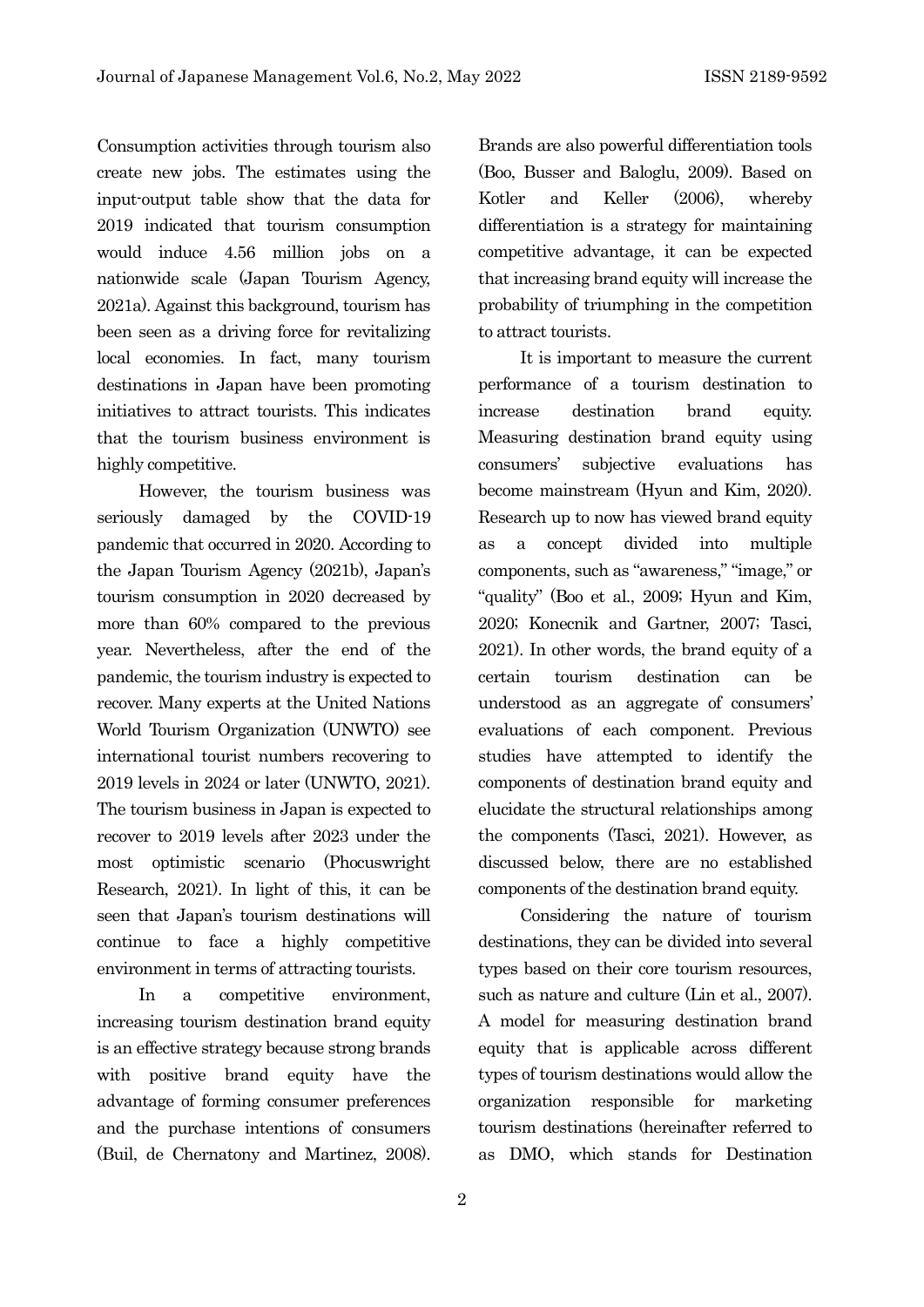Marketing Organization) to analyze the current performance of their brand equity in more detail through relative comparisons. However, very few studies have examined the measurement models of destination brand equity that can be applied to various types of tourism destinations. It is important from an academic perspective to examine this point, as it will confirm the scope of the application of the destination brand equity model.

Therefore, this study aims to develop and validate an improved model for measuring tourism destination brand equity applicable to different types of tourism destinations. The remainder of this paper is organized as follows. First, after reviewing previous studies, we present the tourism destination brand equity model used in this study. Next, we test the validity of the model for three types of tourism destinations using data from a web-based questionnaire survey. Finally, the discussion and conclusions of the study are presented.

# (2) Literature review and improved model development

## 1. Destination brand equity model

To date, various definitions of brand equity have been proposed. The most representative definition is from Aaker (1991, p. 15): "a set of brand assets and liabilities linked to a brand, its name, and symbol, that add to or subtract from the value provided by a product or service to a firm and/or to that firm's customers." Keller (1993, p. 8) defines brand equity as "the differential effect of brand knowledge on consumer response to the marketing of the brand." Both definitions present brand equity as a value added to a

brand through marketing activities. Specifically, Keller's (1993) definition emphasizes that a consumer's knowledge is the source of value. This study uses Aaker's (1991) definition of brand equity as a reference for the definition of destination brand equity because Aaker's (1991) definition is the most comprehensive and acceptable definitions of brand equity (Nyadzayo, Matanda and Ewing, 2016). In this study, destination brand equity refers to a set of brand assets and liabilities linked to a destination brand, its name, and symbol, that add to or subtract from the value provided by a destination to a firm and/or to that firm's customers.

Many concepts have been proposed as components of destination brand equity (Dedeoğlu et al., 2019; Tasci, 2021). Konecnik and Gartner (2007) proposed a model consisting of four components: brand awareness, brand image, brand quality, and brand loyalty. Boo et al. (2009) proposed another model comprising four components: brand awareness, brand experience, brand value, and brand loyalty. Dedeoğlu et al. (2019) proposed a model comprising six components: brand awareness, brand quality, brand value, brand trust, brand satisfaction, and brand loyalty.

However, there is no consensus regarding which components are appropriate. Within this context, this study proceeded in its investigation using the evaluation model of Konecnik and Gartner (2007), who were the first to use empirical research to measure destination brand equity. This is because Konecnik and Gartner's (2007) model is the most valid, as has been shown in subsequent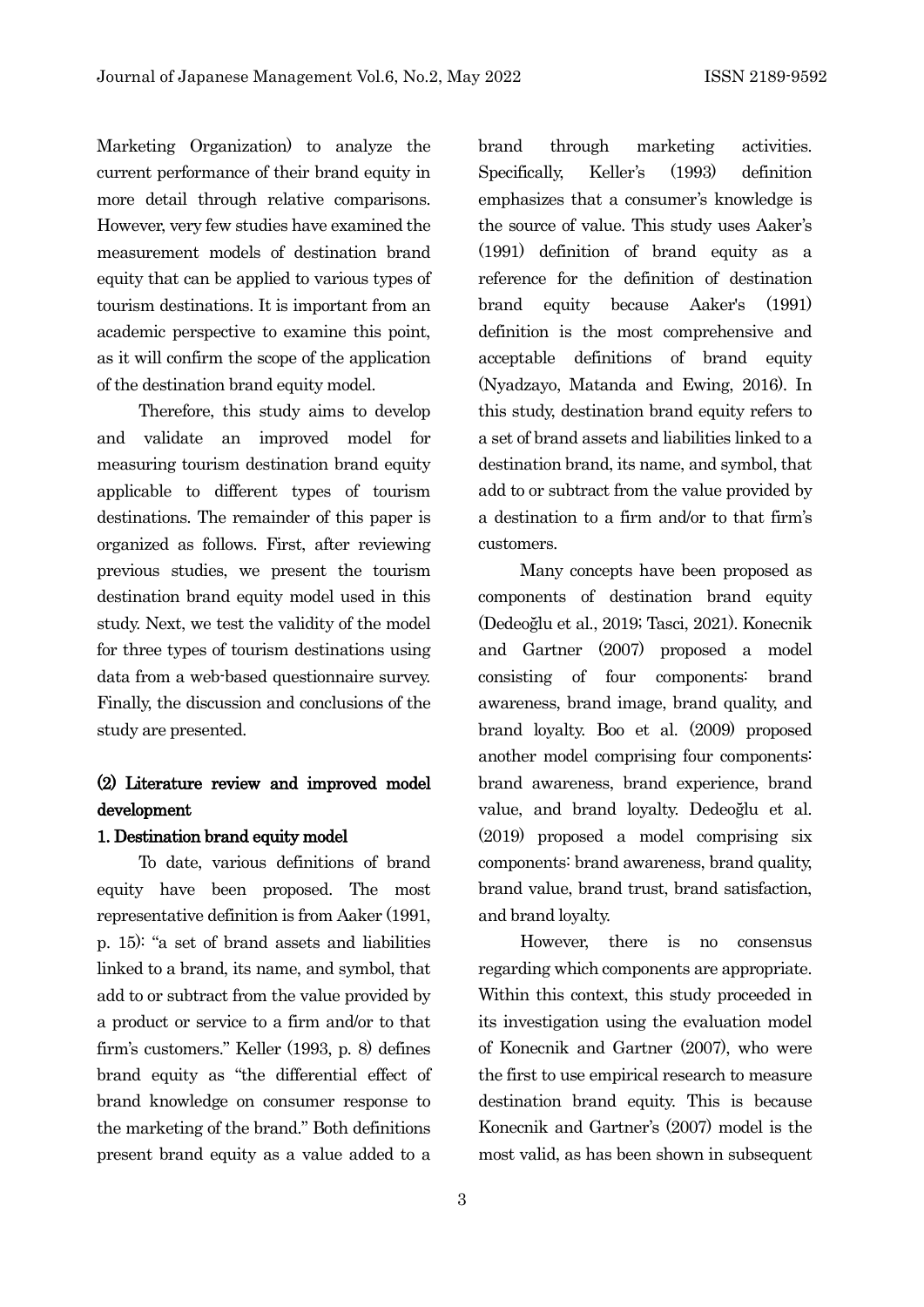studies (Ruzzier, Antoncic and Ruzier, 2014; Veríssimo et al., 2017; Yuwo, Ford and Purwanegara, 2013), to be applicable to other destinations. Nevertheless, it should be noted that the applicability to multiple types of destinations has not been examined.

As indicated earlier, Konecnik and Gartner (2007) stated that destination brand equity is composed of four dimensions: brand awareness, brand image, brand quality, and brand loyalty. These dimensions were also employed in this study. However, this study attempts to make improvements to clarify the difference in meaning between brand image and brand quality, which as described below is unclear.

Additionally, these four dimensions are similar to the brand equity model proposed by Aaker (1991). Aaker's (1991) model consists of five dimensions: brand awareness, brand association, perceived quality, brand loyalty, and other proprietary brand assets. Of these, the concepts of perceived quality and brand quality are the same, except that the names are slightly different. Brand association refers to the meaning of a brand to consumers, which is associated with the brand in their memory (Aaker, 1991). In previous studies (e.g., Bose, Roy and Tiwari, 2016; Jeon and Yoo, 2021), brand image and brand association are often regarded as almost the same concept. In summary, the baseline model of this study can be positioned as the model of Aaker (1991), excluding "other proprietary brand assets."

The following section reviews previous studies relating to dimensions contained in the model.

## 2. Brand awareness

Aaker (1991) stated that brand awareness is the combination of storage of the brand in the memory of a consumer and their ability to recover the memory of that particular brand. This study adopts this definition. In addition, brand awareness can be seen as a concept reflecting that brand characteristics remain in the minds of consumers (Aaker, 1996).

In the field of tourism research, awareness is considered one factor in a consumer's choice of tourism destination (Woodside and Lysonski, 1989). For example, to attract tourists to a tourism destination, it is first necessary to make consumers aware of the destination (Milman and Pizam, 1995). When consumers select a tourism destination, it is said that they often compile candidate destinations from which to choose (Sirakaya and Woodside, 2005), and in order to become a candidate the name and basic characteristics of the destination must be stored in the consumer's memory.

#### 3. Brand image

Brand image refers to the feelings and perceptions linking consumers and brands (Keller, 2003). This study adopts this definition. Cai (2002) states that brand image is a critical element in the construction of a tourism destination brand. In research that measures destination brand equity, image evaluation has become indispensable. The concept of image is a major research theme in tourism studies. Since the 1970s, an enormous number of studies have been conducted on destination images (Pike, 2002). For destination brand equity measurement, a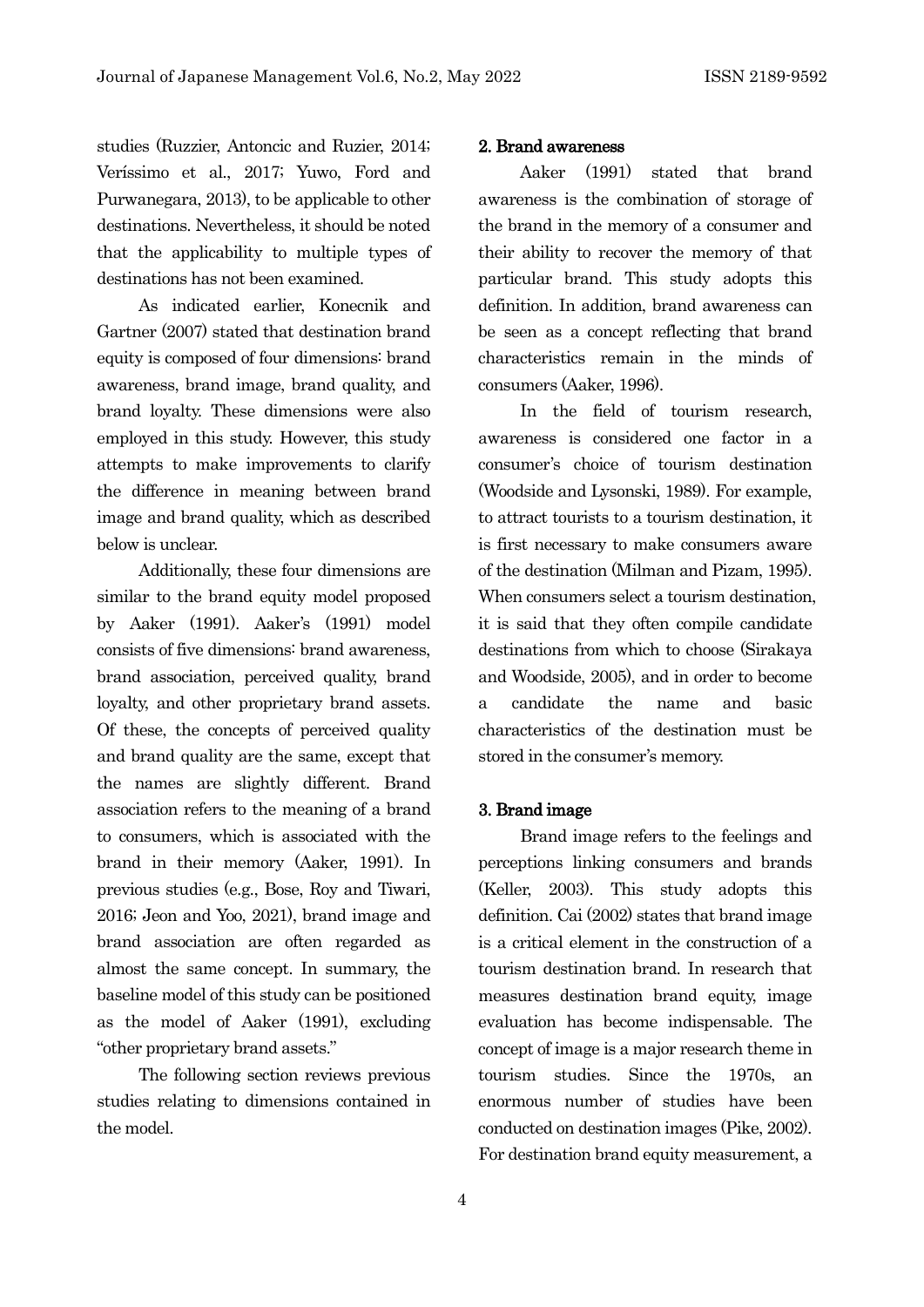destination can be considered a type of brand, so destination image can be thought of as a concept similar to brand image.

In previous research (such as Boo et al., 2009; Konecnik and Gartner, 2007, etc.), brand image has been measured by consumers' subjective evaluations of various aspects of a destination. When attempting to measure evaluations of tourism resources and services provided at destinations, the risk exists that the distinction will be lost between brand image and brand quality, which will be reviewed in the next section. This is because brand quality is mainly measured as an evaluation of the experiences provided at the destination (Konecnik and Gartner, 2007). In fact, image and quality items are very similar in the model used by Konecnik and Gartner (2007).

To solve the above problem, this study does not evaluate concrete aspects such as tourism attractions and services; instead, it evaluates more abstract aspects. Specifically, it focuses on novelty, which indicates the extent to which the consumer has not yet experienced the destination. Novelty is one of the major motivations for travel, and it is also considered to be deeply associated with visiting specific destinations (Gitelson and Crompton, 1984; Goossens, 2000). Thus, the improvement of novelty has a positive impact on destination brands in terms of increased probability of visitation, and therefore, it was selected as a measurement component for brand image.

## 4. Brand quality

Brand quality refers to the quality of various aspects of a brand as perceived by the

consumer (Boo et al., 2009; Keller, 2003). This study adopts this definition. Keller (2003) identified seven evaluation dimensions of brand quality: performance, features, conformation quality, reliability, durability, serviceability, and style and design. However, these classifications are put in place as brand evaluation concepts for general products and services. The concept of quality comes up even in the field of tourism research and is specifically interpreted as an evaluation of tourism resources located inside the destination and services experienced by tourists. For example, in a study by Chen and Tsai (2007) of resorts in Taiwan, the quality measurement items included restaurants, transportation, and beaches. To develop a model that can be applied to different types of tourism destinations, this study does not address the evaluation of natural and cultural tourism resources. Instead, we will measure the evaluation of service experiences, such as accommodation, food and beverage, and transportation, as elements common to all tourim destinations.

#### 5. Brand loyalty

Brand loyalty refers to the frequency of repeat purchases of a brand or a consumer's attachment to the brand (Aaker, 1991; Pike and Bianchi, 2016). The former type of loyalty is called behavioral loyalty, while the latter type of loyalty is called attitudinal loyalty (Pike and Bianchi, 2016). In this study, brand loyalty is conceptualized as attitudinal loyalty.

Brand loyalty is considered a core element of brand equity (Aaker, 1991; Keller, 2003). Although up to the 2000s in the field of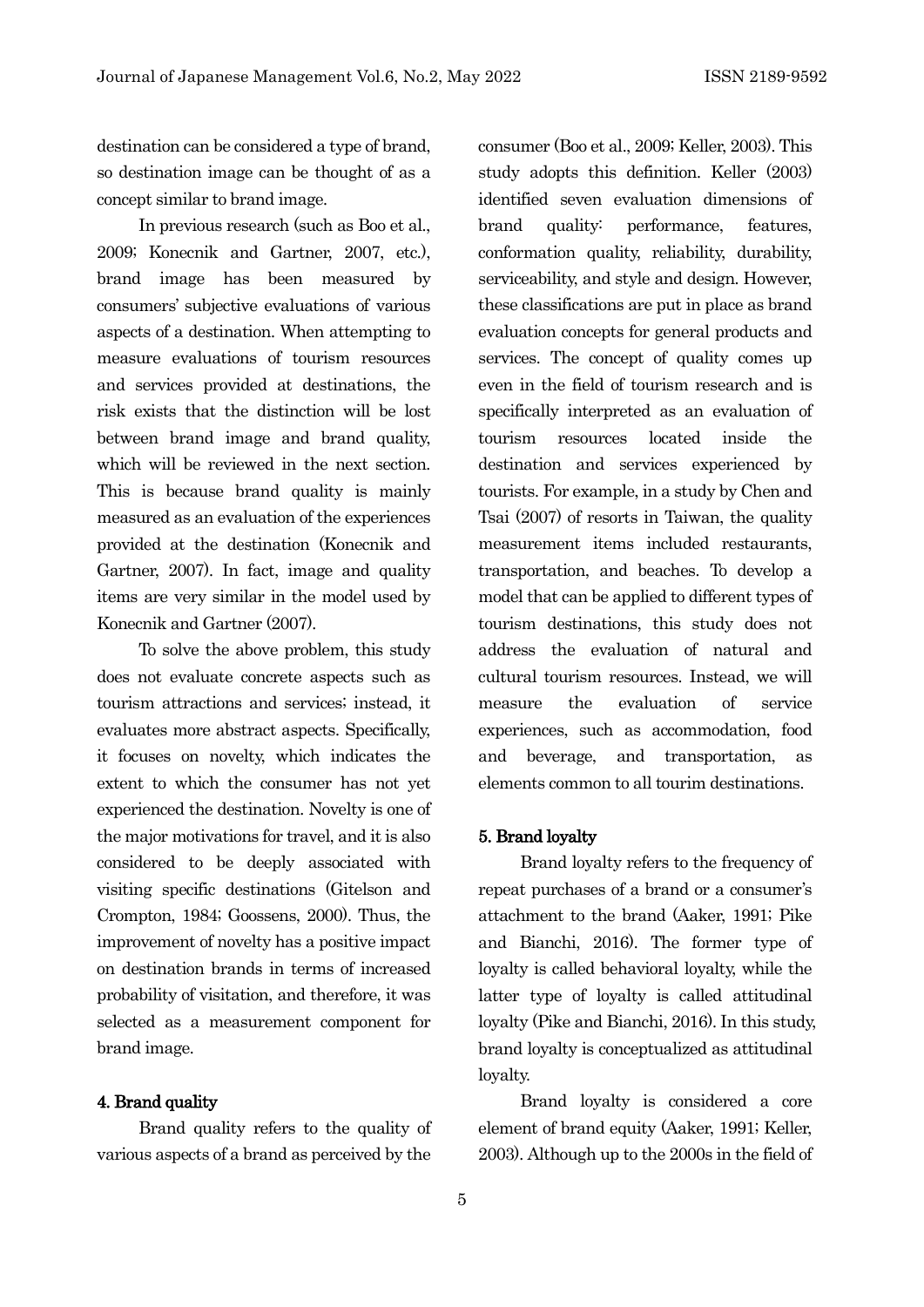tourism research, little attention was paid to loyalty to tourism destinations (Konecnik and Gartner, 2007; Oppermann, 2000), it is currently considered a major component of destination brand equity (Boo et al., 2009; Dedeoğlu et al., 2019; Hyun and Kim 2020; Konecnik and Gartner, 2007, etc.). However, among the types of loyalty indicated above, the mainstream approach in previous studies is to measure attitudinal loyalty. Specifically, the main measurement item was the intention to revisit the destination under evaluation.

## (3) Methodology

### 1. Study areas

This study examines a destination brand equity model applicable to multiple types of tourism destinations. Therefore, in this study, three typical destination types were considered: beach, city, and hot spring. To make it easier to collect responses, specific destinations that see a certain number of tourists were selected. The numbers of tourists were based on figures from the "Overnight Travel Statistics Survey" (Japan Tourism Agency, 2021c).

As a result, Ishigaki Island (Ishigaki City, Okinawa Prefecture) was selected as the beach destination, Osaka (Osaka City, Osaka Prefecture) was selected as the city destination, and Hakone (Hakone Town, Kanagawa Prefecture) was selected as the hot spring destination. Ishigaki Island is a remote island located in Okinawa Prefecture that features beautiful beaches. In 2021, the annual number of overnight guests on Ishigaki Island was 362,973 (Japan Tourism Agency 2021c). Osaka is the largest city in the Kansai area and is a popular destination for foreign tourists. In 2021, the annual number of overnight guests in Osaka was 7,782,125 (Japan Tourism Agency 2021c). Hakone is blessed with natural resources, such as hot springs and mountains, and is one of the leading hot spring destinations in Japan. In 2021, the annual number of overnight guests in Hakone was 1,189,135 (Japan Tourism Agency 2021c).

## 2. Data collection and sample

The data for this study were collected using a consumer panel provided by an Internet survey company. The survey was conducted in December 2021. The survey respondents were people aged 20 years or older who had visited Ishigaki, Osaka, or Hakone at least once in the past, for purposes other than returning home or on a business trip, and for a length of at least one night. There were 550 respondents for each destination, for a total of 1650. In other words, 550 respondents answered about Ishigaki, 550 about Osaka, and 550 about Hakone.

## 3. Questionnaire development

In this study, all components of the brand equity measurement model were used as constructs. Each construct was a latent variable and was assumed to be measurable using multiple indicators (observed variables) with measurement errors.

Questions regarding brand awareness were created using Boo et al. (2009) and Konecnik and Gartner (2007) as references. A total of three items were scored on a 7-point Likert scale  $(7 = \text{Agree to } 1 = \text{Disagree})$ . Questions regarding brand image were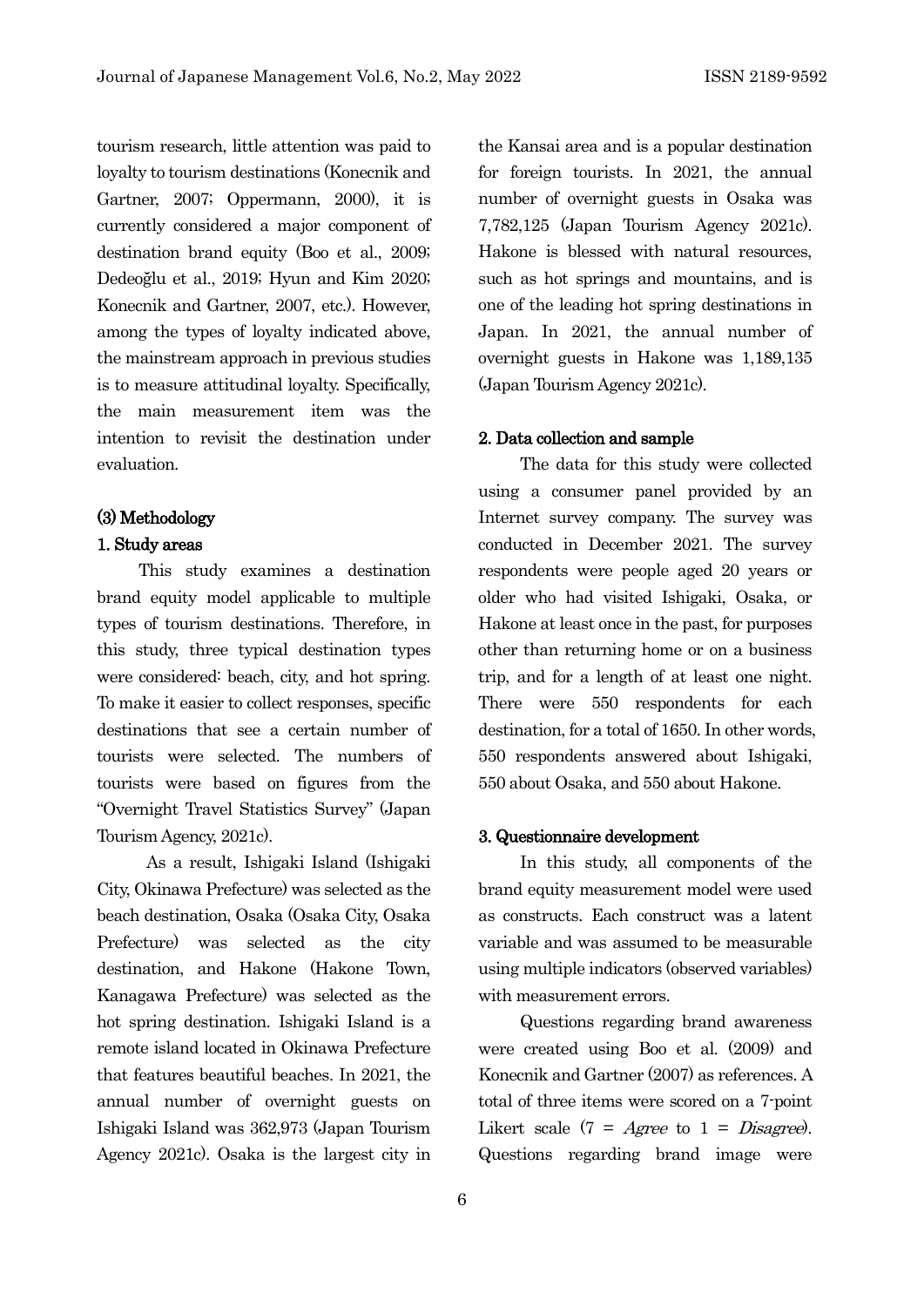created with reference to Albaity and Melhem (2017), for which a total of three items were scored on a 7-point Likert scale (7  $=$  Agree to  $1 = Disagree$ . Questions regarding brand quality were created based on Chen and Tsai (2007) and Konecnik and Gartner (2007), for which a total of four items were scored on a 7-point Likert scale  $(7 = \text{Agree to})$  $1 = Disagree$ ). Questions regarding brand loyalty were created with reference to Konecnik and Gartner (2007) and Pike and Bianchi (2016), for which a total of three items were scored on a 7-point Likert scale (7  $=$  Agree to  $1 = Disagree$ . See Table 6 for details of the above questions.

## (4) Results and discussion

# 1. Profile of sample

Table 1 shows the attributes of the respondents. Regarding gender, there were more males than females for all destinations, while regarding age, the largest percentage of respondents were in their 60s or older for all destinations, and the smallest percentage was in their 20s. Regarding the number of visits, the largest percentage of respondents were once for Ishigaki and Hakone. However, the largest percentage of respondents were "10 or more" for Osaka.

## 2. Test of reliability and validity

The reliability and validity of each construct of the destination brand equity model were examined. In this study, all

|                     |                          | Ishigaki Island $(N=550)$ |             | Osaka $(N=550)$ |             | Hakone $(N=550)$ |             |  |  |
|---------------------|--------------------------|---------------------------|-------------|-----------------|-------------|------------------|-------------|--|--|
|                     |                          | Number of                 | Composition | Number of       | Composition | Number of        | Composition |  |  |
|                     |                          | Respondents               | Ratio       | Respondents     | Ratio       | Respondents      | Ratio       |  |  |
| Gender              | Male                     | 374                       | 68.00%      | 364             | 66.20%      | 418              | 76.00%      |  |  |
|                     | Female                   | 176                       | 32.00%      | 186             | 33.80%      | 132              | 24.00%      |  |  |
| Age                 | 20 to 29                 | 41                        | 7.50%       | 23              | 4.20%       | 9                | 1.60%       |  |  |
|                     | 30 to 39                 | 78                        | 14.20%      | 69              | 12.50%      | 25               | 4.50%       |  |  |
|                     | 40 to 49                 | $82\,$                    | 14.90%      | 118             | 21.50%      | 78               | 14.20%      |  |  |
|                     | 50 to 59                 | 129                       | 23.50%      | 182             | 33.10%      | 142              | 25.80%      |  |  |
|                     | over<br>60s              | 220                       | 40.00%      | 158             | 28.70%      | 296              | 53.80%      |  |  |
| Number<br>of visits | $\mathbf{1}$             | 315                       | 57.30%      | 127             | 23.10%      | 125              | 22.70%      |  |  |
|                     | $\overline{2}$           | 102                       | 18.50%      | 92              | 16.70%      | 112              | 20.40%      |  |  |
|                     | 3                        | 64                        | 11.60%      | 82              | 14.90%      | 80               | 14.50%      |  |  |
|                     | $\overline{4}$           | 18                        | 3.30%       | 24              | 4.40%       | 24               | 4.40%       |  |  |
|                     | $\bf 5$                  | 14                        | 2.50%       | 32              | 5.80%       | 58               | 10.50%      |  |  |
|                     | $6 - 9$                  | 9                         | 1.60%       | 41              | 7.50%       | 48               | 8.70%       |  |  |
|                     | 10 <sub>or</sub><br>more | 28                        | 5.10%       | 152             | 27.60%      | 103              | 18.70%      |  |  |

## Table 1 Respondent attributes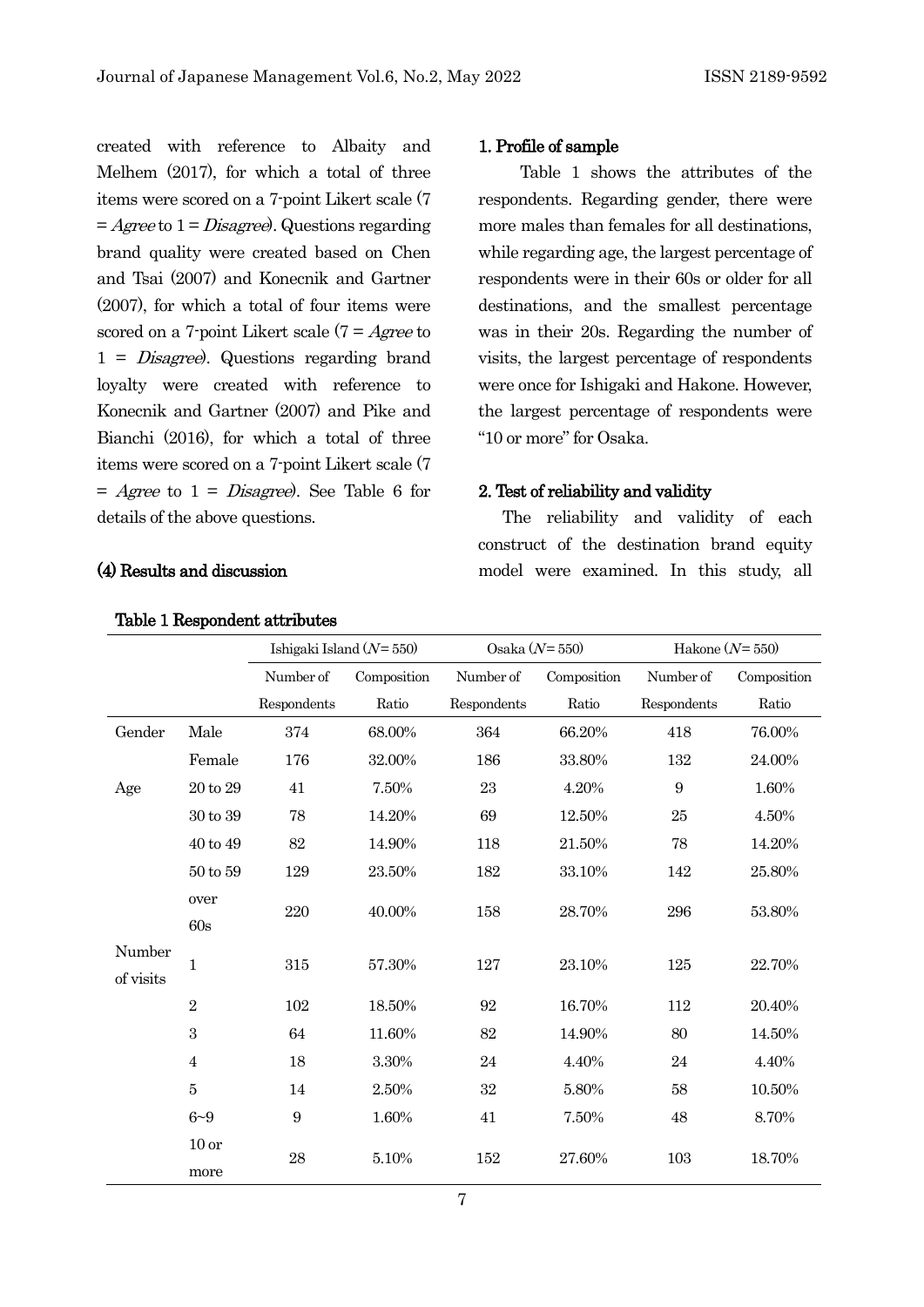subsequent analyses were conducted using R version 4.1.2 and the packages "lavaan" and "semTools".

Reliability was tested using Cronbach's alpha and composite reliability (CR) values. Cronbach's alpha was calculated for the combined data of respondents from all destinations; all constructs exceeded the threshold of 0.7 (Hair et al., 2014) (see Table 2). CR was calculated by confirmatory factor analysis on the combined data of respondents from all destinations. The assumption for conducting confirmatory factor analysis was the multivariate normality of the data. Multivariate normality can be conveniently tested by checking the skewness and kurtosis of observed variables (Weston and Gore, 2006). The values of skewness and kurtosis of the observed variables were below the

| Table 2 Values of Cronbach's Alpha and |  |
|----------------------------------------|--|
| CR                                     |  |

|                      | Cronbach's |       |
|----------------------|------------|-------|
|                      | alpha      | CR    |
| Brand awareness      | 0.834      | 0.844 |
| Brand image          | 0.938      | 0.939 |
| <b>Brand</b> quality | 0.851      | 0.853 |
| <b>Brand loyalty</b> | 0.855      | 0.867 |

thresholds (absolute values of skewness > 3, absolute values of kurtosis > 10) for criteria of departure from normality (Weston and Gore, 2006). As a result of confirmatory factor analysis, the CR values for all constructs exceeded the desirable value of 0.6 (Bagozzi and Yi, 1988) (see Table 2). The above results confirmed the reliability of the constructs.

Next, two types of validity were tested: convergent and discriminant validity. The convergent validity of the constructs was tested by conducting a confirmatory factor analysis of the combined data of respondents from all destinations. Specifically, the factor loadings from each latent variable to the observed variables and the average variance extracted (AVE) were examined. The standardized factor loadings from each latent variable to the observed variables all exceeded the criterial value of 0.5 (Hair et al., 2014). In addition, the AVE of all latent variables exceeded the criterial value of 0.5 (Fornell and Larcker, 1981; Hair et al., 2014) (see Table 3). The above results confirmed the convergent validity of the constructs was. Furthermore, the criterion was satisfied that the value of AVE for each latent variable should be greater than the squared correlation coefficient between the constructs (Fornell and Larcker, 1981; Hair et al., 2014)

#### Table 3 Values of AVE and correlation coefficients

|                        | Brand awareness | Brand image | Brand quality | <b>Brand loyalty</b> |
|------------------------|-----------------|-------------|---------------|----------------------|
| <b>Brand awareness</b> | 0.645           |             |               |                      |
| Brand image            | 0.582           | 0.838       |               |                      |
| Brand quality          | 0.581           | 0.733       | 0.594         |                      |
| Brand loyalty          | 0.474           | 0.713       | 0.724         | 0.688                |

Note: Bold text indicates values of AVE.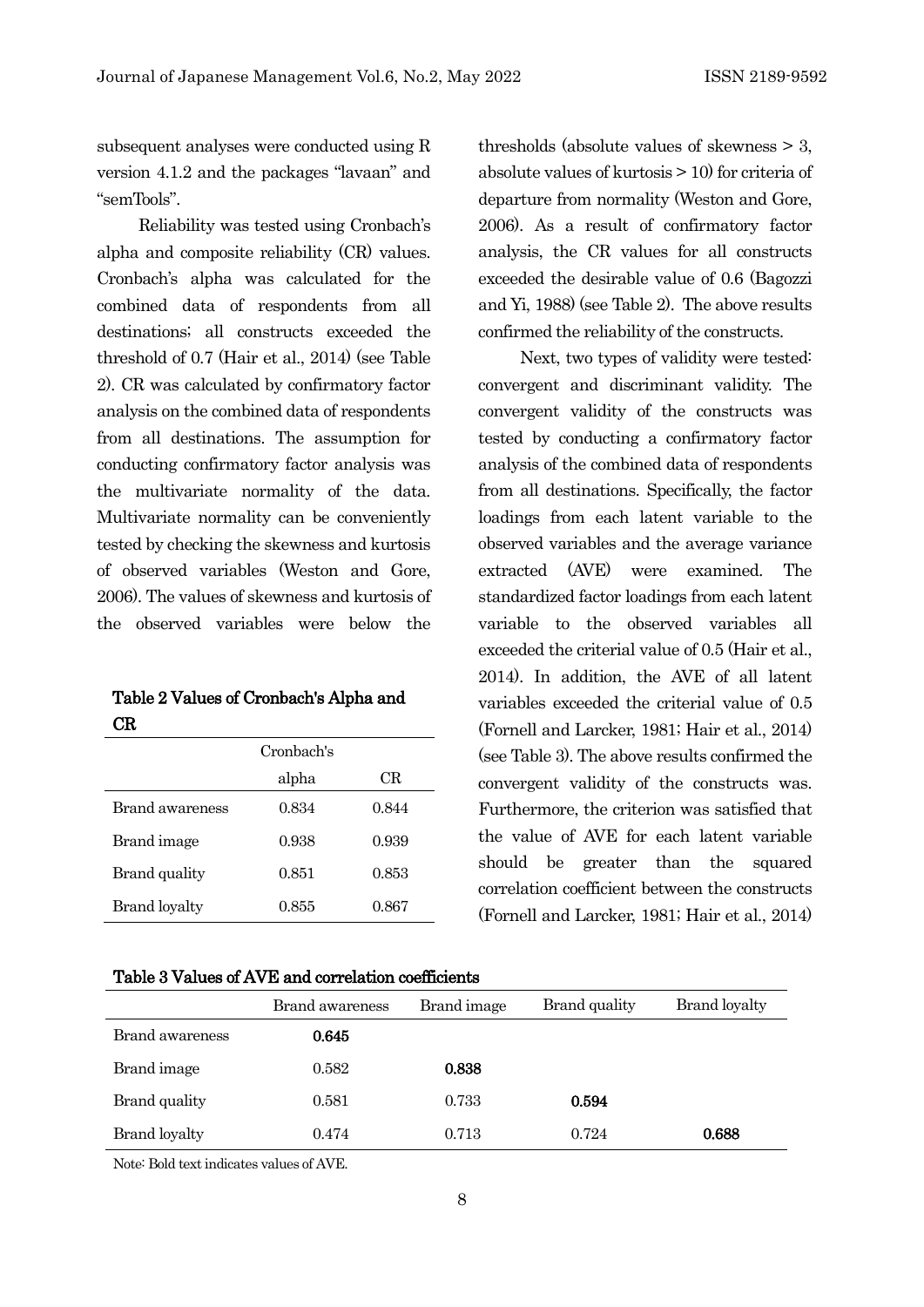

Figure 1 Higher-order factor model Figure 2 Four-factor model

| Table 4 Comparison of the results of the two models |
|-----------------------------------------------------|
|-----------------------------------------------------|

|                           | $\mathbf{v}^2$ | df | CFI   | <b>RMSEA</b> | TLI   | AIC       |
|---------------------------|----------------|----|-------|--------------|-------|-----------|
| Higher-order factor model | 698.577        | 59 | 0.957 | 0.081        | 0.945 | 55030.634 |
| Four-factor model         | 726.612        | 61 | 0.959 | 0.081        | 0.945 | 55006.582 |

thus confirming discriminant validity (see Table 3).

# 3. Comparison of the higher-order factor model and four-factor model

The destination brand equity model proposed in this study can be theoretically expressed in two ways: the first is a model in which destination brand equity is set as a higher-order factor and brand awareness, brand image, brand quality, and brand loyalty are sub-factors (hereinafter referred to as the higher-order factor model). The second is a model in which the four sub-factors are interrelated (hereinafter shows the higher-order factor model, and Figure 2 shows the four-factor model. In this study, confirmatory factor analysis of the combined data of respondents from all destinations was conducted on these two models to determine which model fit the data more adequately. The fit indices used to evaluate the model were  $x^2$  statistic, comparative fit index (CFI), root mean square error of approximation (RMSEA), and Tucker-lewis index (TLI), based on the recommendations of previous studies (Hair et al., 2014; Steenkamp and Baumgartner, 1998). We also used the Akaike information

referred to as the four-factor model). Figure 1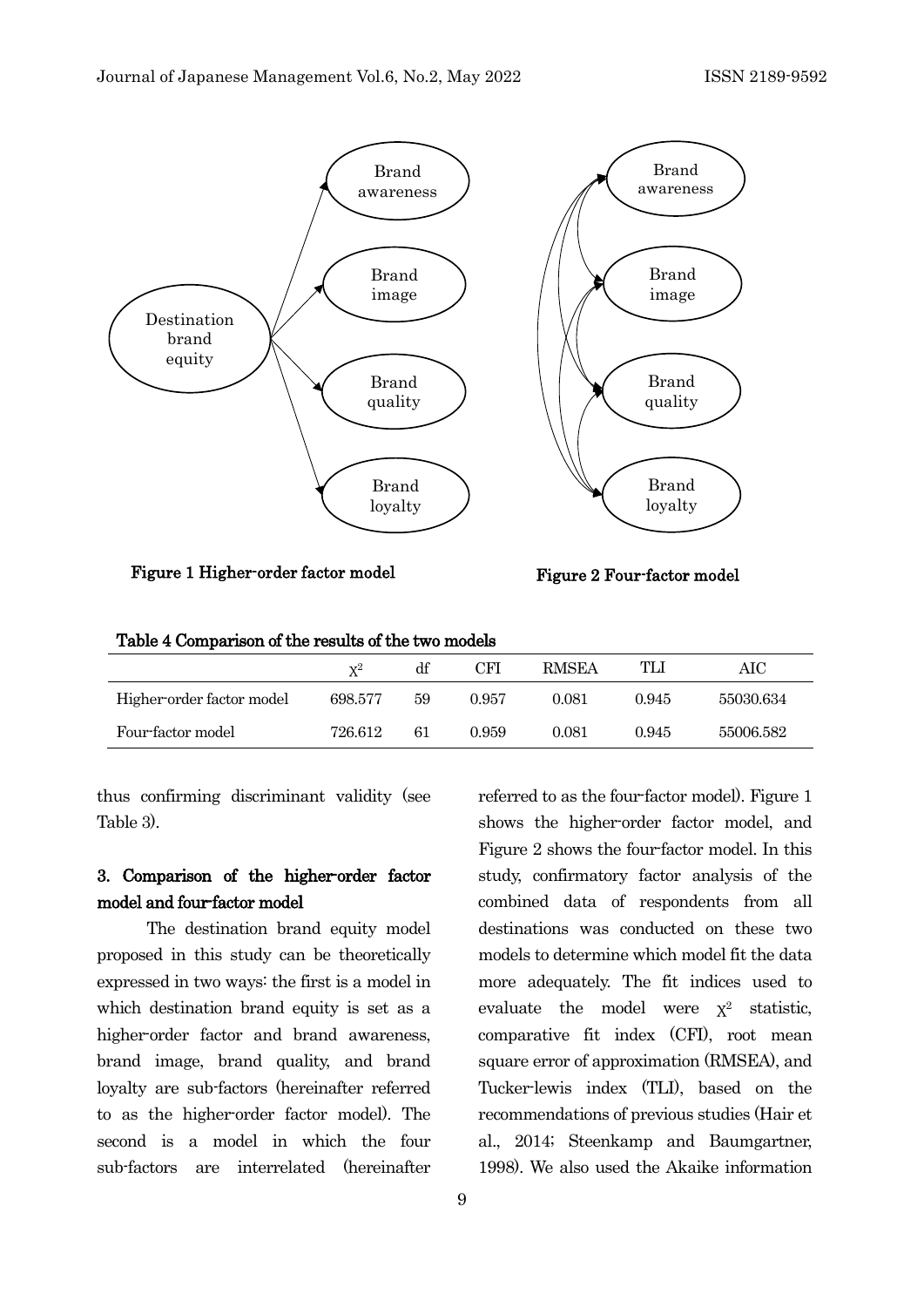criterion (AIC) for multiple model comparisons (Weston and Gore, 2006).

Table 4 shows the results of confirmatory factor analysis for the two models. The results of the likelihood ratio test suggest that the four-factor model fits the data better than the higher-order factor model  $(\Delta \chi^2 (2) = 28.036, p < 0.001)$ . In both models, the value of CFI was above 0.9, which is considered a good goodness-of-fit threshold (Hair et al., 2014). Comparing the two models, the four-factor model had a higher CFI value than the higher-order factor model. A higher CFI value indicates a higher goodness of fit, suggesting that the four-factor model fits the data better.

In both models, the RMSEA value was above 0.05, which is considered a high goodness-of-fit threshold (Hair et al., 2014). However, it was below 0.1, which may indicate a serious problem (Kline, 2016). Comparing the two models, the values of RMSEA were the same. In addition, the values of TLI were above 0.9, which is considered a good goodness-of-fit threshold (Hair et al., 2014). The values of TLI were the same in both the models.

Finally, the AIC values showed that the four-factor model was lower than the higher-order factor model. A lower AIC value indicates a higher goodness of fit. Additionally, a difference in AIC values of 10 or more indicates that the difference is significant (Taylor et al., 2014). In this study, the difference in the AIC between the two models was greater than 10. These results suggest that the four-factor model better fits the data.

From the above results, it was confirmed that the four-factor model fit the data better than the higher-order factor model. Therefore, the four-factor model was adopted for subsequent analyses. Since the higher-order factor model can exist when correlations between sub-factors are high (Dombrowski and Watkins, 2013), the better fit of the four-factor model to the data suggests that not all components of destination brand equity are highly correlated.

## 4. Test of measurement invariance

We tested measurement invariance to examine whether the destination brand equity model could be applied across different types of tourism destinations. Specifically, we conducted a multigroup confirmatory factor analysis of the four-factor model.

To compare the values of factor means across different populations, the following three criteria need to be met (Steenkamp and Baumgartner, 1998; Wang et al., 2018). The first is configural variance, which refers to the number of factors and their loading pattern being equal across populations (Wang et al., 2018). The second is metric invariance, which refers to the number of factors and loading pattern, as well as the factor loadings from latent variables to observed variables across populations that are also equal (Wang et al., 2018). The third is scalar invariance, which refers to the fact that the intercept of the observed variable is also equal across populations, in addition to metric invariance (Wang et al., 2018). If full metric invariance or scalar invariance is not possible, partial invariance is acceptable (Steenkamp and Baumgartner, 1998; Wang et al., 2018). Specifically, it is necessary that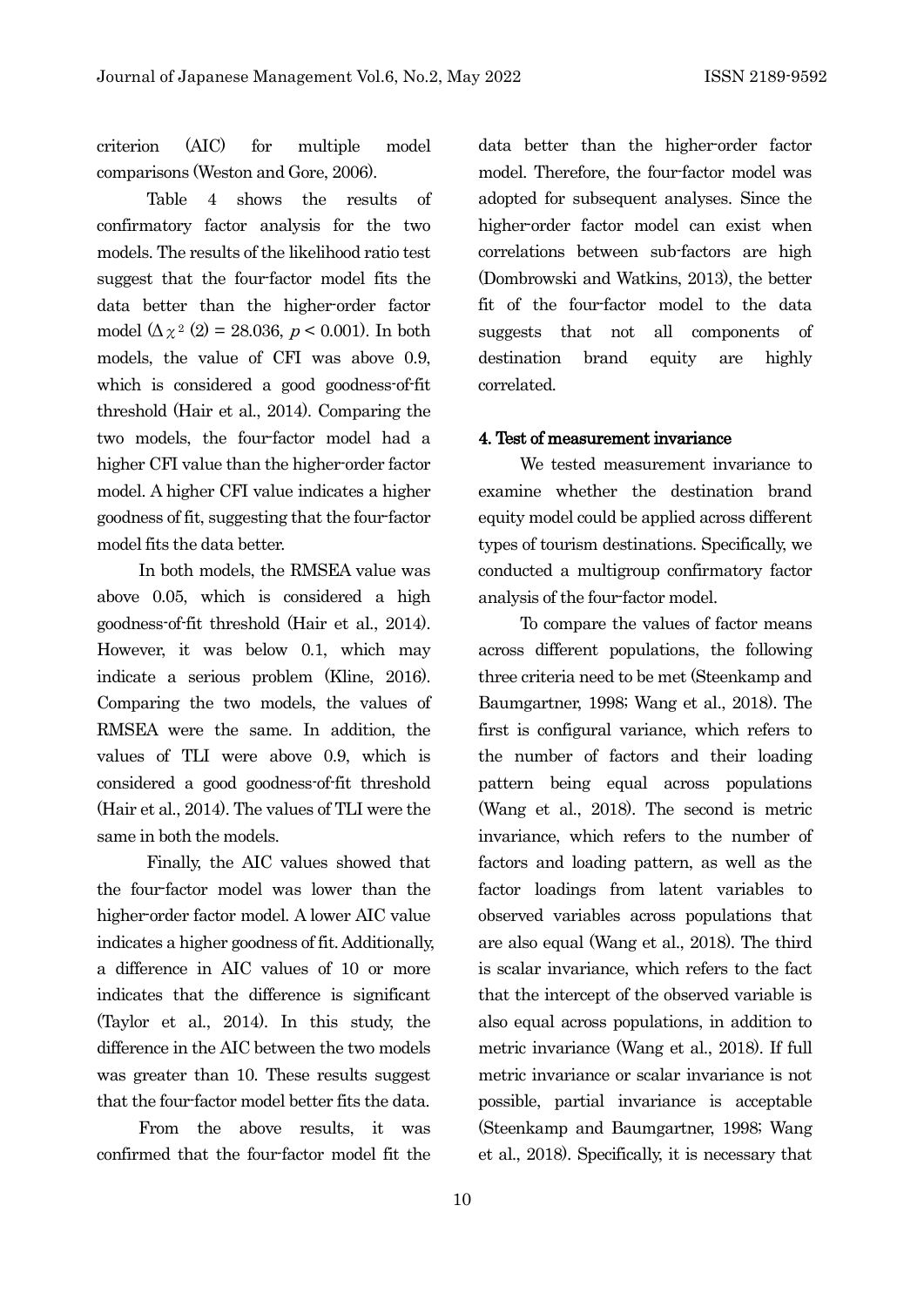|                                 | $X^2$    | df  | CFI   | <b>RMSEA</b> | TLI   | AIC       |
|---------------------------------|----------|-----|-------|--------------|-------|-----------|
| Configural invariance model     | 809.870  | 177 | 0.960 | 0.081        | 0.947 | 53856.382 |
| Metric invariance model         | 856.755  | 195 | 0.958 | 0.079        | 0.950 | 53867.353 |
| Partial metric invariance model | 822.602  | 189 | 0.960 | 0.078        | 0.950 | 53845.137 |
| Partial scalar invariance model | 1096.051 | 201 | 0.943 | 0.090        | 0.934 | 54095.084 |

Table 5 Results of measurement invariance analysis

at least two items of each latent variable have metric invariance or scalar invariance (Steenkamp and Baumgartner, 1998).

Based on the above criteria, we first examined whether configural invariance can be established among the three types of tourism destinations. The confirmatory factor analysis found that the values of CFI and TLI were above 0.9 while that of RMSEAwas below 0.1, indicating that the goodness of fit index was acceptable (see Table 5). Next, we compared the configural invariance model with the metric invariance model. In the metric invariance model, the RMSEA value was lower than the configural invariance model, and the TLI value was higher than the configural invariance model (see Table 5). However, the CFI value was lower than the configural invariance model, and the AIC value was higher than the configural invariance model (see Table 5). The results of the likelihood ratio test also suggested that the configural invariance model was a better fit  $(\Delta x^2)(18) = 46.885$ ,  $p < 0.001$ ). To summarize these results, three of the five indices suggested that the configural invariance model fits the data better. Therefore, we concluded that the configural invariance model fits the data better than the metric variance model.

In light of the above decision, based on

the method adopted by Steenkamp and Baumgartner (1998), we examined the observed variables to release the equality constraint of factor loadings with reference to the modification indices. As a result, we set up a partial metric invariance model that released the equality constraints for one item of brand awareness, one item of brand quality, and one item of brand loyalty (see Table 6).

We then compared the configural invariance model with the partial metric invariance model. In the partial metric invariance model, the TLI value was higher than the configural invariance model, and the CFI value was the same as the configural invariance model (see Table 5). Additionally, the partial metric variance model had lower values of RMSEA and AIC than the configural invariance model (see Table 5). The results of the likelihood ratio test also suggested that the partial metric invariance model fit the data better  $(\Delta x^2)(12) = 12.732$ ,  $p = 0.389$ . To summarize these results, four of the five indices suggested that the partial metric invariance model fits the data better. Therefore, we concluded that the partial metric invariance model fits the data better than the configural variance model.

In addition, we compared the partial metric invariance model with the partial scalar invariance model, which releases the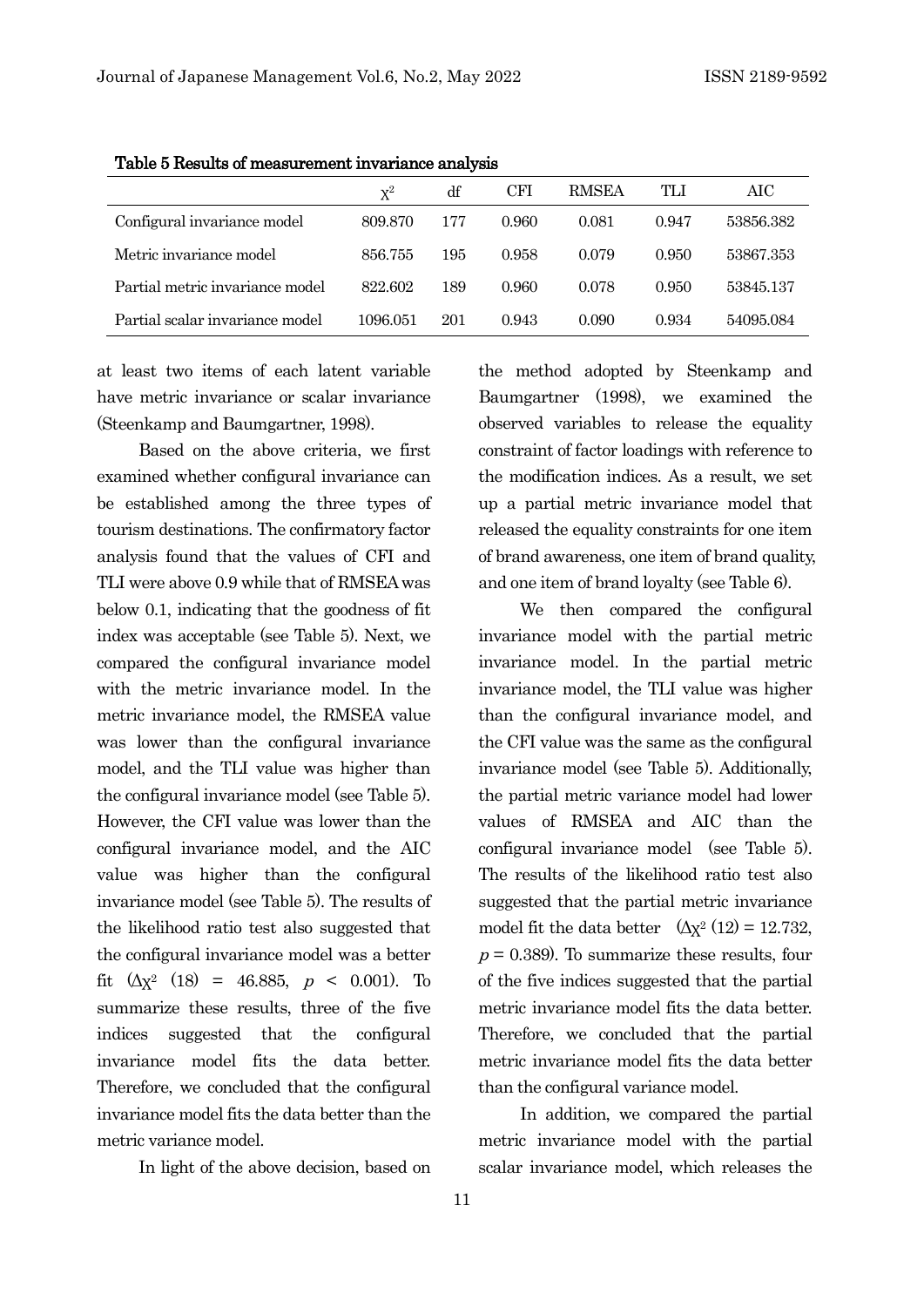|                                                                         | Unstandardized factor loadings |              |              |
|-------------------------------------------------------------------------|--------------------------------|--------------|--------------|
|                                                                         | Ishigaki                       | Osaka        | Hakone       |
|                                                                         | Island                         | (city        | (hot spring  |
|                                                                         | (beach                         | destination) | destination) |
| Item                                                                    | destination)                   |              |              |
| Brand awareness (3 items)                                               |                                |              |              |
| (Name of destination) is well known as a travel destination             | 0.838                          | 0.988        | 0.763        |
| (Name of destination) has a good reputation as a travel destination     | 0.959                          | 0.959        | 0.959        |
| Characteristics of (name of destination) not found in any other         | 0.837                          | 0.837        | 0.837        |
| countries come to mind                                                  |                                |              |              |
| Brand image (3 items)                                                   |                                |              |              |
| I can experience new things in (name of destination) no matter how      | 1.112                          | 1.112        | 1.112        |
| many times I visit                                                      |                                |              |              |
| I can make new discoveries in (name of destination) no matter how       | 1.163                          | 1.163        | 1.163        |
| many times I visit                                                      |                                |              |              |
| (Name of destination) still feels fresh no matter how many times I      | 1.119                          | 1.119        | 1.119        |
| visit                                                                   |                                |              |              |
| Brand quality (4 items)                                                 |                                |              |              |
| The quality of accommodations in (name of destination) is generally     | 1.020                          | 0.896        | 0.870        |
| high.                                                                   |                                |              |              |
| The quality of restaurants in (name of destination) is generally high.  | 0.986                          | 0.986        | 0.986        |
| The quality of tourist facilities in (name of destination) is generally | 1.048                          | 1.048        | 1.048        |
| high.                                                                   |                                |              |              |
| (Name of destination) is easy to transport within the region.           | 0.873                          | 0.873        | 0.873        |
| Brand loyalty (3 items)                                                 |                                |              |              |
| (Name of destination) will always be my first candidate when            | 1.203                          | 1.295        |              |
| planning a leisure trip                                                 |                                |              | 1.154        |
| I want to visit (name of destination), even if the travel costs are     | 1.176                          | 1.176        | 1.176        |
| somewhat high                                                           |                                |              |              |
| I want to visit (name of destination) in the near future                | 0.905                          | 0.905        | 0.905        |

## Table 6 Factor loadings in the partial metric invariance model

Note: Bold text indicates items whose equality constraints are released.

equality constraint on the intercept of observed variables in the same way as the partial metric invariance model. The partial scalar invariance model resulted in lower values of CFI and TLI, and higher values of

RMSEA and AIC than the partial metric invariance model (see Table 5). The results of the likelihood ratio test also suggested that partial metric invariance fits the data better  $(\Delta x^2 (12) = 273.449, p < 0.001).$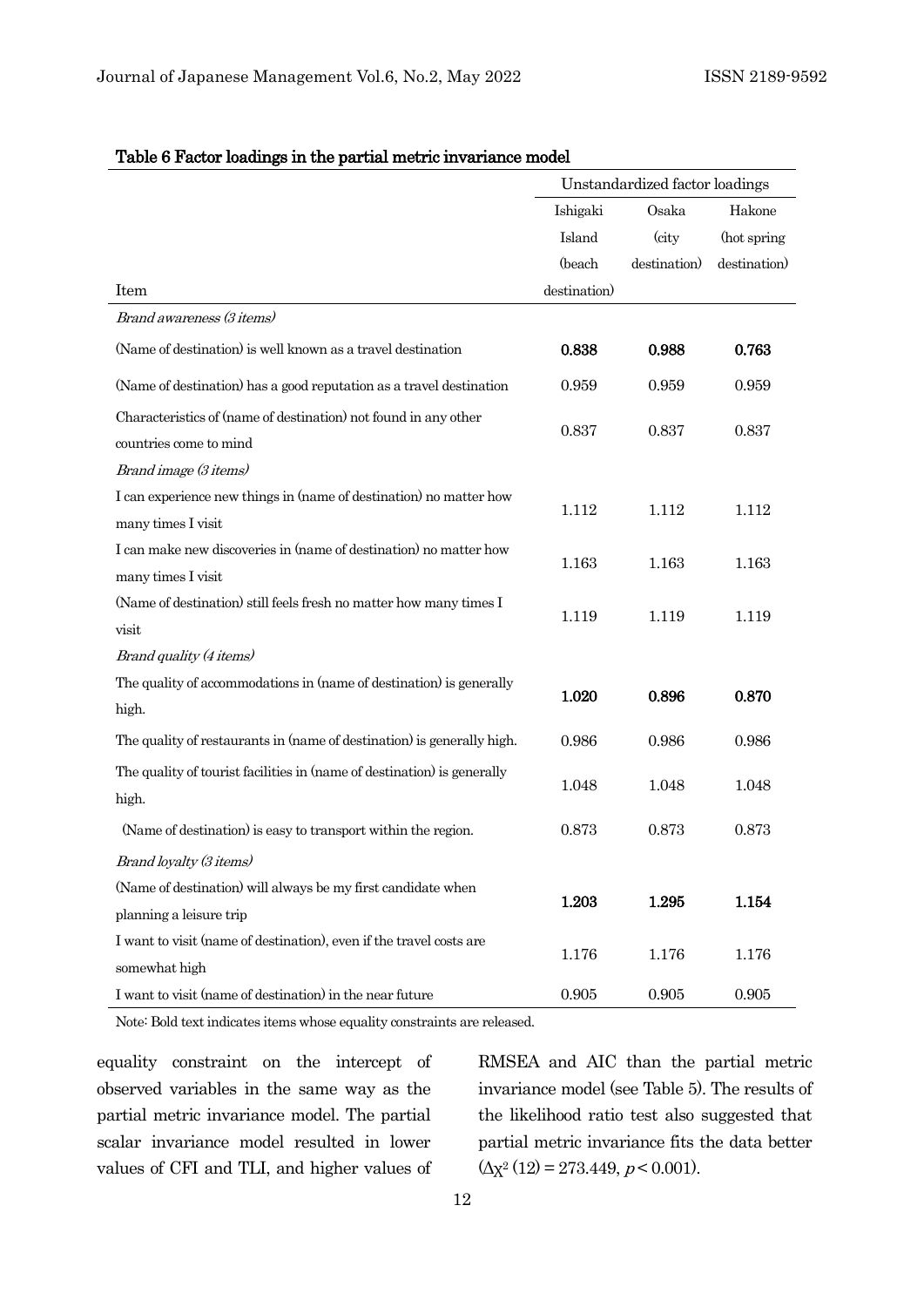Based on the results so far, it was confirmed that the model developed in this study was established up to partial metric invariance. Table 6 shows the factor loadings of the observed variables from each latent variable in the partial metric invariance model. The factor structure of the model developed in this study can be applied to all three types of destinations. In other words, regardless of the type of destination, destination brand equity may consist of four factors: brand awareness, brand image, brand quality, and brand loyalty. On the other hand, it is suggested that the model developed in this study is not suitable for comparing factor means among types of destinations.

## (5) Conclusion

This study improved the tourism destination brand equity model in such a way that it can be applied across different tourism destination types and validated the model. With reference to previous studies, we developed a destination brand equity model consisting of four factors: brand awareness, brand image, brand quality, and brand loyalty. The major improvement was in measuring the image of novelty so that brand image could be discriminated from brand quality. The results of the confirmatory factor analysis confirmed that the developed model fits the data well. In addition, measurement invariance was tested for three destination types (beach, hot spring, and city), and it was confirmed that the factor structure of the model was common among the destination types.

The academic implications of this study

are as follows. First, the factor structure of the tourism destination brand equity model was shown to be common among different types of destinations. Although there have been studies examining the invariance of the brand equity model for multiple tourism destinations of the same type (Boo et al., 2009), few studies have examined the applicability of the model across multiple types. This study is a new step forward for research on the application of the tourism destination brand equity model. Second, evaluation from a new perspective of novelty was employed to measure brand image, and the suitability of the measurement scale was confirmed. In the case of tourism destinations, measuring novelty as a measure of brand image may be useful.

The following points suggest the potential practical applicability of this study. First, it is important for DMOs to focus on improving the evaluation of the four elements of awareness, image, quality, and loyalty in order to increase the brand equity of their own region. Second, the model developed in this study is not currently suitable for comparing the evaluation scores of different types of tourism destinations, so it should be used to understand the changes in the destination brand equity in one's own region over time. Although it was not possible to examine this in this study, it may be possible to make comparisons among several tourism destinations if they are of the same tourism destination type. Future research is needed to confirm this hypothesis.

Finally, we discuss the limitations and challenges of this study. First, as mentioned earlier, the model developed in this study was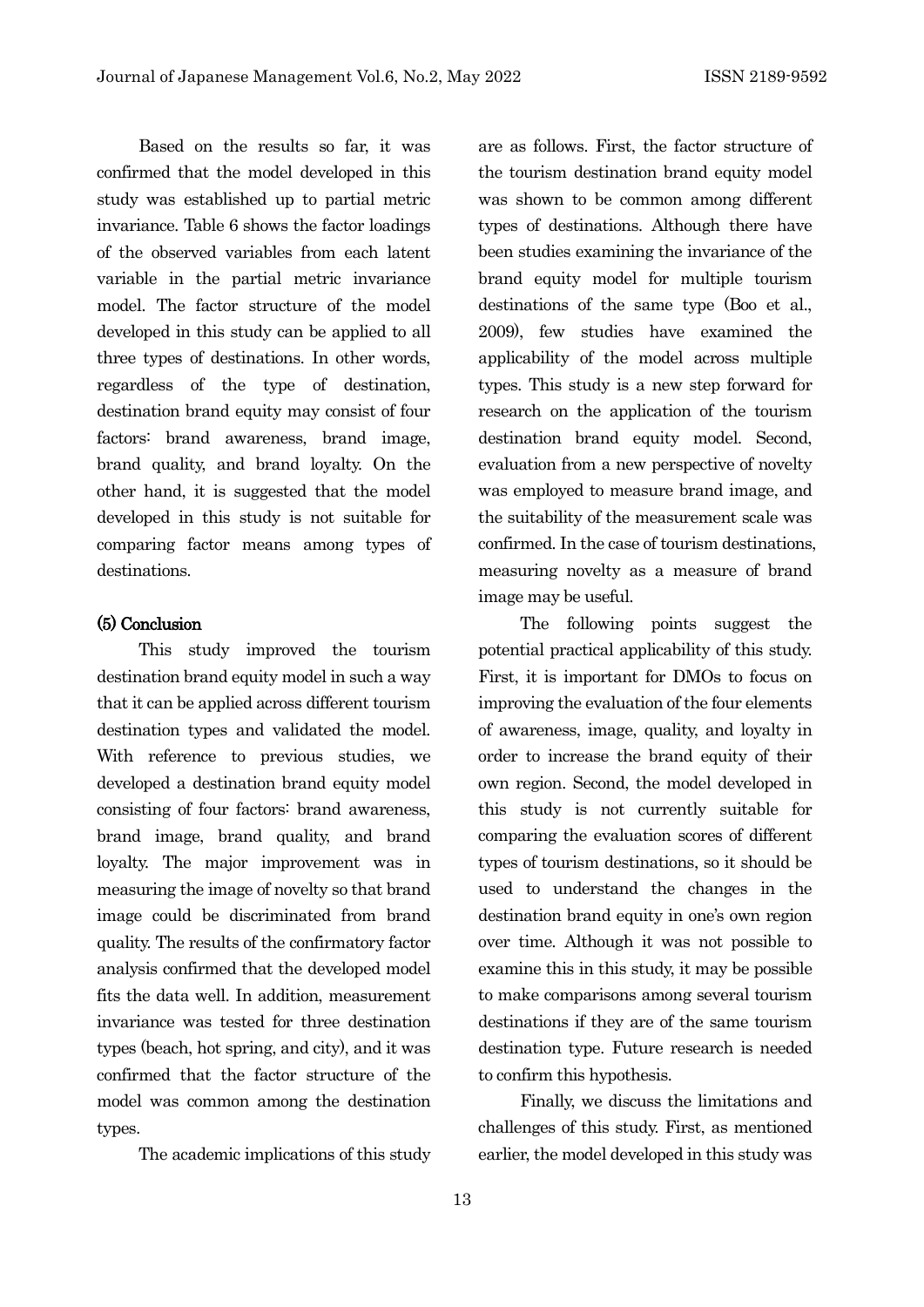not able to ensure scalar invariance. Further improvement of the model is needed in order to be able to compare brand equity ratings among different destination types. One way is to include new factors (e.g., brand trust and brand value) that were not employed in the model of this study. In addition, because of the research design, only three types of destinations were considered in this study. In the future, it will be necessary to examine the validity of the model developed in this study for other types of destinations, such as mountain destinations and historical destinations.

## Acknowledgements

This work was supported by JSPS KAKENHI Grant Number JP21K17976.

## References

- Aaker, D. A. (1991). Managing brand equity. NY: The Free Press.
- Aaker, D. A. (1996). Building strong brands. NY: The Free Press.
- Albaity, M., and Melhem, S. B. (2017). Novelty seeking, image, and loyalty—The mediating role of satisfaction and moderating role of length of stay: International tourists' perspective. Tourism Management Perspectives, 23, pp.30-37.
- Bagozzi, R. P., and Yi, Y. (1988). On the evaluation of structural equation models. Journal of the Academy of Marketing Science, 16(1), pp.74-94.
- Boo, S., Busser, J., and Baloglu, S. (2009). A model of customer-based brand equity and its application to multiple destinations. Tourism Management,

30(2), pp.219-231.

- Bose, S., Roy, S. K., and Tiwari, A. K. (2016). Measuring customer-based place brand equity (CBPBE): An investment attractiveness perspective. Journal of Strategic Marketing, 24(7), pp.617-634.
- Buil, I., de Chernatony, L., and Martinez, E. (2008). A cross-national validation of the consumer-based brand equity scale. Journal of Product & Brand Management, 17(6), pp.384-392.
- Cai, L. A. (2002). Cooperative branding for rural destinations. Annals of Tourism Research, 29(3), pp.720-742.
- Chen, C. F., and Tsai, D. (2007). How destination image and evaluative factors affect behavioral intentions? Tourism Management, 28(4), pp.1115-1122.
- Dedeoğlu, B. B., Van Niekerk, M., Weinland, J., and Celuch, K. (2019). Re-conceptualizing customer-based destination brand equity. Journal of Destination Marketing & Management, 11, pp.211-230.
- Dombrowski, S. C., and Watkins, M. W. (2013). Exploratory and higher order factor analysis of the WJ-III full test battery: A school-aged analysis. Psychological Assessment, 25(2), pp.442-455.
- Fornell, C., and Larcker, D. F. (1981). Evaluating structural equation models with unobservable variables and measurement error. Journal of Marketing Research, 18(1), pp.39-50.
- Gitelson, R. J., & Crompton, J. L. (1984). Insights into the repeat vacation phenomenon. Annals of Tourism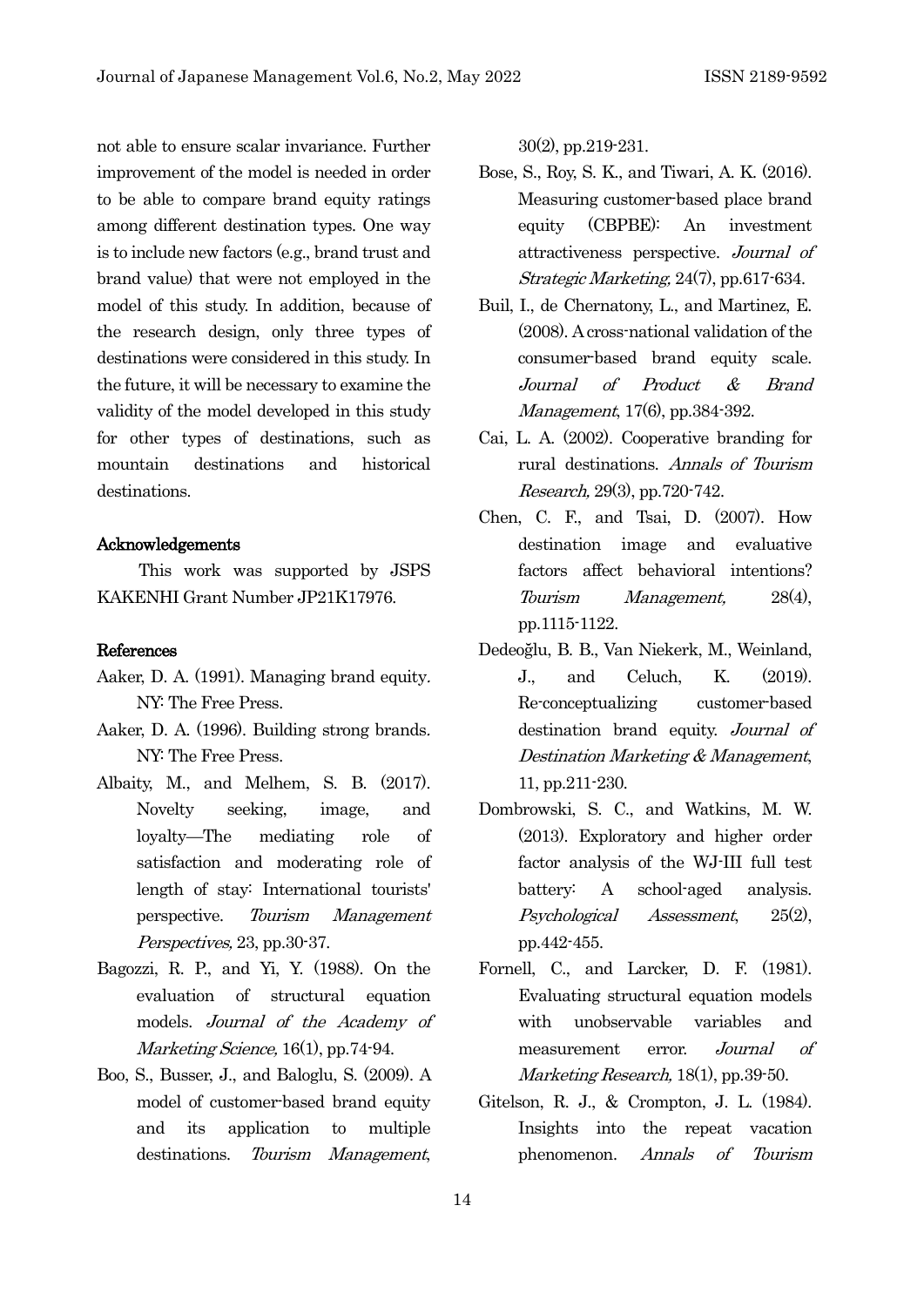Research, 11(2), pp.199-217.

- Goossens, C. (2000). Tourism information and pleasure motivation. Annals of Tourism Research, 27(2), pp.301-321.
- Hair, J. F., Black, W. C., Babin, B. J., Anderson, R. E., and Tatham, R. L. (2014). Multivariate data analysis Seventh Edition, Pearson new international edition. Harlow, Essex: Pearson Education Limited.
- Hyun, M. Y. and Kim, H. C. (2020). Refinement and Validation of a Multidimensional Destination Brand Equity Scale for Inbound and Outbound Chinese Travelers: A Cross-National Perspective. Journal of Travel Research, 59(8), pp.1522-1552.
- Japan Tourism Agency (2021a). Research study on economic impacts of tourism in Japan. Tokyo: Japan Tourism Agency.
- Japan Tourism Agency (2021b). White paper on tourism in Japan, 2021. Tokyo: Japan Tourism Agency.
- Japan Tourism Agency (2021c). Survey report on overnight travel statistics survey 2020. Tokyo: Japan Tourism Agency.
- Jeon, H. M., and Yoo, S. R. (2021). The relationship between brand experience and consumer-based brand equity in grocerants. Service Business, 15(2), pp.369-389.
- Keller, K. L. (1993). Conceptualizing, measuring, and managing customer-based brand equity. Journal of Marketing,  $57(1)$ , pp. 1-22.
- Keller, K. L. (2003). Strategic brand management: Building, measuring, and managing brand equity. NJ:

Prentice-Hall.

- Kline, R. B. (2016). Principles and practice of structural equation modeling Fourth Edition. New York: Guilford publications.
- Konecnik, M. and Gartner, W. C. (2007). Customer-based brand equity for a destination. Annals of Tourism Research, 34(2), pp.400-421.
- Kotler, P. and Keller, K. L. (2006). Marketing Management, 12th edition. NJ: Prentice- Hall.
- Lin, C. H., Morais, D. B., Kerstetter, D. L., and Hou, J. S. (2007). Examining the role of cognitive and affective image in predicting choice across natural, developed, and theme-park destinations. Journal of Travel Research, 46(2), pp.183-194.
- Milman, A., & Pizam, A. (1995). The role of awareness and familiarity with a destination: The central Florida case. Journal of Travel Research, 33(3), pp.21-27.
- Nyadzayo, M. W., Matanda, M. J., and Ewing, M. T. (2016). Franchisee-based brand equity: The role of brand relationship quality and brand citizenship behavior. Industrial Marketing Management, 52, pp.163-174.
- Oppermann, M. (2000). Tourism destination loyalty. Journal of Travel Research, 39(1), pp.78-84.
- Phocuswright Research (2021). Two key developments in Japan's travel market. Retrieved December 30, 2021, https://www.phocuswright.com/Travel-R esearch/Research-Updates/2021/two-ke y-developments-in-Japans-travel-mark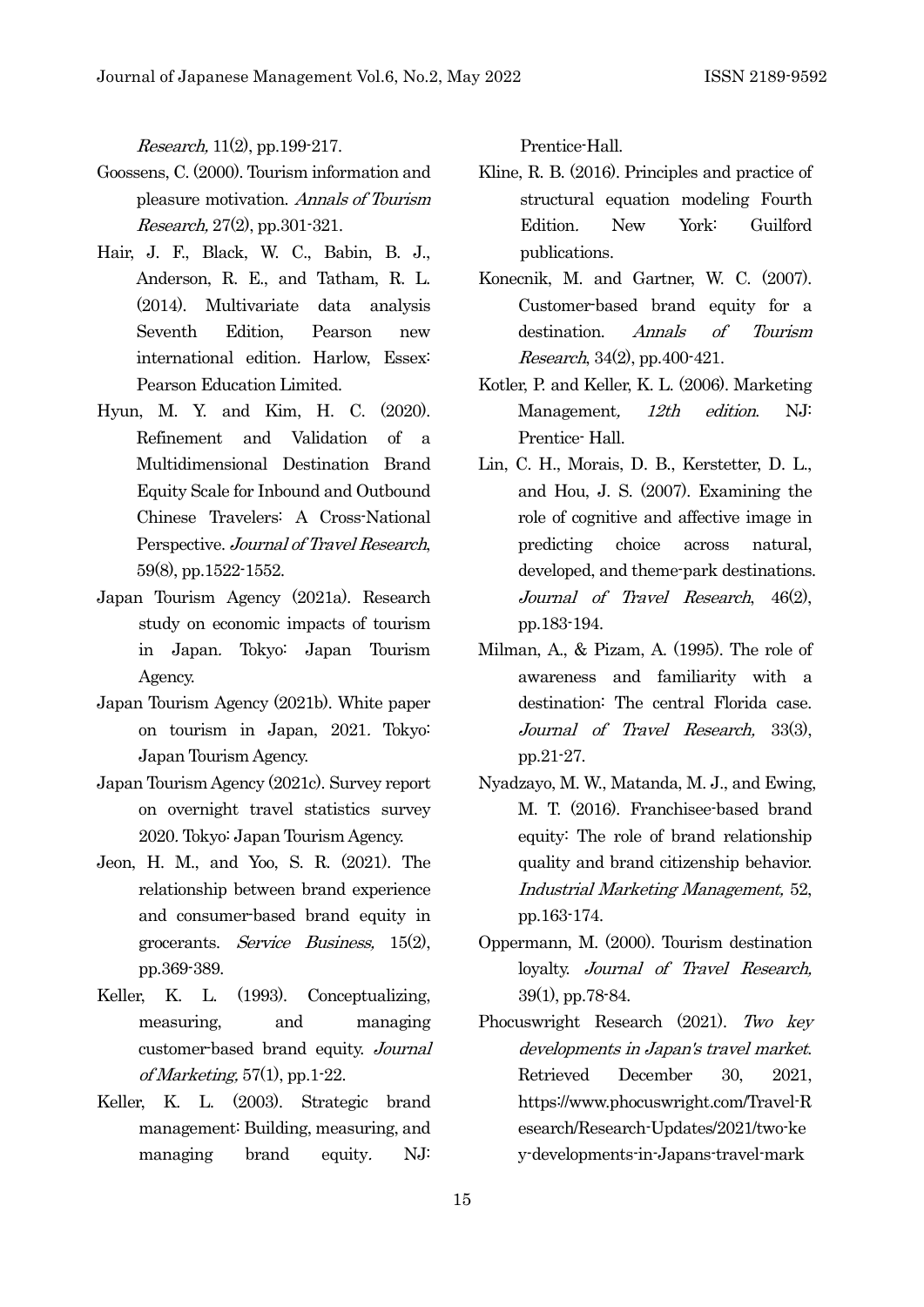et.

- Pike, S. (2002). Destination image analysis—a review of 142 papers from 1973 to 2000. Tourism Management, 23(5), pp.541-549.
- Pike, S., and Bianchi, C. (2016). Destination brand equity for Australia: testing a model of CBBE in short-haul and long-haul markets. Journal of Hospitality  $&$  Tourism Research, 40(1), pp.114-134.
- Ruzzier, M., Antoncic, B and Ruzzier, M. (2014). Cross-cultural model of customer-based brand equity for a tourism destination. The IUP Journal of Brand Management,  $11(1)$ , pp. 30-46.
- Sirakaya, E., and Woodside, A. G. (2005). Building and testing theories of decision making by travellers. Tourism Management, 26(6), pp.815-832.
- Steenkamp, J. B. E., and Baumgartner, H. (1998). Assessing measurement invariance in cross-national consumer research. Journal of Consumer Research, 25(1), pp.78-90.
- Tasci, A. D. (2021). A critical review and reconstruction of perceptual brand equity. International Journal of Contemporary Hospitality Management, 33(1), pp.166-198.
- Taylor, J. J., Grant, K. E., Amrhein, K., Carter, J. S., Farahmand, F., Harrison, A., Thomas, K. J., Carleton, R. A., Lugo-Hernandez, E., and Katz, B. N. (2014). The manifestation of depression in the context of urban poverty: A factor analysis of the Children's Depression Inventory in low-income urban youth. Psychological Assessment, 26(4),

pp.1317–1332.

- UNWTO (2021). UNWTO World Tourism Barometer and Statistical Annex, September 2021. Madrid: UNWTO.
- Veríssimo, J. M. C., Tiago, M. T. B., Tiago, F. G., and Jardim, J. S. (2017). Tourism destination brand dimensions: an exploratory approach. Tourism & Management Studies, 13(4), pp.1-8.
- Wang, S., Chen, C. C., Dai, C. L., and Richardson, G. B. (2018). A call for, and beginner's guide to, measurement invariance testing in evolutionary psychology. Evolutionary Psychological Science, 4(2), pp.166-178.
- Weston, R., and Gore Jr, P. A. (2006). A brief guide to structural equation modeling. The Counseling Psychologist, 34(5), pp.719-751.
- Woodside, A. G., and Lysonski, S. (1989). A general model of traveler destination choice. Journal of Travel Research,  $27(4)$ , pp.8-14.
- Yuwo, H., Ford, J. B., and Purwanegara, M. S. (2013). Customer-based brand equity for a tourism destination (CBBETD): The specific case of Bandung City, Indonesia. Organizations and markets in Emerging Economies, 4(1), pp.8-22.

(Received: January 9, 2022) (Accepted: May 8, 2022)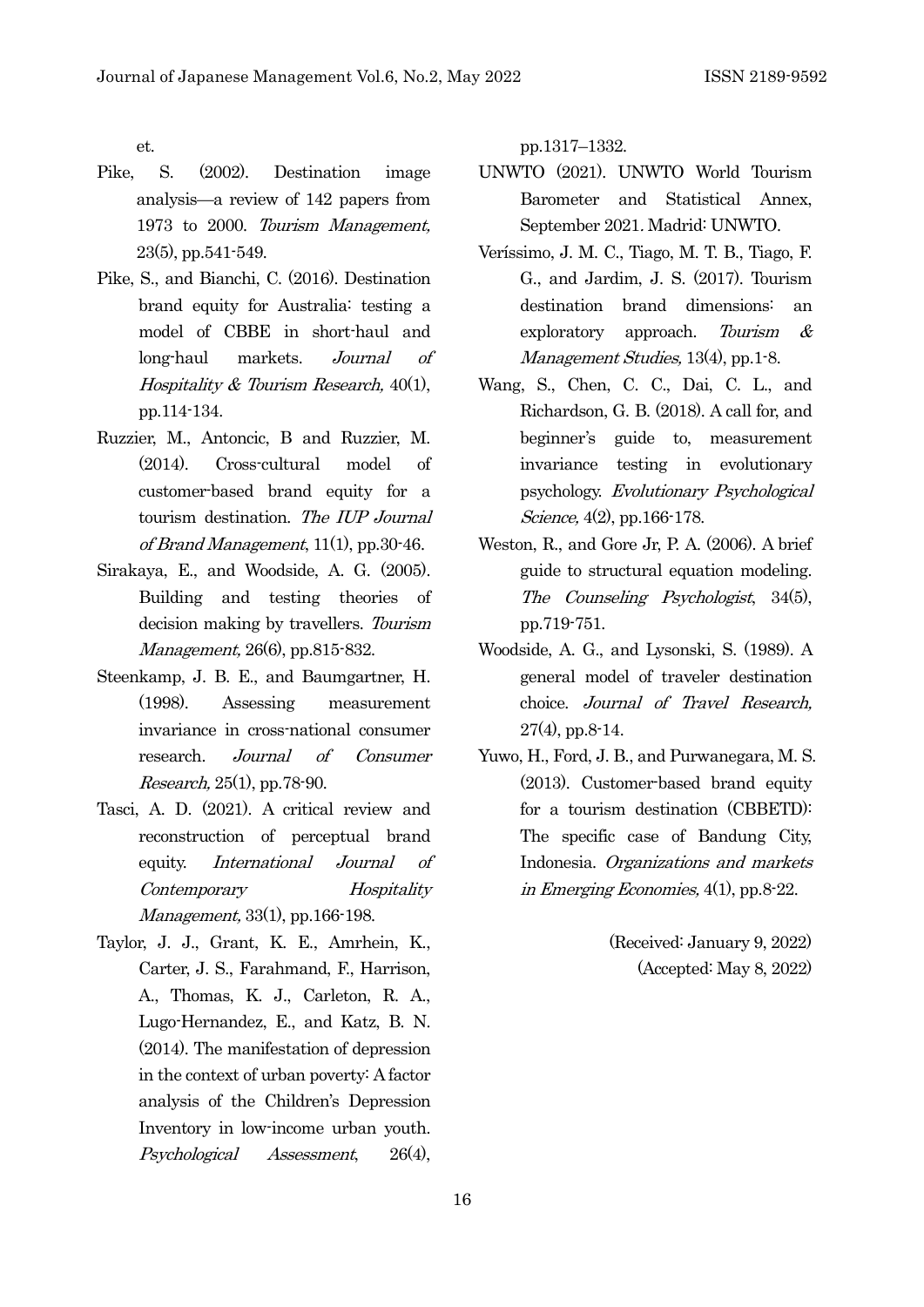# The Effectiveness and Limitations of the PFI for a Water Utility: Case Study of the Kawai Purification Plant Reconstruction Project in Japan

## Ooshima Makoto

Association of International Arts and Science,Yokohama City University E-mail:ooshima@yokohama-cu.ac.jp

## Abstract

This study investigates the reconstruction of the Kawai purification plant that supplies water treatment for the city of Yokohama in Japan. The purpose is to clarify the effectiveness and limitations of the so-called Private Finance Initiative (PFI) method, as applied to a water utility. The PFI method is said to demonstrate higher efficiency compared with traditional utility maintenance methods. The primary conclusion is that the use of the PFI method at the Kawai purification plant has not achieved a large cost reduction or value for money (VFM) as expected compared with other PFI water service projects in general or other PFI projects in Yokohama specifically. In other words, future bidders should bear in mind that excessive cost reductions are expected. The effectiveness of the PFI approach should, instead, be measured against the usefulness of the technical and management knowledge of the business partner, such as membrane filtration technology or the continuous operation of older facilities during the transition to new facilities and equipment.

Keywords: PFI method, Water Utility, Privatization methods

#### (1) Introduction

Water utility projects across Japan face many challenges, and several studies<sup>[1](#page-23-0)</sup> have claimed that the introduction of the waterworks private finance initiative (PFI) approach can help address these (Amano, 2017; Kume et al., 2015; Takizawa, 2015; Hashimoto & Murata, [2](#page-23-1)017; Yoshimoto, 2018. The  $(PFI)$  method<sup>2</sup> here, the "waterworks PFI method"— is said to offer greater efficiency compared with the conventional approach to public utility development projects, where local governments provide administrative services directly. This paper is an investigation and a clarification of

of providing the same stand-ard of services at a lesser price or a higher quality of services for the same price through the application of private funding, management capability, and technical competence to public utility construction, operation & maintenance, and manage-ment."

<span id="page-23-0"></span><sup>1</sup> Amano (2017), Kume et al. (2015), Takizawa (2015), Hashimoto & Murata (2017), Yoshimoto (2018).

<span id="page-23-1"></span><sup>2</sup> Defined by the Japanese Cabinet Office's Public Private Partnership/Private Finance Initiative (2017), the PFI method is "a method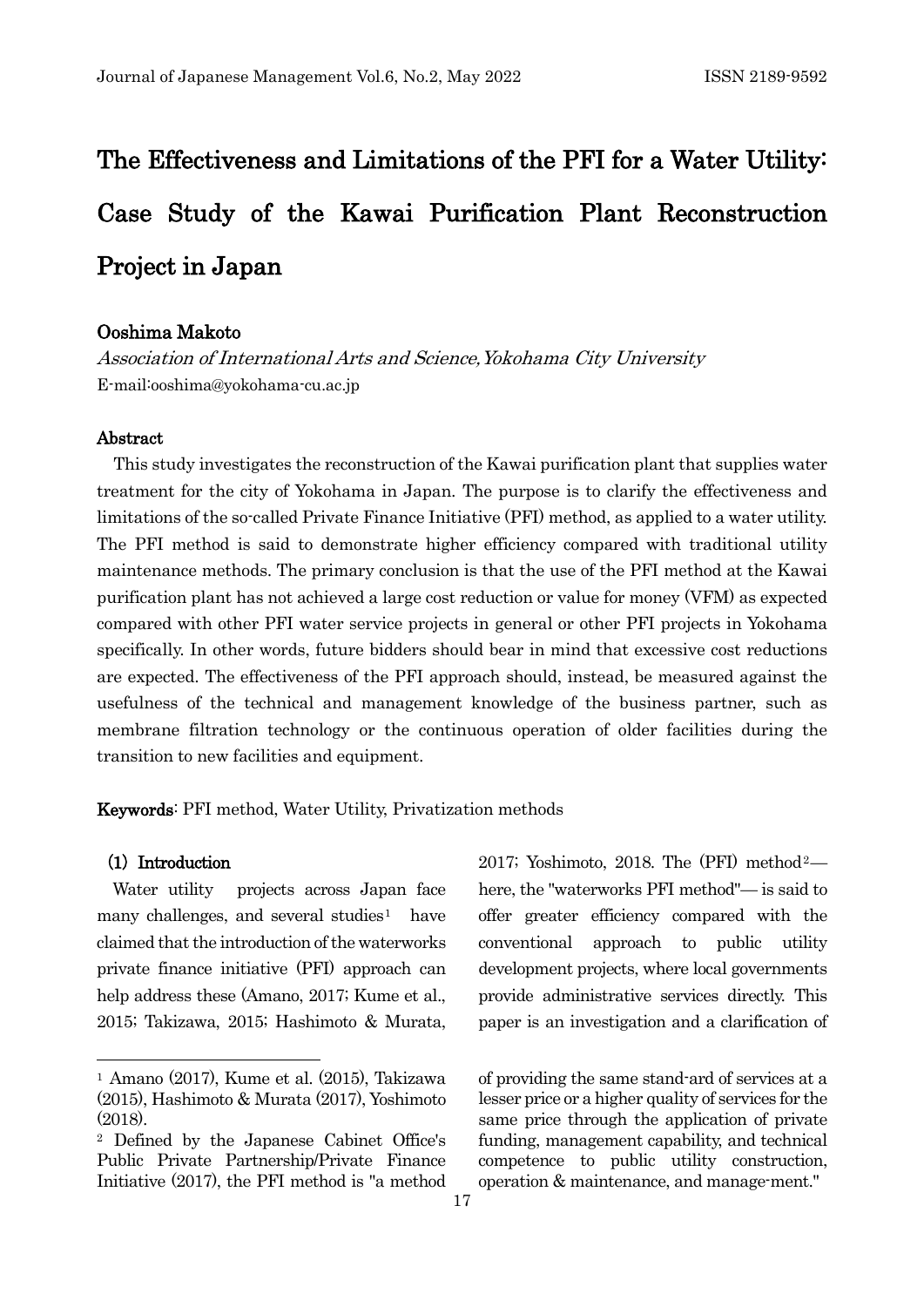the effectiveness and limitations of the PFI method, using the Yokohama City Kawai Water Treatment Plant Renovation Project (hereinafter referred to as the Kawai Project), the first project in Japan to adopt the PFI method, as a case study.

In 2006, the city of Yokohama formulated its "Long-Term Vision for the Yokohama Waterworks: A 10-Year Plan," with the "Yokohama City Waterworks Project Medium-Term Plan" dividing the longer term plan into three stages. The goal of the medium-term plan is sustainable waterworks management that utilizes the technical abilities and knowledge available to the city of Yokohama, based on societal trends and various needs of civic life (Kume et al., 2015[\)3](#page-24-0). However, as its Kawai purification plant was faced with many issues $4$ , Yokohama chose not to use the traditional utility maintenance approach but instead introduced the PFI method, which relies on business partners.

Existing research on the privatization and management of water services has looked at many of the issues facing the industry. Takizawa (2015) summarizes the issues local Japanese governments are facing in terms of their waterworks as well as the initiatives underway to address these. There have been a series of studies that examine the pros and cons, efficacy, and challenges of using privatization in resolving these issues, including the PFI approach (e.g., Obayashi, 2018; Kishimoto et al., 2018; Nakajima, 2018; Hashimoto & Murata, 2017; Watanabe, 2018). Like Hashimoto and Murata (2017), Kume (2014), Kume et al. (2015), and Amano (2017) have also showcased case studies of the cities Yokohama and Yubari that applied the PFI approach to their waterworks. Thus, existing studies have summarized the various issues facing water service projects, examined multiple privatization methods, and spotlighted case studies.

However, most of the existing studies focus on pointing out problems, enlightenment by government officials, or only provide an overview of the project. In contrast to previous studies, this study is based on evidence and investigates the effectiveness of waterworks PFI implementation and the challenges associated with it. Specifically, it took up the Kawai project as Japan's first case study of PFI for waterworks, and investigated the outline of services and cost reductions that can realistically be expected through the PFI method. The analysis covered data and materials published by the City of Yokohama and the Ministry of Health, Labor and Welfare, as well as internal data and materials that are not available on the internet. Specifically, these are internal documents and data, including materials from the public hearing (Sep. 19, 2018, 13:30 to 15:30, Kawai Purification Plant). As Japan's first application of the PFI method to a waterworks project, the Kawai project has been positioned as cutting-edge by both Japan's Cabinet Office and its Ministry of Health, Labour and Welfare.

The rest of the paper is organized as follows. Section 2 provides an overview of the Kawai project, the background of the city of Yokohama's water services, and the differences

<span id="page-24-0"></span><sup>3</sup> Kume et al. (2015).

<span id="page-24-1"></span><sup>4</sup> Kume et al. (2015) and Watanabe et al. (2010) identified the issues as the degrada-tion of water treatment capability due to facility

deterioration, declining efficiency from processing untreated water from different sources at a single filtration plant, and the need for facility earthquake-proofing.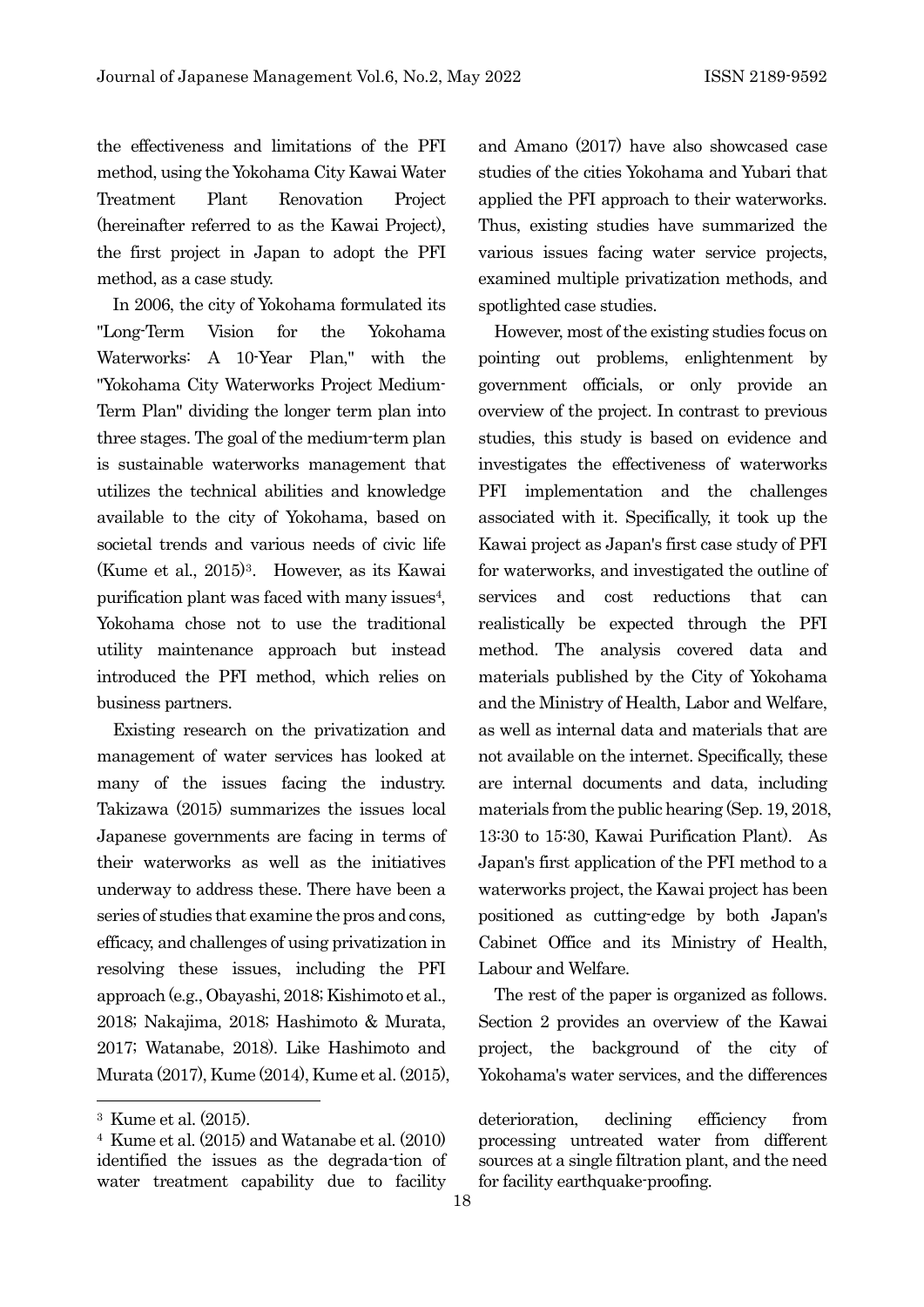between the traditional utility maintenance approach and the PFI method. Section 3 examines the effectiveness and limitations of the waterworks PFI method. Section 4 summarizes the results of the case study.

## (2) Background: The Kawai project and the PFI method

## 1.The Yokohama waterworks projects and the Kawai purification plan[t5](#page-25-0)

Yokohama's water purification operations purify water at four locations: the Kawai, Tsurugamine, and Nishiya purification plants, which all use gravity flow systems, with the Doshi River and Lake Sagami as water sources; and the Kosuzume purification plant, which is pump-based. These facilities prioritize the use of water from gravity flow systems to minimize environmental impact and the cost of water intake, transportation, and purification, with minimal usage of pump-based systems.

However, all water from the gravity flow systems cannot be used because the facilities and equipment are deteriorating, thereby reducing their purification ability. Factors such as changes in water source quality also pose efficiency issues for processing untreated water from different sources at the same plant.

The Kawai purification plant is the oldest rapid filtration plant in Yokohama, with the Doshi River as its water source. The system has been in operation for 50 years, and during this time it has deteriorated. Prior to the plant's renovation, the facility used chemical clarification and rapid sand filtration methods. The water from the Doshi River is too clean and the amount of suspended matter too small to operate a flocculating clarifier; thus, the system's ability to form sufficient flocculation for settling and removal is problematic. Additionally, seismic analysis has identified issues with the earthquake resilience of the primary equipment—the distribution reservoirs, the sedimentation basins, and filtration pools—pointing to the need for drastic renovations to the entire plant.

Against this backdrop, a plan was drafted for the complete renovation of the Kawai purification plant, introducing a membrane filtration system capable of processing the entire Doshi River system through effective use of water pressure. The facility would be reconstructed to contribute to the stable and continuous provision of good quality water. At the same time, a decision was made to eliminate unnecessary equipment and simplify operation and maintenance within the plant. The PFI water service method was chosen based on the need for greater capabilities to handle these updates, maintenance operations, and initiatives.

The target operations for the Kawai project were the filtration facility reconstruction installing new equipment and removing old equipment—as well as facility operations and maintenanc[e6\(](#page-25-0) Kume et al., 2015). The project chose the build, transfer, operate (BTO) approach where business partners would construct and install new equipment, then operate and maintain it after the transfer of ownership to the city. The total project duration would be from April 2009 to the end of March 2033. Specifically, Stage 1 construction (removal of old equipment and installation of new equipment at each facility) lasted from April 2009 to March 2014; Stage 2 construction

<span id="page-25-0"></span><sup>5</sup> Kume et al. (2015).

<sup>6</sup> Yokohama Waterworks Bureau (2007).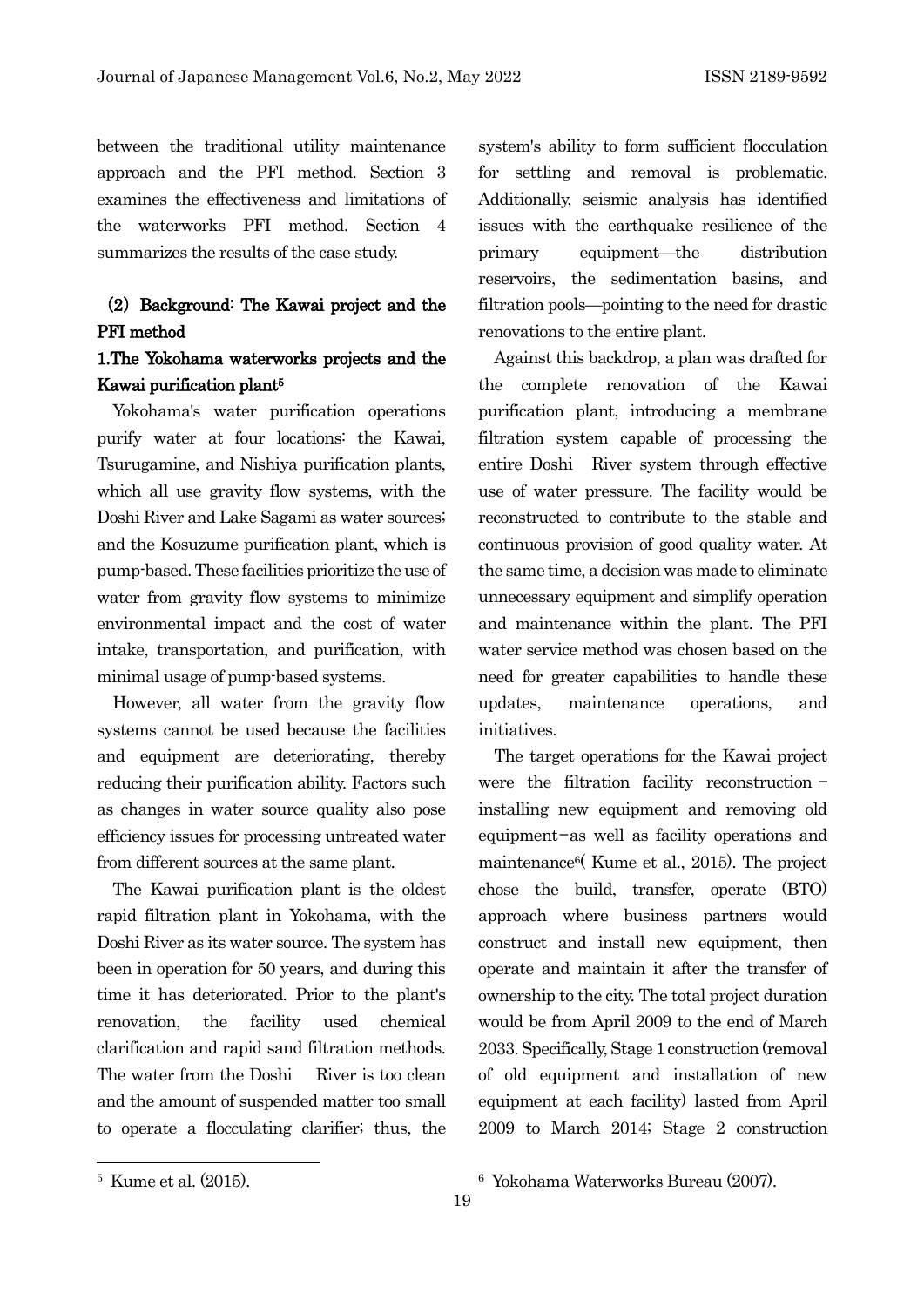(removal of old equipment and installation of new equipment at each facility) lasts from April 2014 to March 2017; and an operation and maintenance period from April 2014 to March 2033. The contract was valued at about 27.6 billion yen, with facility and equipment installation accounting for about 18.0 billion. Payment would be handled via the service transfer method, with the contract price distributed proportionately according to the work conducted throughout the project period.

The entire Kawai project, from planning and construction to operation and maintenance, was consigned to a given business partner in accordance with performance-based stipulations dependent on quantitative evaluations. The expectation was that this approach would reduce Yokohama's financial burden by 7% compared with commissioning work for individual projects piecemeal (Kume et al., 2015[\)7.](#page-26-0)

# 2.Differences between conventional public utility development methods and the PFI method

The city of Yokohama considered whether to employ a conventional public utility development method or the PFI method for the Kawai project. According to the Yokohama Waterworks Bureau (2008), the PFI method was chosen after a qualitative assessment's determined that project operations could be stabilized via optimal operations and maintenance service assessments and the identification of risk allocation. Moreover,

stability would continue to increase and government spending would eventually level ou[t8.](#page-26-1)

Table 1 details the major features of each method in terms of implementation and bidding. For specific business activities, according to the Cabinet office, when the total costs of the service transfer fees paid to the business partner by the government are lower than the hypothesized total costs and quantified risks accompanying conventional public utility development methods, the PFI method offers value for money (VFM)[9](#page-26-2). If VFM is anticipated, then using the PFI method promotes ingenuity on the part of the business partner, blanket ordering, and the sharing of risk between the government and the business, reducing the public's financial responsibilities.

# (3) Assessment results: effectiveness and limitations of the water service PFI method

In this chapter, the expected effectiveness and limitations of the PFI approach compared to traditional utility development methods are examined in three categories: cost reduction, service quality improvement, and risk allocation.

## 1.Cost reduction

The total Kawai project was consigned to a single business partner long-term in an integrated manner. The use of blanket ordering and performance ordering was expected to yield reductions in cost. In fact, a cost reduction of

<span id="page-26-0"></span><sup>7</sup> Kume et al. (2015).

<span id="page-26-1"></span><sup>8</sup> Yokohama Waterworks Bureau (2008).

<span id="page-26-2"></span><sup>9</sup> Cabinet Office (2001) considers VFM to be

<sup>&</sup>quot;the provision of services for the op-timal value: payment ratio."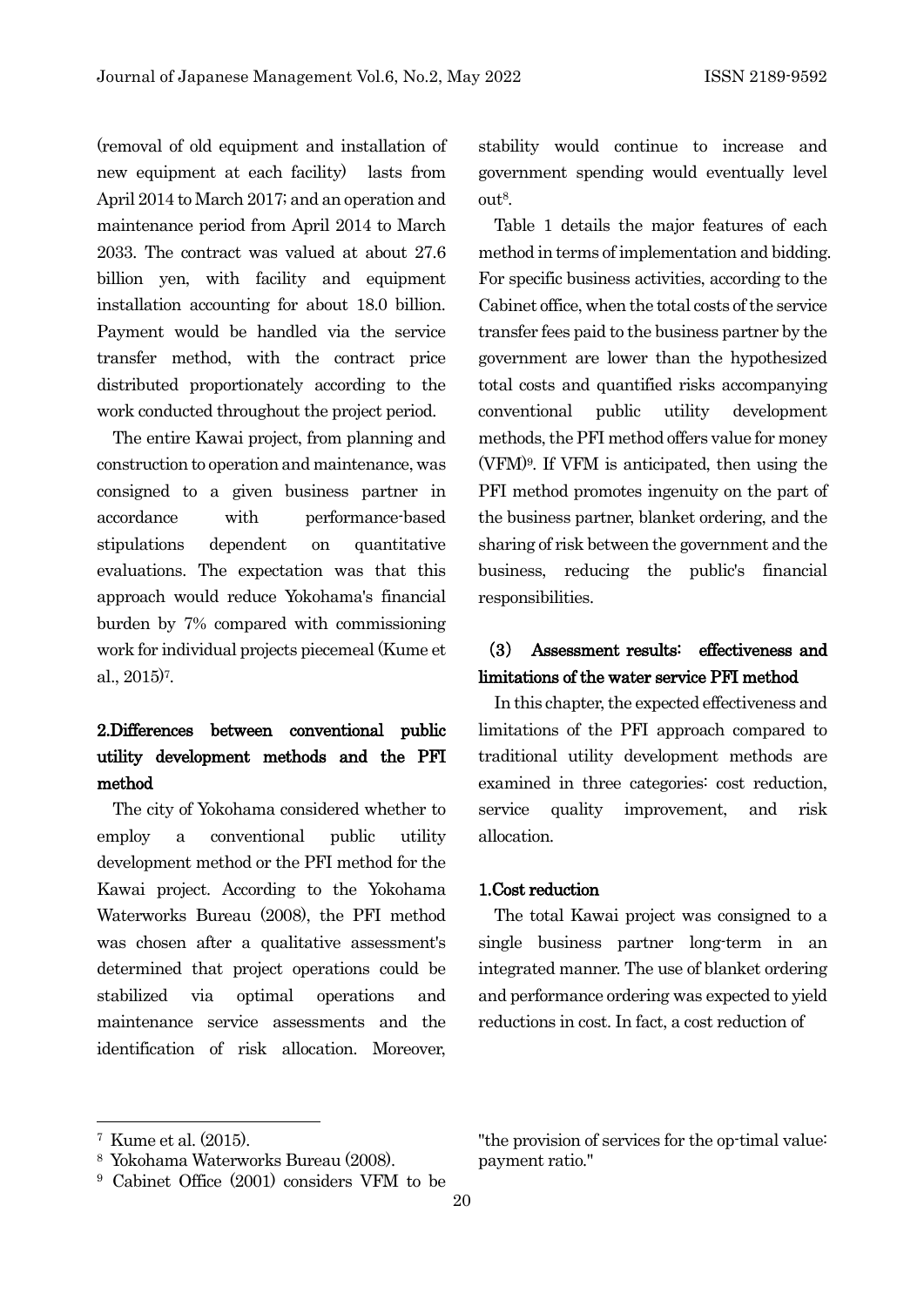| Method             | Public utility                                                         | PFI                                               |
|--------------------|------------------------------------------------------------------------|---------------------------------------------------|
| Implementation     | The<br>design,<br>construction,                                        | The<br>design,<br>construction,<br>operation<br>& |
|                    | operation $&$ maintenance, and                                         | maintenance, and management of the facility       |
|                    | management of the facility are                                         | are handled in an integrated manner by the        |
|                    | consigned piecemeal to private                                         | PFI firm over the long term.                      |
|                    | entities or undertaken directly                                        | The public sector monitors and approves the       |
|                    | by the public.                                                         | conditions,<br>master plan, imposes<br>and        |
|                    |                                                                        | monitors operations.                              |
| Bidding            | Bidding by stage or work item:                                         | Blanket ordering: An integrated order for         |
|                    | Bidding is divided by work                                             | operation & maintenance, management, etc.,        |
|                    | stage or construction area;                                            | is placed; work items are not divided between     |
|                    | work is divided and ordered by                                         | vendors.                                          |
|                    | (civil)<br>item<br>engineering,                                        | Performance ordering: The public sector           |
|                    | construction, installation, etc.)                                      | presents basic performance targets for the        |
|                    | Ordered to spec: The public                                            | facility, etc., and the business creates a plan   |
|                    | sector drafts and presents a                                           | and constructs the facility to fulfill these.     |
|                    | specification<br>document                                              |                                                   |
|                    | detailing<br>the<br>construction                                       |                                                   |
|                    | method, materials, etc.                                                |                                                   |
| Business selection | Price-based<br>bidding<br>as<br>a                                      | Comprehensive assessment, taking price and        |
|                    | general rule.                                                          | proposal content into account.                    |
| Risk allocation    | Determined upon consultation                                           | Defined at time of contract; shared between       |
|                    | whenever risk is incurred, but $\vert$ the public and private sectors. |                                                   |
|                    | fundamentally borne by the                                             |                                                   |
|                    | public sector.                                                         |                                                   |
| Funding            | The public sector supplies                                             | The private sector supplies funding from the      |
|                    | funding via municipal bonds,                                           | market (the project financing method).            |
|                    | subsidies, etc.                                                        |                                                   |
|                    |                                                                        |                                                   |

Table 1 Conventional public utility development methods vs. the PFI method

Source: Kume et al. (2015, p. 18), partially amended for clarity.

about 7% was expected for the Kawai project, Table 1: Public utility development methods vs. the PFI method with the total price of the project estimated at 26,531,579,000 yen; representing a cost savings of about 1.1 billion yen (City of Yokohama, 2008a; Yokohama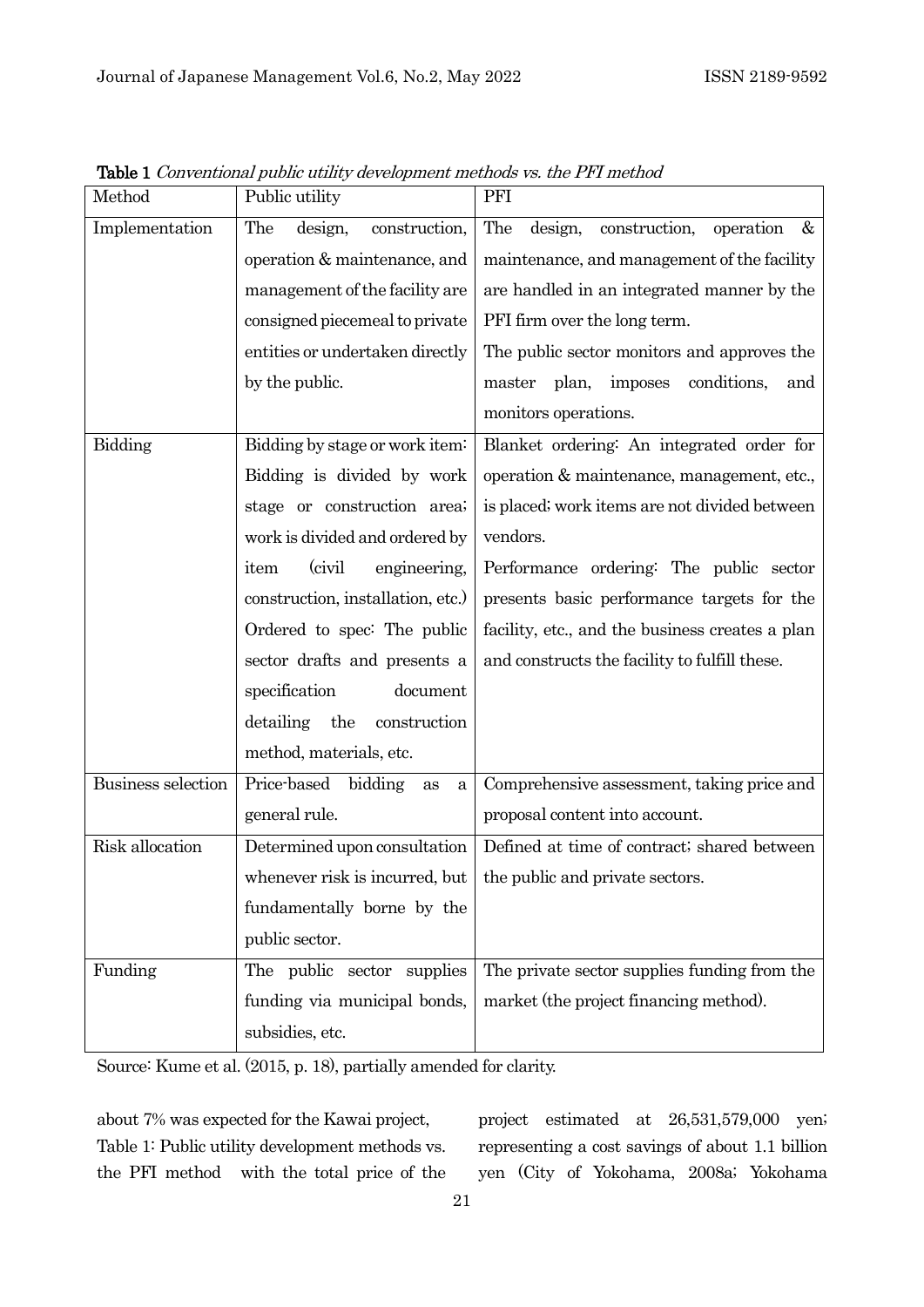Waterworks Bureau, 2008)<sup>10</sup>.

In the PFI method, project funding is supplied not through taxes or public funding, such as government securities, as with public utility development methods, but rather by the business partner. Under this arrangement, Yokohama merely makes regular service transfer fee payments to the business as predetermined compensation for the project. Therefore, the city does not need to issue bonds to install the new facility, leading to a levelingoff in government spending (Kume et al.,  $2015$ )<sup>11</sup>. As Kume et al. (2015) point out, the reconstruction of the Kawai plant and the consequent closure of the Tsurugamine plant have produced a reduction in fixed administrative costs as well<sup>12</sup>. This approach allows for the issuing of government grants through the BTO method with no property taxes levied<sup>13</sup>.

Additionally, the transition from traditional rapid filtration to the membrane filtration method reduces the amount of power used to treat each  $m^3$  of untreated water from  $0.040$ kWh to 0.024 kWh, lowering annual power costs from about 34 million yen to about 21 million yen[14.](#page-28-0) The amount of condensing agent used per 1 m<sup>3</sup> of untreated water fell from  $0.0255$  L to 0.0164 L, with annual chemical costs dropping from about 42 million to 27 million yen (City of Yokohama, 2016)<sup>15</sup>.

However, achieving these cost reductions reveals two major issues. First, while these utility and chemical cost reductions are expected to achieve a 7% overall VFM, the adoption of the PFI method has other hidden costs. For example, with public utility development methods, funding is raised through municipal bonds, issued at an interest rate lower than the market rate or other sources of project funding, such as taxes. However, the PFI method incurs higher interest rates than municipal bonds, taxation, or other public funding options, as funds are raised by the partner by borrowing from financial institutions or others. Specifically, special purpose companies (SPC), such as banks or major corporations, lend funding at certain profitable interest rates. As the nature of the PFI method is private, details on the Kawai project funding are not available. However, if the business conducts fundraising, it is highly probable that it does so at an interest rate far higher than one that taxes or public fundraising would incur. Limiting the scope to operations and maintenance in the Kawai project, a "publicly built, privately owned" model applies, whereas, in a design-build-operate (DBO) system or a designated management system, Yokohama would undertake the "hardware" part of the project, such as facility and equipment installation, while the "software" side, such as operation and maintenance, would be entrusted to private enterprise. However, by consigning the project as a whole to private business, Yokohama expects fixed fundraising costs and a high VFM. Second, by evading the need to issue public bonds, the belief is that the negative impact on various financial indices<sup>16</sup> applied to local governments throughout Japan, including

<sup>16</sup> When local governments issue municipal bonds allocated to public enterprises, their consolidated real deficit ratios, real debt service

<span id="page-28-4"></span><span id="page-28-0"></span><sup>10</sup> City of Yokohama (2008a) and Yokohama Waterworks Bureau (2008).

<span id="page-28-1"></span><sup>11</sup> Kume et al. (2015).

<span id="page-28-2"></span><sup>12</sup> Ibid.

<span id="page-28-3"></span><sup>13</sup> Ibid.

<sup>14</sup> City of Yokohama (2016).

<sup>15</sup> Ibid.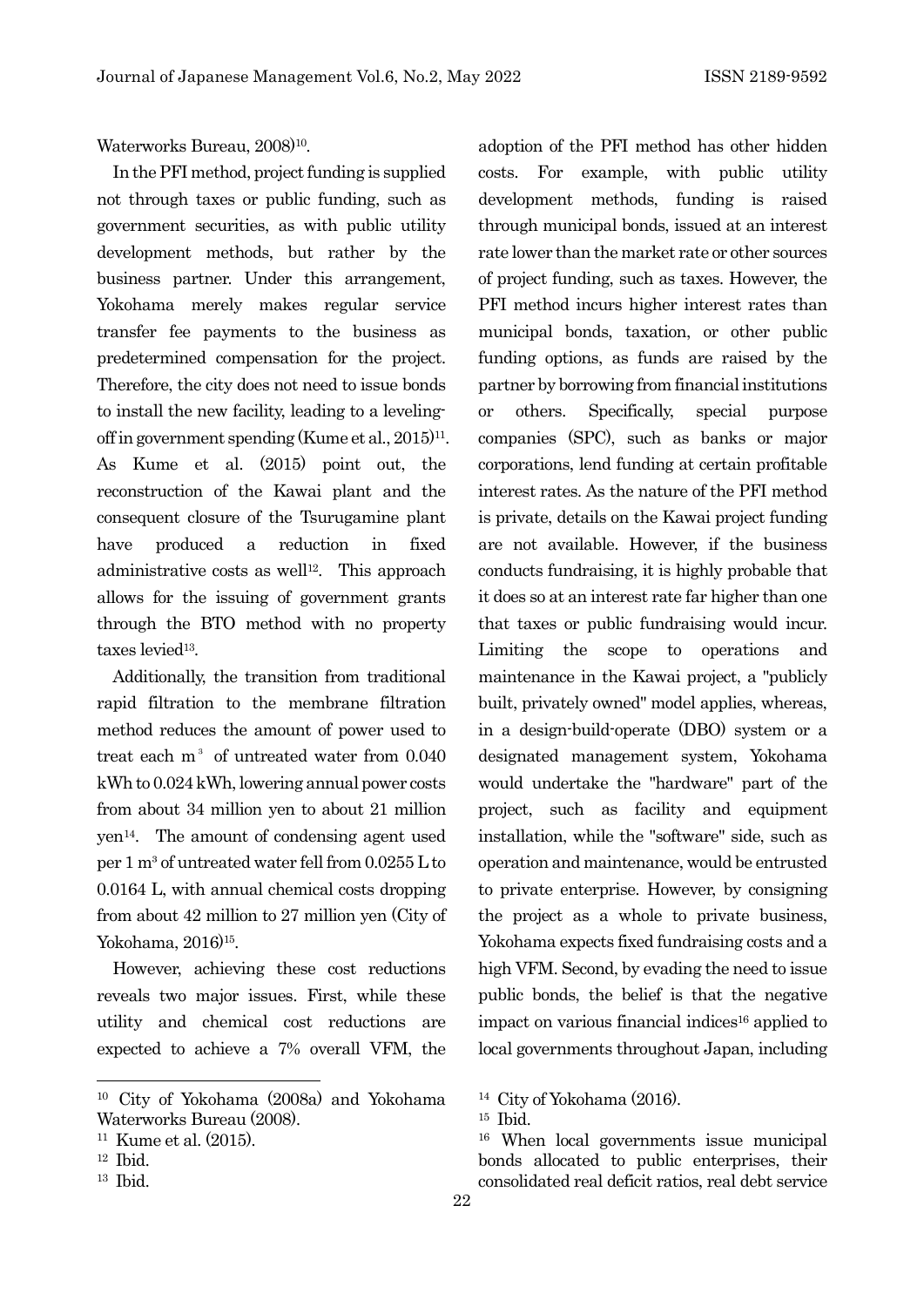Yokohama, would be avoided.

Although the PFI method has been shown to reduce certain costs, based on the overall Kawai water production costs post-project, it is difficult to say whether an overall reduction in costs was actually achieved. As a result of examining four water systems: the Sagami Lake system, the Ba'nyu River system, the Doshi River system (which encompasses the Kawai and Nishiya plants), and the district as a whole, the following was found. Specifically, according to Yokohama (2019), in the 2018 fiscal year, the cost of producing 1  $m<sup>3</sup>$  of treated water was 159.321 yen for the Doshi River system, 147.59 yen for the Lake Sagami system, 143.88 yen for the Ba'nyu River system, and 193.17 for the district overall,with an average of 170.51 yen. Chemical costs per 1 m³ of treated water were 0.61 yen for the Doshi River system, 1.81 yen for the Lake Sagami system, 1.78 yen for the Ba'nyu River system, and 0.04 yen for the district overall, for an average of 0.79 yen. However, commission costs were  $20.8$  yen per 1 m<sup>3</sup> of treated water for the Doshi River system, 15.53 yen for the Lake Sagami system, 13.06 yen for the Ba'nyu River system, and 11.26 yen for the district as a whole, for an average of 13.76 yen. Interest paid totaled 11.54 yen per  $1 \text{ m}^3$  for the Doshi River system, 7.44 yen for the Lake Sagami system, 7.71 yen for the Ba'nyu River system, and 6.19 yen for the district, for an average of 7.44 yen.

In other words, for the Doshi River system (which encompasses the Kawai plant), chemical costs were less than for other systems, but commission payments and interest expenses were more. This result is associated with the PFI method of consignment of specific duties to the private sector and the aforementioned higher interest rates incurred as the business needs to secure its own financing. While water production costs for the Doshi River system are ultimately lower than they are in the district, they are higher than those for the Lake Sagami or Ba'nyu River districts.

The second issue lies with VFM—the deciding factor in why PFI was chosen over a public utility for the Kawai project. VFM here includes not only the costs associated with the Kawai project's installation, development, operation, and maintenance, but also quality improvements gained from the project, represented in financial terms, as well as the benefits for Yokohama of reducing its risk; as well as the environmental impacts.

VFM is generally considered "the provision of services for the optimal value-to-payment ratio" for administrative services, such as the development, operation and maintenance, and certain facilities [17](#page-29-0) . When the life cycle cost (LCC) for providing these administrative services is calculated and compared between conventional methods and the PFI approach, the method with the higher value-to-payment ratio is said to have VFM; and the other method is said to lack VFM. Comparing conventional methods with PFI and calculating VFM means examining both approaches to assess whether the public service quality from the project remains the same in both. The specific formula is as follow[s18:](#page-29-1)

VFM  $\left(\begin{array}{c} \% \\ \end{array}\right)$  = (PublicutilityprojectLCC -

payment ratio."

<span id="page-29-1"></span>ratio, and future burden ra-tios as stipulated by the Fiscal Reconstruction Act suffer.

<span id="page-29-0"></span><sup>17</sup> Cabinet Office (2001) considers VFM to be "the provision of services for the op-timal value:

<sup>18</sup> From the Cabinet Office homepage (www8.cao.go.jp/pfi/pfi\_jouhou/tebiki/kiso/kiso1 3\_01.html; accessed Feb. 9, 2021).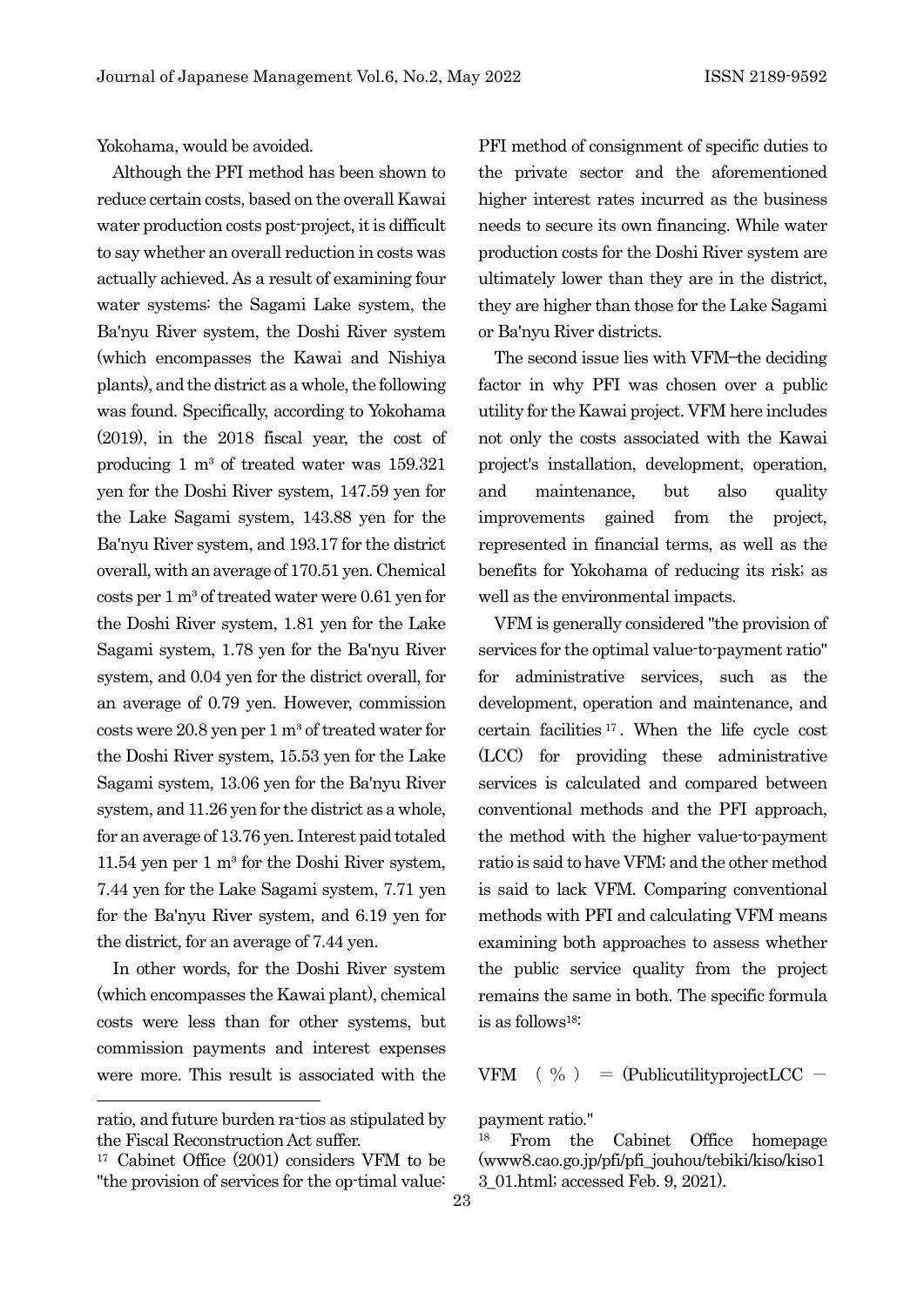PFILCC)/PublicutilityprojectLCC × 100 (1)

In formula (1), LCC is defined as income and expenditure over a defined project period, composed of planning and construction costs, operation and maintenance costs, interest, and national and local taxes. If the PFI method equates to lower costs than the conventional one, the PFI method is said to have VFM.

According to the PFI project Guidebook (2003) from the PFI Project Research committee, methods of calculating VFM "should include the quantification of risks not traditionally acknowledged explicitly; the optimization of risk allocation between the public and private sectors; the hedging of risk via insurance; the establishment of an appropriate cost reduction rate achievable by a private entity; a precise understanding of the conditions of loans borrowed from financial institutions; an understanding of issues within the system; and revisions of the system."

The Yokohama Waterworks Bureau (2007) states that the quantitative assessment of VFM for the Kawai project was calculated based on its expected groundbreaking costs, design costs, construction costs, construction administrative costs, operation and maintenance costs, insurance premiums, taxes, and monitoring costs to be borne by the public. The only fundraising approaches listed were bonds, selffinancing, and bank loans. However, while operation and maintenance services, risk allocation, safety, and environmental impact as basic project concepts were listed as quantitative assessment items, these were not included in the VFM calculations. Therefore,

while VFM is supposed to be calculated from all items related to project costs, factors such as risk allocation, cutting-edge technology, and environmental impact were not included in its calculation for the PFI method.

In fact, according to part of the 2016 Environmental Accounting<sup>[19](#page-30-0)</sup> initiative, which quantifies environmental challenges as much as possible, not just for the Kawai project but also for waterworks in all of Yokohama, the sum total of waterworks projects in Yokohama in delivering tap water to consumers equated to (consumed) an environmental burden in terms of resources and energy of 132,188,000 kWh of electricity;  $195,809 \ell$  of fuel oil, gas, and kerosene; and  $154,177$  m<sup>3</sup> of city gas and liquefied petroleum gas. Emissions totaled  $72,538$  t $\text{CO}_2$  of carbon dioxide, 4,285 DS-t of waste soil from wastewater treatment, and 85,653 m³ of waste soil from waterworks operations.

To add environmental considerations to the calculation of VFM for the Kawai project, the following method could be used. For the Kawai project, Yokohama (2008b) established the level of performance it sought from its business partner and the level of service required for target operation and maintenance activities. One of the stipulated duties, "environmental consciousness," included "the utilization of unused energy, the adoption of energy conservation plans, recycling, measures to address the 'heat island' effect, and the limitation and reduction of greenhouse gas emissions" [20](#page-30-1) . Theoretically, a monetary amount representing the reduction in greenhouse gas emissions achieved by the

Waterworks 2018)."

<span id="page-30-1"></span><span id="page-30-0"></span><sup>19</sup> Yokohama Waterworks Bureau (2019), " Yokohama no Suido 2018 ( Yokohama

<sup>20</sup> City of Yokohama (2008b).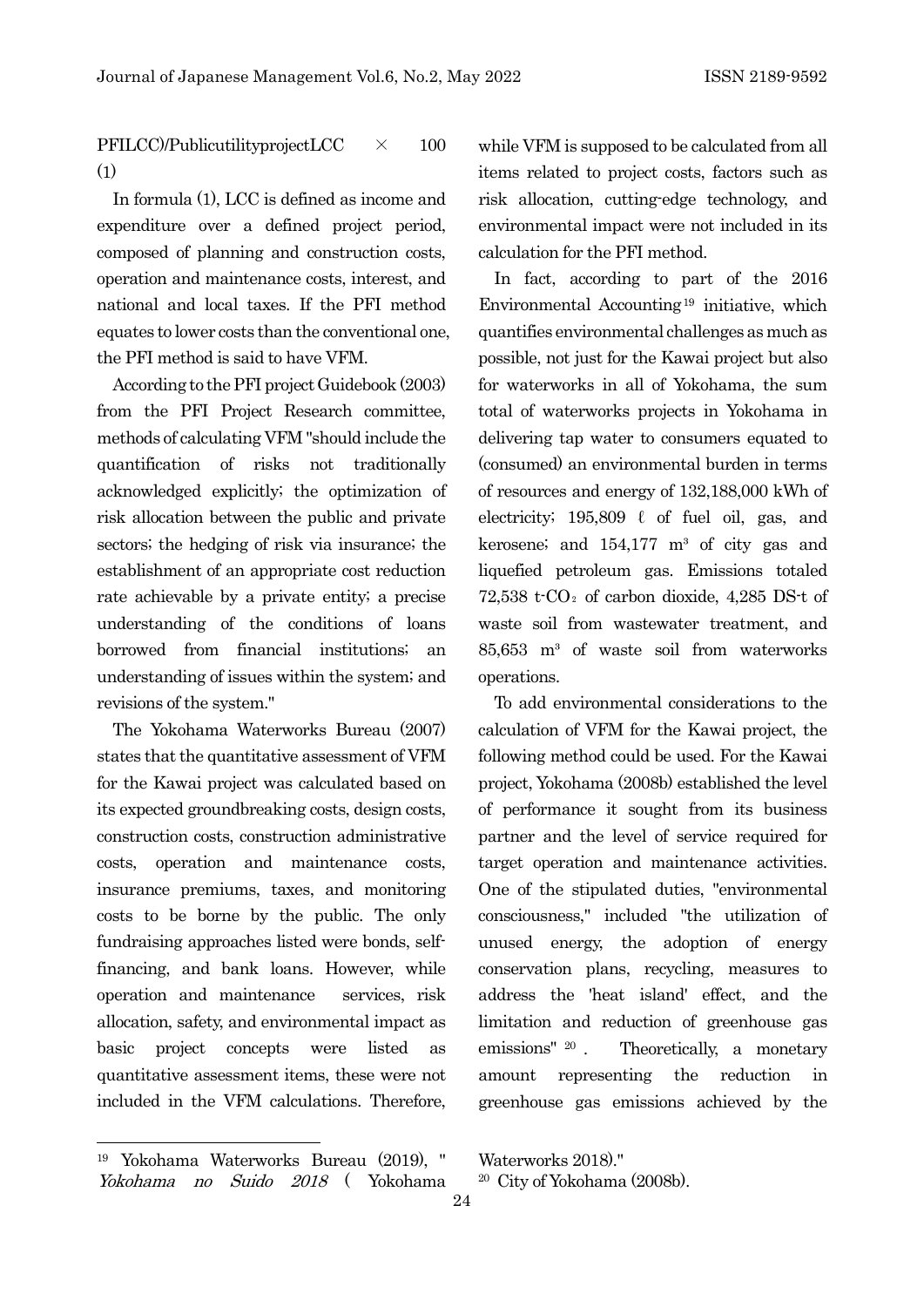Kawai project, as well as the environment impact of each step of the project, should be added to the numerator of formula (1) used to calculate VFM.

In practice, for an accurate assessment, it is essential to determine the environmental impact of each step of the project via environmental performance indices and then add their economic value to the VFM calculation. Specifically, the differences in environmental performance indices, such as total energy expenditure, greenhouse gas emissions, and output of environmentally harmful substances before the start of the project and after its completion, must be calculated and converted to a monetary value (e.g., calculating the cost of carbon emissions through carbon pricing).

## 2.Service content

There are four primary elements expected in the Kawai project's service standards. The first is the use of a membrane filtration system in the purification plant (Kume et al., 2015)<sup>[21](#page-31-0)</sup> (21). This would be difficult for the Yokohama Waterworks Bureau to construct, but possible for a business partner with such technology. A business introducing proprietary membrane filtration technology would make sedimentation basins and filtration ponds unnecessary; additionally, space-saving construction could enable the existing water treatment facilities to remain in operation while renovations were conducted on the current site. (Other rapid filtration systems besides membrane filtration

would make it difficult to keep the existing facilities running during renovations.) The second is the use of potential energy<sup>22</sup>. Generally, membrane filtration systems require a significant amount of electricity to power the pump used for the high pressure difference at the membrane; however, at the Kawai plant, potential energy can be used due to the difference in elevation at the water supply conduit. The difference in elevation from the junction well along the water supply route (from the intake to the filtration plant) to the plant is 35 m; the water runs through a pipeline, and by the time it arrives at the filtration plant, pressure equivalent to 11.5 m remains. This pressure is used to conduct membrane filtration, whereon the water flows into the distribution reservoir.

The third expectation concerns water quality (Watanabe, 2010[\)23](#page-31-2). At the Kawai plant, the clean water standards required from the business partner are more severe than those imposed on drinking water. Quality standards for drinking water demand a standard plate count of no more than 100 per mL; no more than 3 mg/L of organic matter; turbidity of no more than 2°; and chromaticity of no more than 5°. However, the Kawai plant clean water quality standards require a general plate count of no more than 1 per mL; no more than 1 mg/L of organic matter; turbidity of no more than 0.01°, and chromaticity of no more than 1°.

The fourth expectation concerns the role of the business partner (City of Yokohama, 2008a)

<span id="page-31-0"></span><sup>21</sup> Kume et al. (2015).

<span id="page-31-2"></span><span id="page-31-1"></span><sup>22</sup> Yokohama Waterworks Bureau, " Kawai Jyousuijou Sai Seibi Jigyou niyoru Kankyou ni Hairyo sita Suido Sisutemu no Jistugen ( Creating an Environmentally-Conscious Water-works System through the Kawai

Purification Plant Renovation )" (Japan River Association homepage, www.japanriver.or.jp /taisyo/oubo\_jyusyou/)jyusyou\_katudou/no17 /no17\_pdf/yokohama\_city.pdf; accessed Feb. 13, 2021)

<sup>23</sup> Watanabe (2010).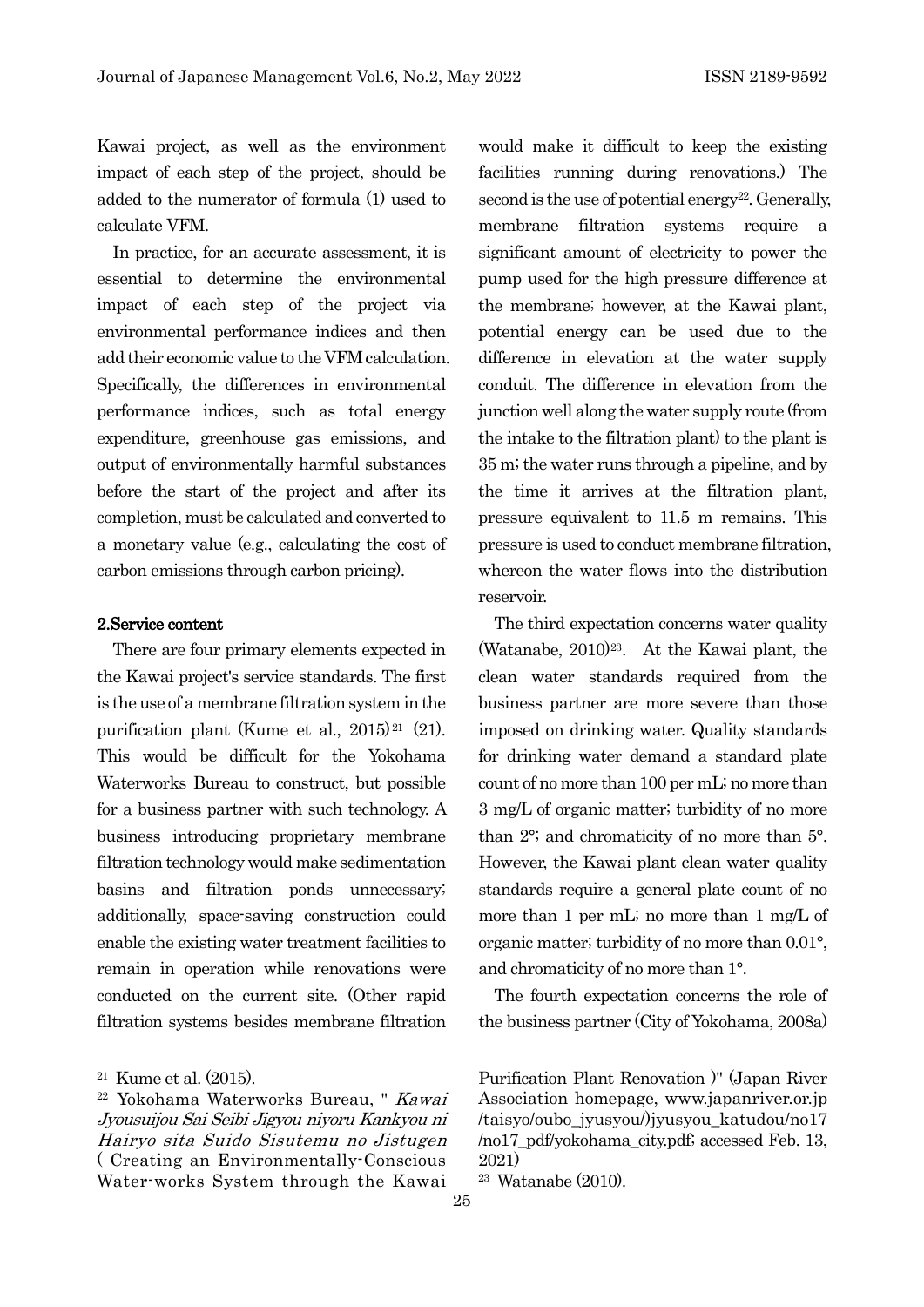$24$ . The city required a business partner for the Kawai project that would ensure that construction would be efficient, with effective new water purification equipment and facilities; a smooth transition to a membrane filtration system; and stable, uninterrupted provision of water, maintaining the required clean water quality standards during the operation and maintenance period. Thus, Yokohama imposed bidding requirements regarding membrane filtration equipment, manufacturing, and construction results (at least  $1,000$  m<sup>3</sup> per day), membrane filtration equipment operation and maintenance  $(O&M)$  results (at least 1,000 m<sup>3</sup> per day), membrane chemical scrubbing results (on-site cleansing), distribution reservoir construction results (at least  $10,000$  m<sup>3</sup> of reservoir space), and overall ratings for operation inspections.

Furthermore, the Kawai project consigned facility management and operations, including responsibility for complying with Japan's Waterworks Act, to a third party, entrusting all the purification activities at the core of the water supply process to private enterprise. To address potential concerns [25](#page-32-1) , the project required that the SPC have an internal, firstclass water purification manager or a consulting engineer to oversee the water supply technology (City of Yokohama, 2008b; Kume et al., 2015; Watanabe et al., 2010).

While the project was appropriately implemented, the following two issues were identified with the service content. The first is in regard to the business envisioned as the city's partner. The Kawai project required that potential bidders have a past track record with public works in Yokohama, significant expertise in and experience with water filtration projects and the required materials, among other aspects. The Kawai project was Japan's first genuine waterworks PFI project and, as the city of Yokohama was proactively pursuing a number of privatization projects, PFI and otherwise, many businesses were interested. However, despite successful project briefings and 2,710 inquiries from participants and potential partners, ultimately, only one business submitted a bid. Despite the single applicant, the Yokohama PFI Project Review Committee (2008) determined that the successful bidder's seven constituent enterprises had enough experience in the given tasks and gave the bid high marks. However, the experimental VFM factor analysis in Japan conducted by Ueno and Maeno (2010) indicates that many applicants are necessary to activate the competition principle, leading to lower prices and reduced expenses through lower construction costs, thereby achieving higher VFM.

Although, as mentioned, it is difficult to obtain information on PFI projects because they are private projects, there were confirmed the number of applicants and VFM results in the case of PFI water projects comparable to the Kawai project, as follows. For the Otokogawa purification plant renovation project, five groups applied, with VFM at the stage of selecting a business partner at 54.3[%26](#page-32-2); for the Samukawa Purification & Wastewater Treatment Facility qualified project, three groups applied, with VFM at the stage of

Otokogawa Jyousuijyo Koushin Jigyou Rakusatusya Ketei (Selecting the Winning Bid for the Otokogawa Purification Plant Renovation Project)."

<span id="page-32-0"></span><sup>24</sup> City of Yokohama (2008a).

<span id="page-32-1"></span><sup>25</sup> City of Yokohama (2008b), Kume et al. (2015); Watanabe et al. (2010).

<span id="page-32-2"></span><sup>26</sup> See Okazaki Waterworks Bureau (2012), "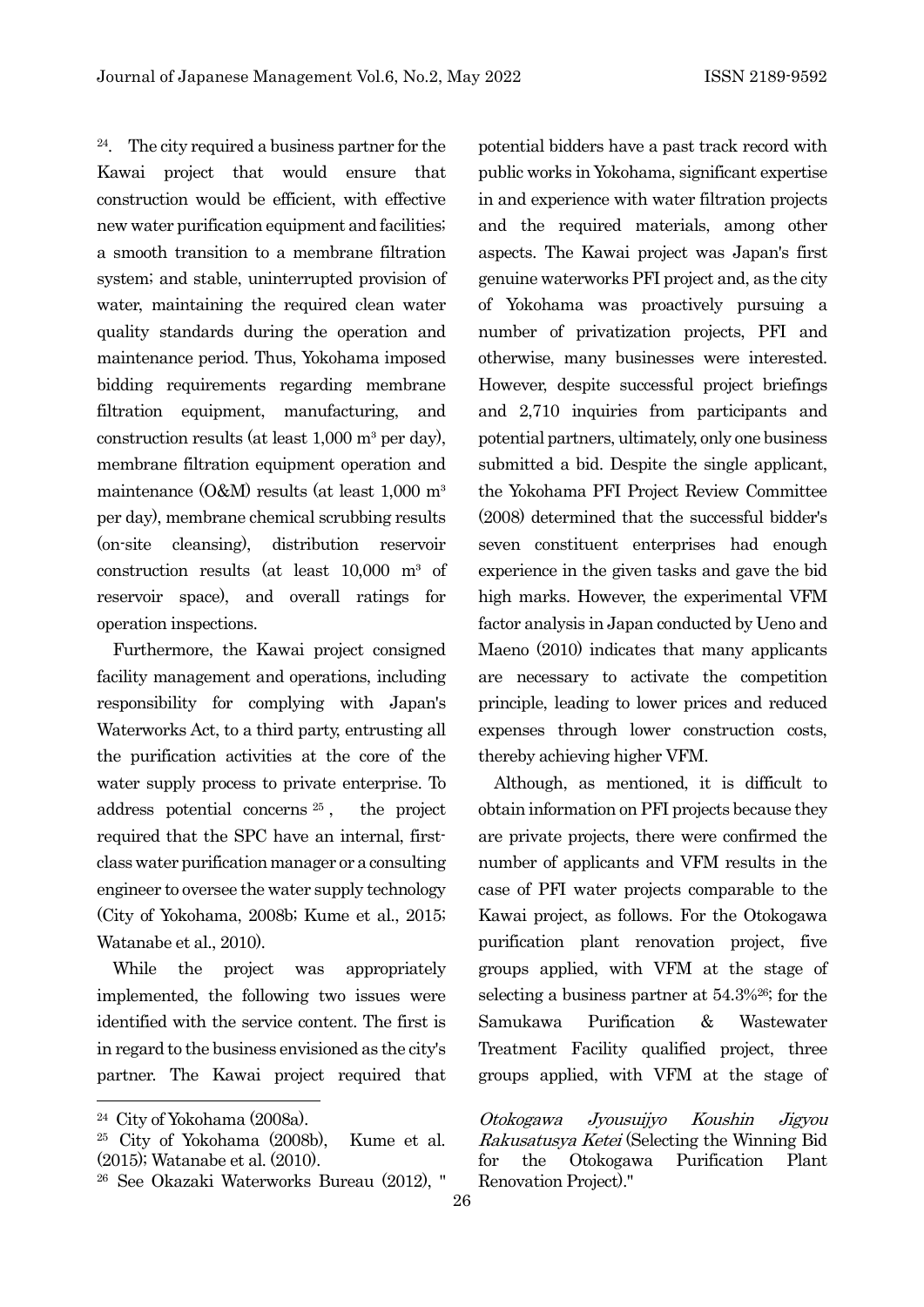selecting a business partner at 25.0%[27](#page-33-0). For the Asaka purification plant and Misono purification plant/power plant renovation projects, as the winning bidder withdrew and the runner-up was awarded the contract, at least two groups applied, with the VFM at the stage of selecting a business partner at 11.2[%28](#page-33-1); all of these projects with a higher VFM than that for the Kawai project.

In addition, although the targets were different from Kawai's project, VFMs were also confirmed at the stage of selecting a business partner for the following PFI projects in Yokohama City. The City of Yokohama High School of Science and Technology renovation project had seven applicants, with VFM at the stage of selecting a business partner at 40.1[%29](#page-33-2); for the Totsuka Station west entrance redevelopment / temporary maintenance project, five groups applied, with VFM at the stage of selecting a business partner at 13.8[%30](#page-33-0). Thus, based on these examples, the implication is that the participation of multiple applicants could have produced VFM beyond the 7% achieved in the Kawai project.

The second issue rests with the improvement

of service standards. While the Kawai project used the PFI method, a third-party consignment format was used to entrust further facility operation and maintenance to private enterprise, including responsibility for compliance with the Waterworks Act [31](#page-33-3) . Yokohama also established detailed standards for earthquake-proofing and water quality. However, as project knowledge is key, the city of Yokohama needs to implement a project schema capable of extracting sufficient technology and management know-how from its business partner's creative forces.

The increase in the service transfer fees paid by the city to the business is determined as follows.

Formula: individual payment amount for O&M  $costs x 0.001 x bonus points<sup>32</sup>$ 

In terms of the "bonus points," exactly what constitutes "a significant contribution to the Yokohama waterworks or the city of Yokohama" [33](#page-33-5) is not specified. Furthermore, while "the utilization of unused energy, the adoption of energy conservation plans, recycling,

<sup>30</sup> See City of Yokohama (2002), " Totuka Eki Nishiguti Dai 1 Tiku Dai Nisyu Sigaiti Saikaihatu Jigyou Kasetu Tenpo Seibi Tou Jigyou Yusen Kousyoukensya Sentei Ketuka Kouhyou (Totsuka Station West Entrance District No. 1 Category 2 Urban Development Project Provisional Development Priority Negoti-ator Selection Results Evaluation)."

<sup>31</sup> See City of Yokohama (2009), " Kawai Jyousuijou Sai Seibi Jigyou Nyusatu Setumei Syo Tenpu Shiryou 5 Jigyou Keiyaku Syo (An) (Kawai Purification Plant Renovation Project Bid-ding Manual Attachment 5: Project Contract Proposals)."

<span id="page-33-0"></span><sup>27</sup> Kanagawa Prefectural Government homepage (https://www.pref.kanagawa.jp/docs/ n8g/management/samukawa.html; accessed Feb. 9, 2021).

<span id="page-33-1"></span><sup>28</sup> See Tokyo Metropolitan Government Bureau of Waterworks (2001), " Asaka Jyousuijyou • Misono Jyousuijyou PFI Jigyou ni kakaru Keiyaku no Teiketu nituite (Contract Formation for the Asaka & Misono Purification Plants PFI Projects)."

<span id="page-33-5"></span><span id="page-33-4"></span><span id="page-33-3"></span><span id="page-33-2"></span><sup>29</sup> See City of Yokohama PFI Project Review Committee (2005), " Yokohama Siritu Kagaku Gijyutu Koutou Gakou (Kasyou) Seibi Jigyou Sinsa Kouhyou (City of Yokohama High School of Science & Technology Renovation Project Inspection & Review)."

<sup>32</sup> ibid.

<sup>33</sup> ibid.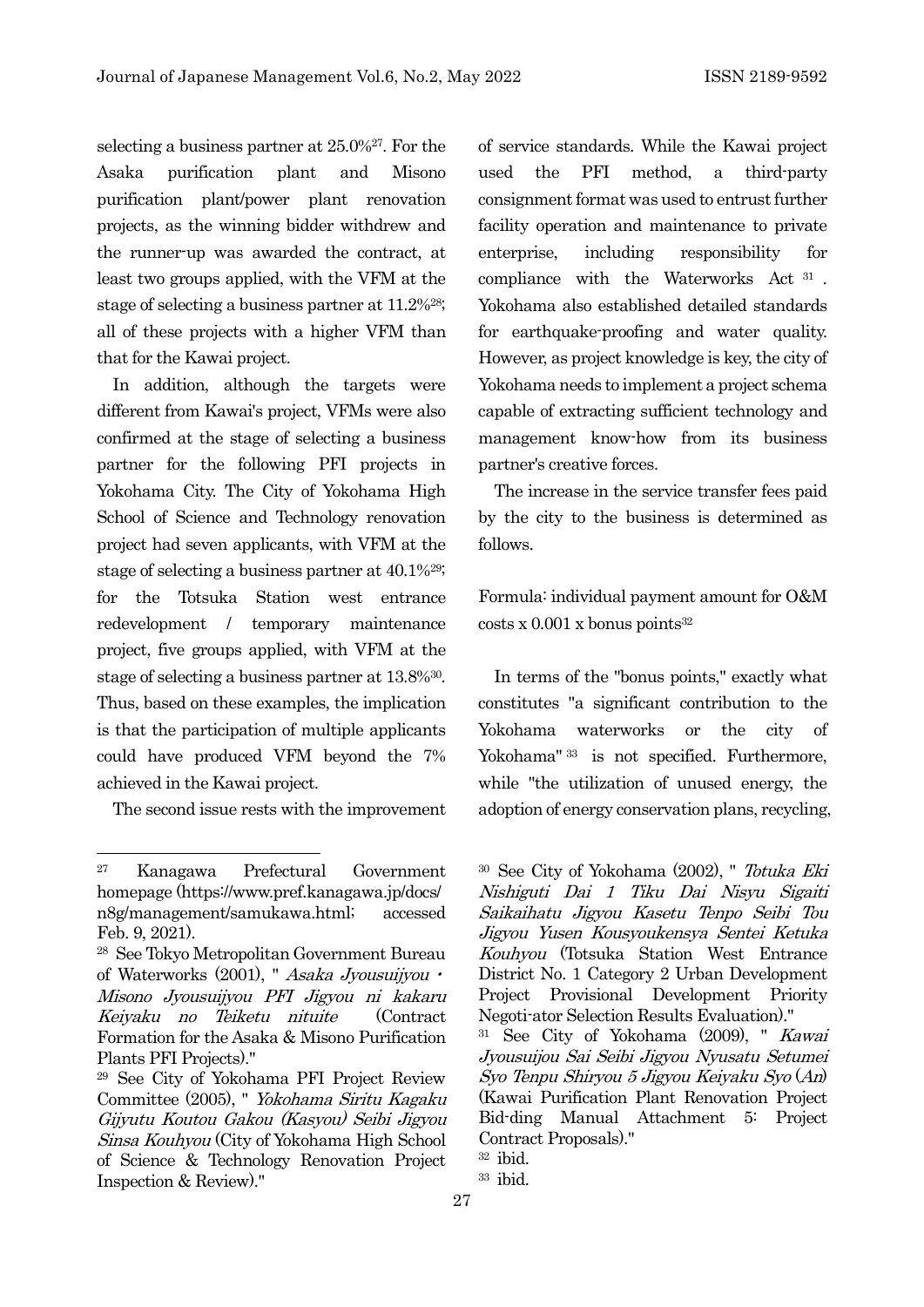measures to address the 'heat island' effect, and the limitation & reduction of greenhouse gas emissions" [34](#page-34-0) are cited as potential environmentally conscious measures for the Kawai project, it is unclear how these are measures or assessed, and ultimately, how much the service transfer fee should increase if they are met. Therefore, while Yokohama requires advanced technology, high water quality, and strong project continuity and stability, it needs to specify bonus points that reflect the provision of these services and the method of increasing the service transfer fee calculated thereby.

## 3.Risk allocation

In a PFI project, the risks of the project (acts of God, etc.) are distributed between the local government commissioning the work and the business submitting the successful bid. For the Kawai project, as with other PFI projects in general, risks for the "soft" and "hard" tasks, involving facility development, O&M, and general management, among others, are distributed between Yokohama and the business partner. Risk is allocated to each constituent based on the concept of "clarification of the hypothesized risk to the greatest extent possible, followed by allocation of the relevant risk to the parties most capable of assuming it["35](#page-34-1). "The parties most capable of assuming it" are the parties in charge of executing the task. Therefore, risk is allocated based on the tasks undertaken by each constituent.

However, the allocation of risk for each task is not precise, as water purification projects and other waterworks projects demand continuity and stability. If a problem occurs, it is the local residents and businesses of Yokohama — the customers—who bear the greatest burden, not the city or its business partner; thus, in this case, culpability is irrelevant. Yokohama makes sure to minimize risk by ensuring a safety net not only through general PFI risk allocation, but also through a third-party outsourcing system for performance and cleanup activity issues at the time of bidding, and through direct contracts between Yokohama and financial institutions.

## (4) Conclusion

This paper outlines the background of the introduction of the PFI approach in Japanese waterworks projects, using the Kawai Project as a case study, and discusses the expected benefits and limitations based on the practical evidence.

The key conclusions of this paper are as follows. First, compared with other waterwork PFI projects or other PFI projects undertaken by Yokohama, the Kawai water project has not realized commensurate VFM or cost reduction results. Of course, the content for PFI waterworks projects varies from project to project, and it would be misguided to conduct simplistic comparisons; however, all future bidders should recognize that excessive cost savings are expected. Second, the project demands sufficient utilization of the technological and management expertise that the business partner possesses in endeavors such as installing a membrane filtration system and keeping the old facility operational during the switch to new equipment. Finally, although

kansuru Kihon Houshin (Basic Policy on Constructing Public Facilities by Utilizing Public Funds)."

<span id="page-34-0"></span><sup>34</sup> ibid.

<span id="page-34-1"></span><sup>35</sup> See Cabinet Office (2000), " Minkan Sikin Nado no Katuyou niyoru Kou Kyou Sisetu nado no Seibi nado ni kansuru Jigyou no Jisi ni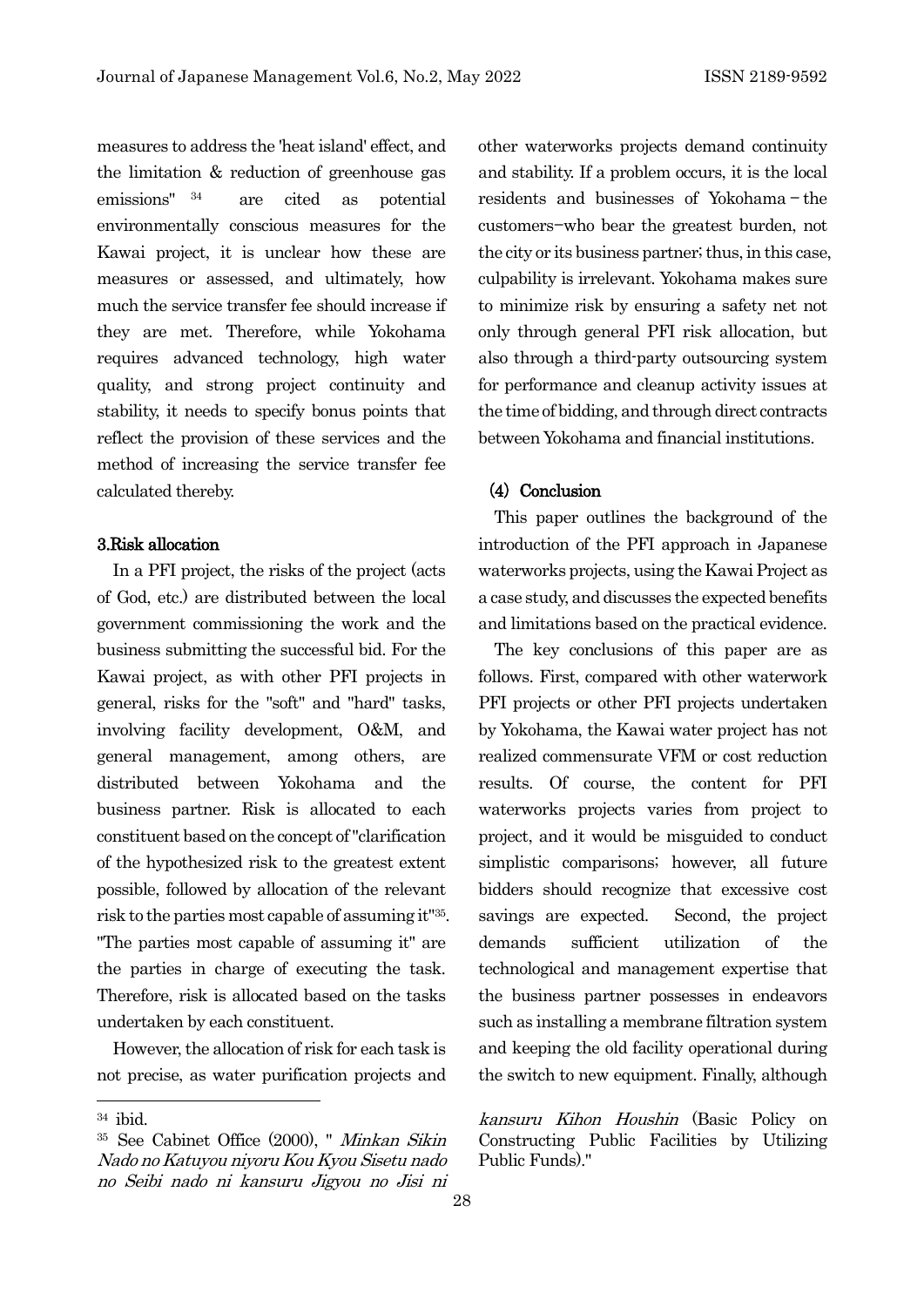Yokohama expects its business partner to consider environmental awareness as part of the service content, an assessment that takes this into account, as well as a payment scheme that provides an incentive to partners to achieve these goals, is still required.

## Acknowledgement:

This paper's original version (Ooshinma, 2021) won the Best Paper Award at the Nippon Urban Management and Local Government Research Association(NUMLGRA) and was published in this journal with the recommendation of the president. The author would like to thank the president of NUMLGRA, and two anonymous reviewers of Journal of Japanese Management.

I would like to express our sincere gratitude for the research assistance provided by the Kurita Water and Environment Foundation's Environmental Science Promotion Foundation.

## References

- Amano,T.(2017). Yubarishi niokeru Suido PFI Jigyou (Waterworks PFI Projects in the City of Yubari). Waterworks Forum, 53(3) , pp. 23- 26.
- Cabinet Office. (2001). "VFM(Value For Money) ni kansuru Gaidorin (VFM (Value for Money) Guidelines)".
- Cabinet Office PPP/PFI Promotion Office. (2017). "PFI no Gengyou ni Tuite (On the Current State of PFIs)."
- City of Yokohama, (2008a) " Kawai Jyousuijou Sai Seibi Jigyou Nyusatu Setumei Syo ( The Kawai Purification Plant Reconstruction Project Bid Manual )."
- City of Yokohama, (2008b) " Kawai Jyousuijou Sai Seibi Jigyou Nyusatu Setumei Syo

Betupu Siryou 1 Gyoumu Youkyu Suijyun Syo ( The Kawai Purification Plant Reconstruction Project Bid Manual Appendix 1: Expected Operation Standards)."

- City of Yokohama, (2019) " Hisei 21 Nendo kara Heisei 30 Nendo madeno Keitou Betsu Genka Keisan ni kansuru Siryou ( Cost Accounting Documentation by System, FY 2009-2018)."
- Hashimoto, Y. & Murata, M. (2017). Kadai heno Taiou ② : Kanmin Renkei (PPP/PFI) (Problem-Solving 2 : Public-Private Partnerships (PPP/PFI) ). Chikashita, Seiji (ed.). Suidou Jigyou no Keikei Kaikaku Kouikika to Kanmin Renkei (PPP/PFI) no Shinkoukei ( Waterworks Management Reorganization: The Shape of Progress in Expansion of Coverage and Public-Private Partnerships (PPP/PFI)). Diamond, pp. 112- 129.
- Japan Water Works Association. (2006) Suido Jigyou niokeru Minkanteki Keiei Shyuhou no Dounyu ni Kansuru Tyousa Kenkyu Houkokusyo. (Investigative Research Report on the Introduc-tion of Privatization Methods in Water Utilities)."
- Kume, Y. (2014). Nihon Saidai Kibo no Maku Roka Sishetu wo Dounyu sita Kawai Jyousuijou Sai Seibi Jigyou (Installing Japan's Largest Membrane Filtration System: The Kawai Purification Plant Reconstruction Project). Waterworks Technology Journal. 72, pp. 15-20.
- Kume, Y., Tomii, T., Mikami, Ch., & Yoshihara, M. (2015). PFI Houshiki niyoru Kawai Jyousuijou Sai Seibi Jigyou ga Suido Jigyou Keiei ni Oyoboshita Kouka (The Impact of the PFI Kawai Purification Plant Reconstruction Project on Waterworks Management). Journal of Japan Water Works Association,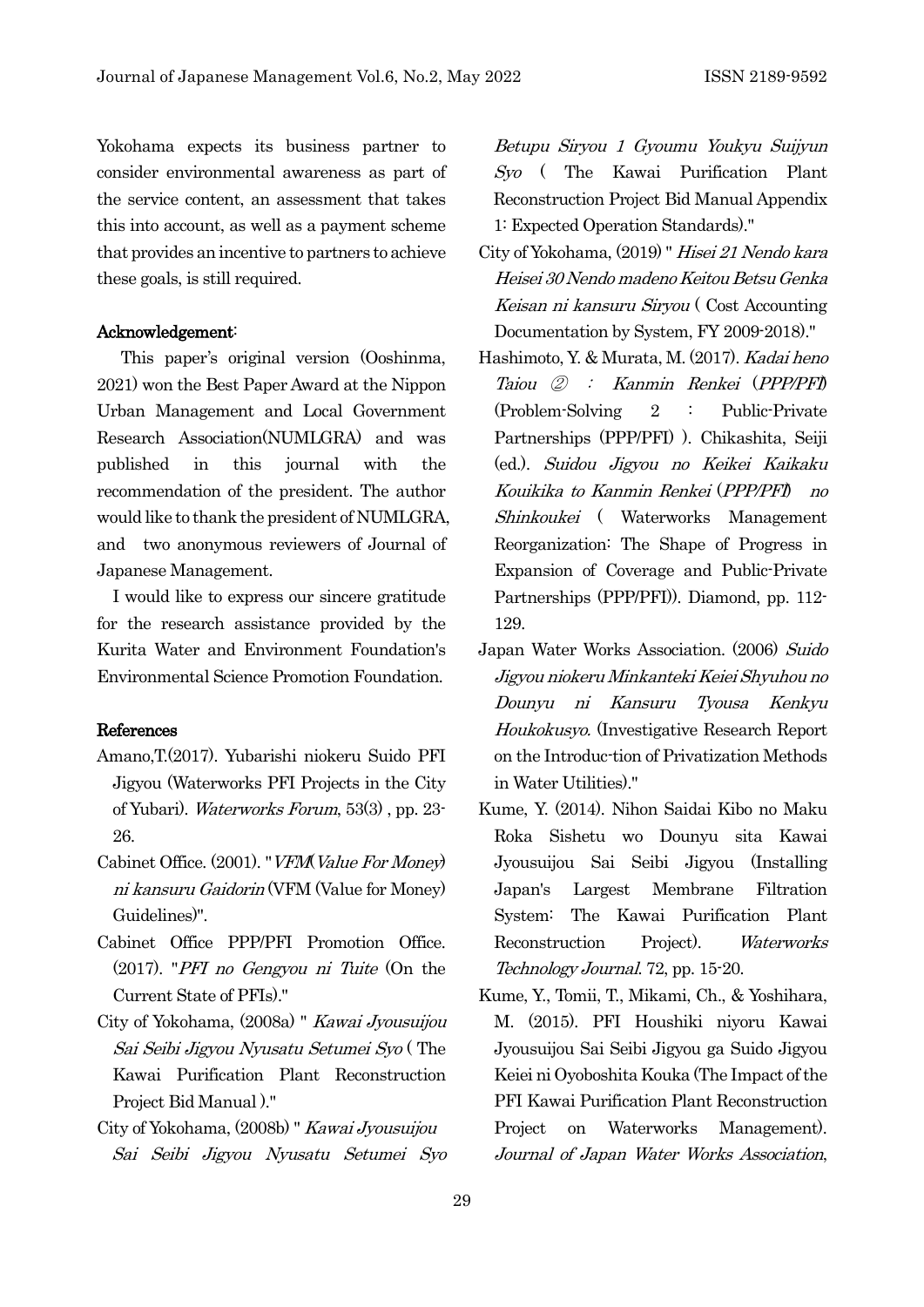84 (1), pp. 15-20.

- Kishimoto, S., Mikumo, T., Tsujitani, T., & Hashimoto, J. (2018). Anina Mineika no Tuke ha Dokoni – Senshinkoku ni Hirogaru Saikoueika no Ugoki – (Why the Rush to Simple Privatization?: The Trend Back to Public Operation That's Sweeping the Developed World). Imajin Publishing.
- Nakajima, M. (2018). Jyou Suido Infura no Koushin niokeru Kouikisei to Kouritusei (Coverage and Efficiency in Waterworks Infrastructure Renova-tion). Obayashi, Yoshimasa & Watanabe, Takuya (eds.). Suido no Mineika ・ Kouikika (Waterworks Privatization & Expansion. Municipal Government Research Lab. pp. 155-176.
- Noda, Y. (2003). PFI no Tisiki (PFI Know-How). Nihon Keizai Shimbun.
- Obayashi, Y. (2018). Suido no Mineika・Kouikika wo Kangaeru (Considering the Privatization & Expansion of Waterworks). Obayashi, Yoshimisa & Watanabe, Takuya (eds.). Suido no Mineika ・ Kouikika (Waterworks Privatization & Ex-pansion). Municipal Government Research Lab., pp. 155-176.
- Ooshima, Makoto. (2021). Suido PFI Hoshiki no Yukousei to Genkai - Kawai Josuijo Saiseibi Jigyou wo Jirei ni (The Effectiveness and Limitations of the PFI for a Water Utility: Case Study of the Kawai Purification Plant Reconstruction Project in Japan) . Journal of Urban Management and Local Government Research, 36(1), pp.66-78.
- PFI Project Research Committee. (2003) PFI Jigyou Saiyou no tameno VFM Hyouka no Tetsuzuki ( Guidebook for Evaluating VFM for PFI Projects). Taisei Shuppan.
- Shimono , K & Maeno, T. (2010). PFI Jigyou niokeru Keihi Sakugen Kouka no Youin

Bunseki - Keikakuji VFM to Keiyakuji VFM no Hikaku Bunseki  $-$  (Cost Reduction Impact Factor Analysis in PFI Projects: A Comparison of VFM During Planning and upon Contract Formation). Government Auditing Review, (42), pp. 49-61.

- Takizawa, S. (2015). Semarikuru Suido Jigyou no Keiei Kiki wo Norikoeru tameni (Surmounting the Looming Management Crisis in Waterworks). Public Enterprise, 47, (7) pp. 5-17.
- Tanabe, T. & Suzuki, M. (2010). PFI wo Katsuyou sita Kawai Jyousuijou Sai Seibi ( PFI in the Kawai Purification Plant Reconstruc-tion Project ) . Civil Engineering. 65(5), pp. 15-20.
- Watanabe, T. (2018). Kakukti de Gutaika suru Kouikika・Mineika no Ugoki (Trends Toward Expansion of Coverage and Privatization Throughout Japan). Obayashi, Yoshimasa & Watanabe, Takuya, (eds.). Suido no Mineika · Kouikika (Waterworks Privatization and Expansion). Municipal Government Research Lab. pp. 33-40.
- Yokohama PFI Project Review Committee. (2008) " Kawai Jyousuijou Sai Seibi Jigyou Sinsa Ketuka Houkoku Syo ( The Kawai Purification Plant Reconstruc-tion Project Review Results Report)."
- Yokohama Waterworks Bureau, (2007) " Kawai Jyousuijou Sai Seibi Jigyou Jitushi Houshin (The Kawai Purification Plant Reconstruction Project : Implementation Policy)."
- Yokohama Waterworks Bureau, (2008) " Kawai Jyousuijou Sai Seibi Jigyou Tokutei Jigyou no Sentei (The Kawai Purification Plant Reconstruction Project: Selection of Qualified Projects)."
- Yokohama Waterworks Bureau Foundation Inc.,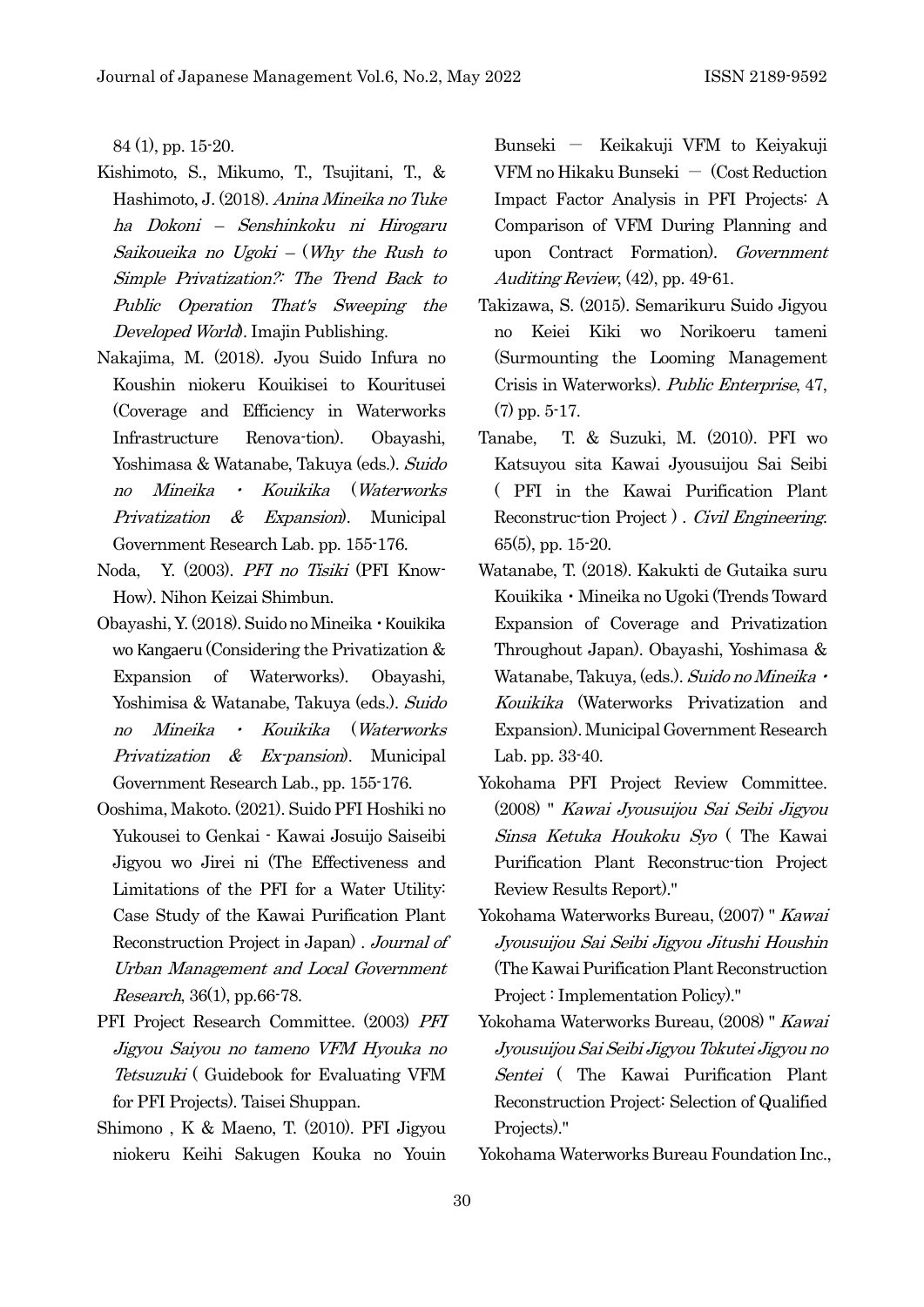Japan Economic Research Institute. (2007) " Kawai Jyousuigyou Koushin PFI Dounyu Kanousei Tyousa Itaku Houkoku Syo ( The Kawai Purification Plant Renovation: PFI Introduction Feasibility Study Consignment Report)."

Yoshimoto, N. " Suido no PPP : Gunma Tohbu Suido Kigyoudan no Keisu Sutadi ( PPPs in Waterworks : A Case Study of the East Gunma Water Supply Authority)." Yamamoto, Tetsuzo & Sato, Hiromi (ed.) "Atarashii Jyouge Suido Jigyou Saikoutiki to Sangyouka ( New Water & Sewer Services : Reconstruction and Industrialization)." Chuokeizai-sha Holdings, 2018, pp. 69-83.

Note : I would like to thank Editage (www.editage.com) for English language editing.

> (Received: December 12, 2021) (Accepted: May 8, 2022)